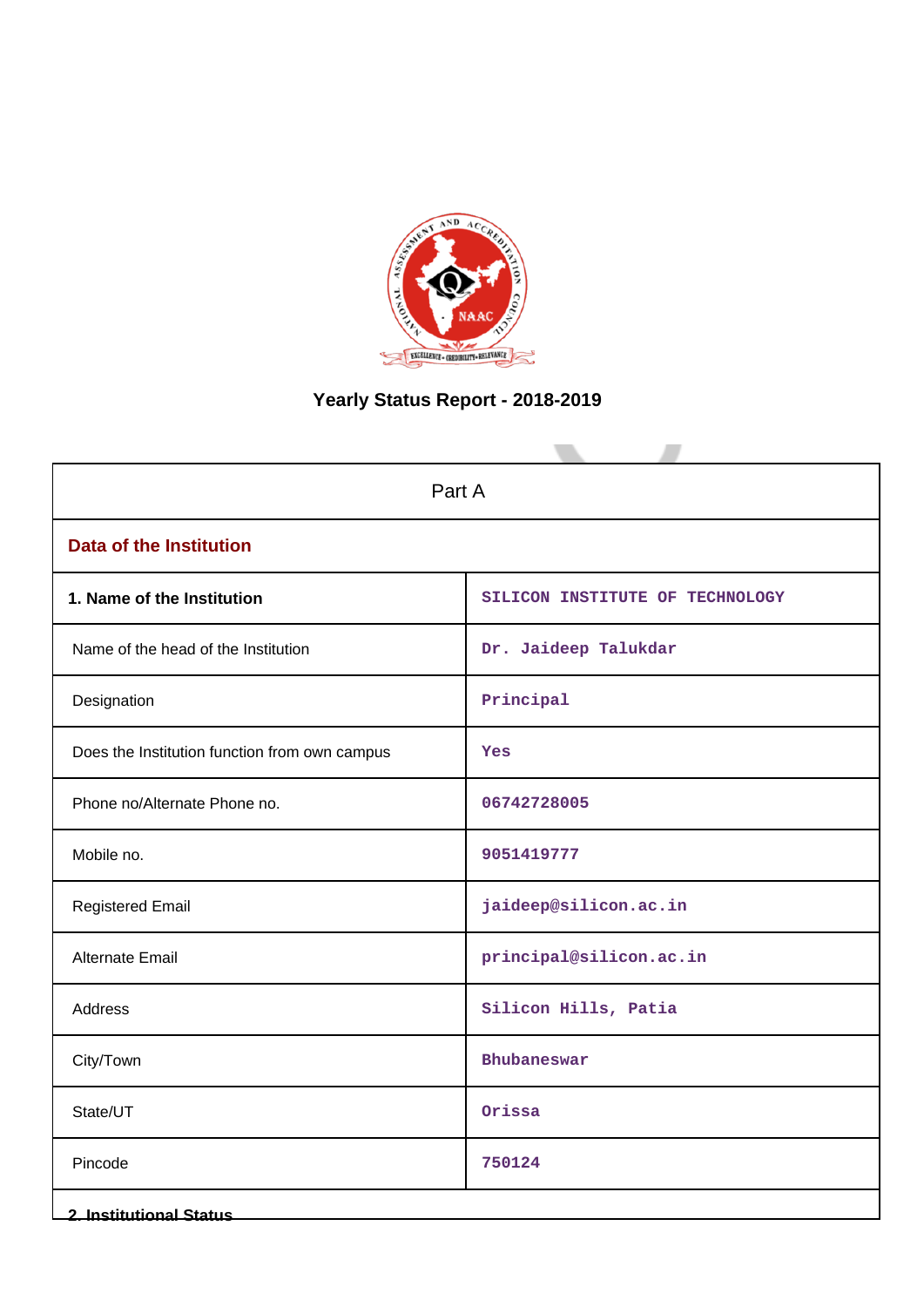| Autonomous Status (Provide date of Conformant of<br>Autonomous Status) | 27-Sep-2018                                        |
|------------------------------------------------------------------------|----------------------------------------------------|
| Type of Institution                                                    | Co-education                                       |
| Location                                                               | Urban                                              |
| <b>Financial Status</b>                                                | private                                            |
| Name of the IQAC co-ordinator/Director                                 | Dr.Siba Sankar Nayak                               |
| Phone no/Alternate Phone no.                                           | 06742728005                                        |
| Mobile no.                                                             | 9861930033                                         |
| <b>Registered Email</b>                                                | snayak@silicon.ac.in                               |
| Alternate Email                                                        | snayak_2009@yahoo.com                              |
| 3. Website Address                                                     |                                                    |
| Web-link of the AQAR: (Previous Academic Year)                         | http://www.silicon.ac.in/sitbbsr/qua<br>litypolicy |
| 4. Whether Academic Calendar prepared during<br>the year               | Yes                                                |

 if yes,whether it is uploaded in the institutional website: Weblink: which is a metal of the set of the set of the set of the set of the set of the set of the set of the set of the set of the set of the set of the set of the set of the set of the set of the set of the set of the se

# **5. Accrediation Details**

| Cycle | Grade | <b>CGPA</b> | Year of      | Validity          |                   |
|-------|-------|-------------|--------------|-------------------|-------------------|
|       |       |             | Accrediation | Period From       | Period To         |
|       | A     | 3.04        | 2014         | $10 - Dec - 2014$ | $09 - Dec - 2019$ |
|       | A     | 3.04        | 2018         | $04 - Dec - 2018$ | $31 - Dec - 2023$ |

# **6. Date of Establishment of IQAC 27-Jan-2012**

[AY-2021-22.pdf](https://silicon.ac.in/wp-content/uploads/2022/01/Academic-Calendar-AY-2021-22.pdf)

[s/2022/01/Academic-Calendar-](https://silicon.ac.in/wp-content/uploads/2022/01/Academic-Calendar-AY-2021-22.pdf)

# **7. Internal Quality Assurance System**

| Quality initiatives by IQAC during the year for promoting quality culture |                 |                                       |  |  |  |  |  |  |
|---------------------------------------------------------------------------|-----------------|---------------------------------------|--|--|--|--|--|--|
| Item / Title of the quality initiative by<br>IQAC                         | Date & Duration | Number of participants/ beneficiaries |  |  |  |  |  |  |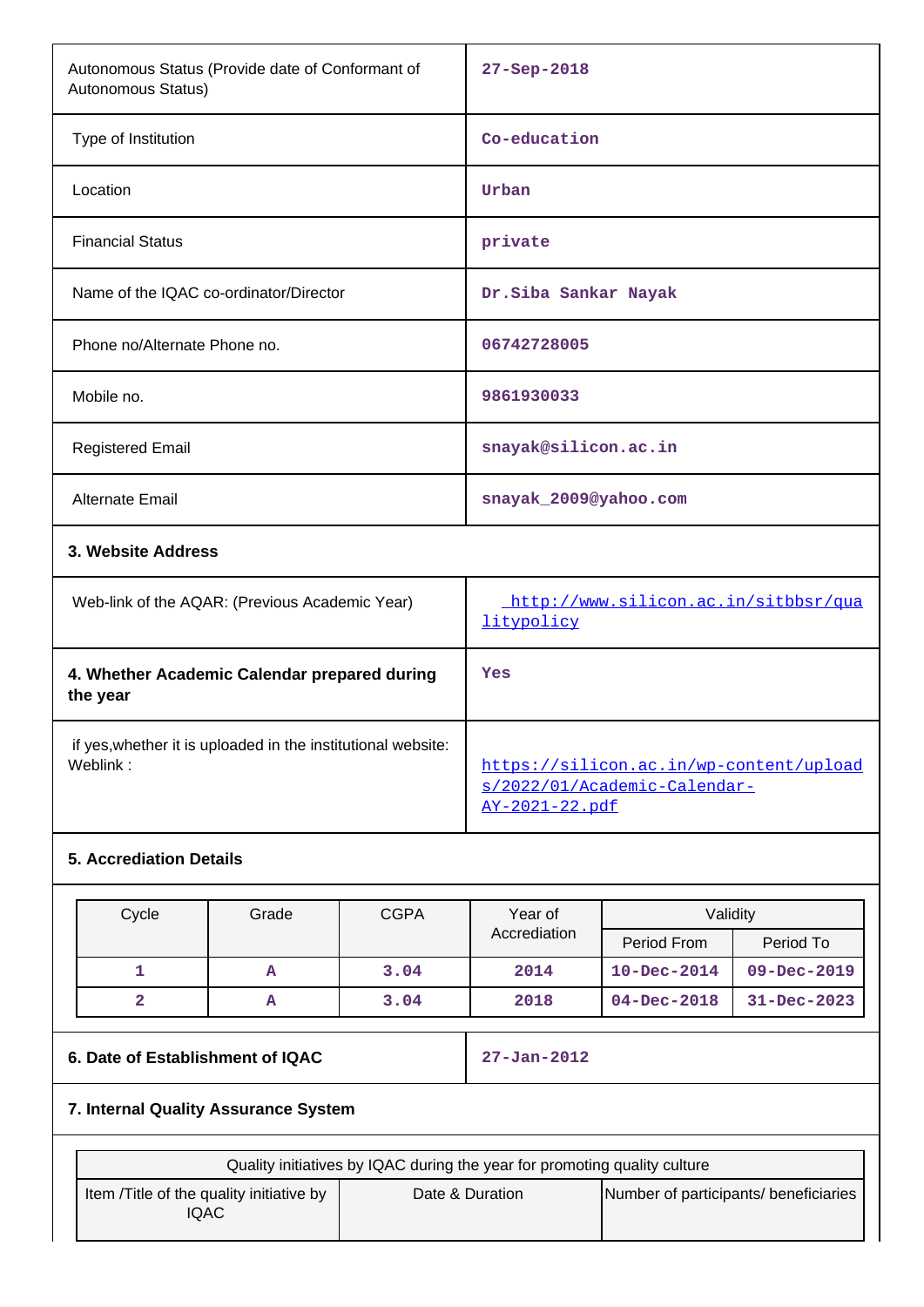| Role of Assessment and<br>$07 - May - 2019$<br>Accreditation for Quality<br>02<br>Assurance                                                                                                                                                                                                                                                                               |                                                                                                                                                                      |  |                                   |                                          |     | 45 |  |  |  |
|---------------------------------------------------------------------------------------------------------------------------------------------------------------------------------------------------------------------------------------------------------------------------------------------------------------------------------------------------------------------------|----------------------------------------------------------------------------------------------------------------------------------------------------------------------|--|-----------------------------------|------------------------------------------|-----|----|--|--|--|
| Role of IP &Technological<br>innovation and Transfer<br>under Make in India and<br>start -up-india                                                                                                                                                                                                                                                                        |                                                                                                                                                                      |  | $13 - Jun - 2019$<br>01           |                                          |     | 39 |  |  |  |
|                                                                                                                                                                                                                                                                                                                                                                           |                                                                                                                                                                      |  | View File                         |                                          |     |    |  |  |  |
| 8. Provide the list of Special Status conferred by Central/ State Government-<br>UGC/CSIR/DST/DBT/ICMR/TEQIP/World Bank/CPE of UGC etc.                                                                                                                                                                                                                                   |                                                                                                                                                                      |  |                                   |                                          |     |    |  |  |  |
| Institution/Departmen<br>Scheme<br>t/Faculty                                                                                                                                                                                                                                                                                                                              |                                                                                                                                                                      |  | <b>Funding Agency</b>             | Year of award with<br>Amount<br>duration |     |    |  |  |  |
|                                                                                                                                                                                                                                                                                                                                                                           |                                                                                                                                                                      |  | No Data Entered/Not Applicable!!! |                                          |     |    |  |  |  |
|                                                                                                                                                                                                                                                                                                                                                                           |                                                                                                                                                                      |  | No Files Uploaded !!!             |                                          |     |    |  |  |  |
| <b>NAAC guidelines:</b>                                                                                                                                                                                                                                                                                                                                                   | 9. Whether composition of IQAC as per latest                                                                                                                         |  |                                   |                                          | Yes |    |  |  |  |
| Upload latest notification of formation of IQAC                                                                                                                                                                                                                                                                                                                           |                                                                                                                                                                      |  | View File                         |                                          |     |    |  |  |  |
| year :                                                                                                                                                                                                                                                                                                                                                                    | 10. Number of IQAC meetings held during the                                                                                                                          |  |                                   | $\mathbf{2}$                             |     |    |  |  |  |
| The minutes of IQAC meeting and compliances to the<br>decisions have been uploaded on the institutional<br>website                                                                                                                                                                                                                                                        |                                                                                                                                                                      |  | Yes                               |                                          |     |    |  |  |  |
| Upload the minutes of meeting and action taken report                                                                                                                                                                                                                                                                                                                     |                                                                                                                                                                      |  | View File                         |                                          |     |    |  |  |  |
| 11. Whether IQAC received funding from any of<br>the funding agency to support its activities<br>during the year?                                                                                                                                                                                                                                                         |                                                                                                                                                                      |  | <b>No</b>                         |                                          |     |    |  |  |  |
| 12. Significant contributions made by IQAC during the current year(maximum five bullets)                                                                                                                                                                                                                                                                                  |                                                                                                                                                                      |  |                                   |                                          |     |    |  |  |  |
| 1) Preparation of a proposal for applying to Govt. for University status 2) More<br>encouragement for faculty research 3) Yearly action plan of a dept, designed,<br>implemented and monitored with respect to various quality parameters 4) Periodic<br>review of the quality policy in view of global perspective 5) Emphasis on ICT<br>based teaching learning methods |                                                                                                                                                                      |  |                                   |                                          |     |    |  |  |  |
|                                                                                                                                                                                                                                                                                                                                                                           | View File                                                                                                                                                            |  |                                   |                                          |     |    |  |  |  |
|                                                                                                                                                                                                                                                                                                                                                                           | 13. Plan of action chalked out by the IQAC in the beginning of the academic year towards Quality<br>Enhancement and outcome achieved by the end of the academic year |  |                                   |                                          |     |    |  |  |  |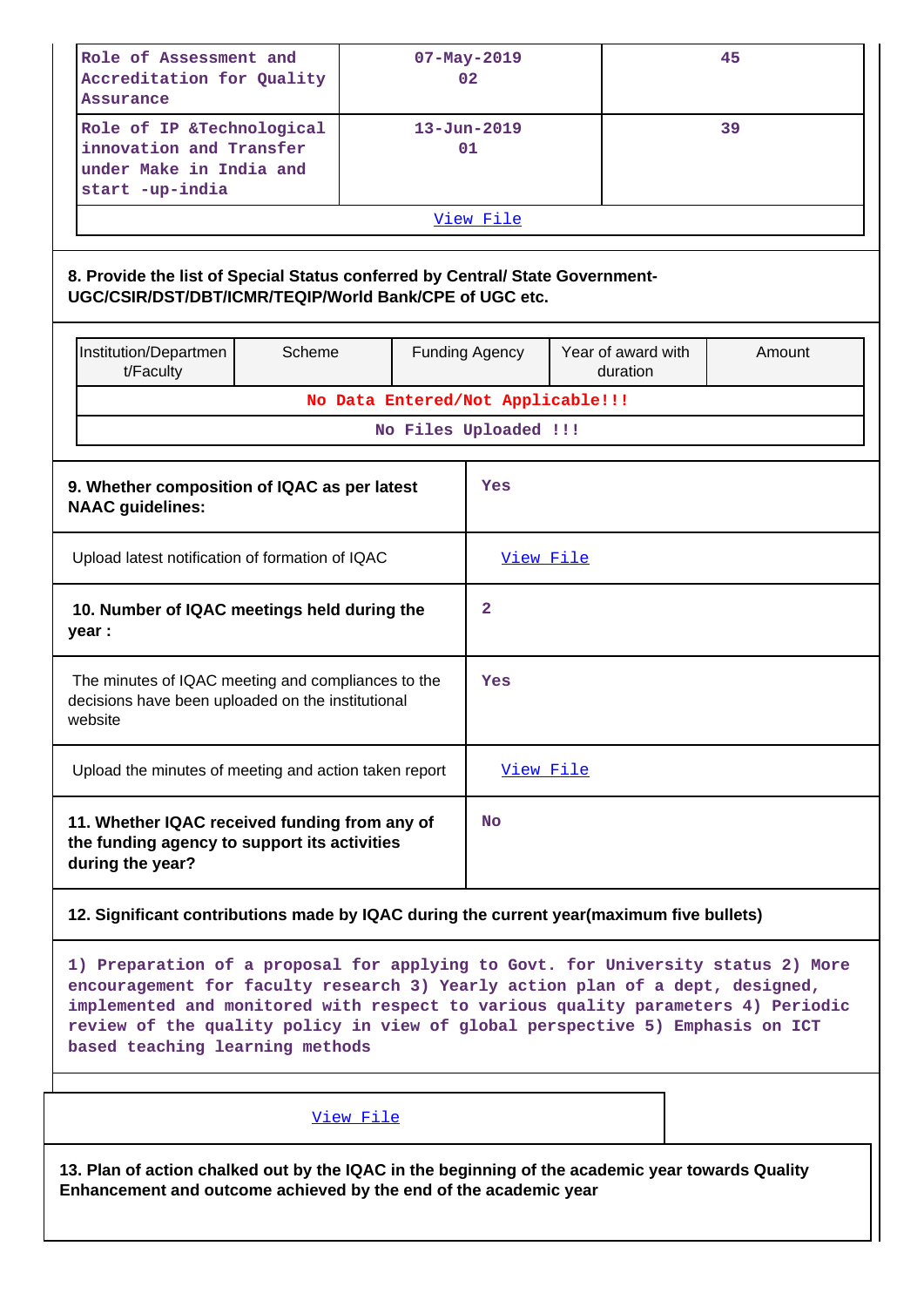| Plan of Action                                                                                                       | Achivements/Outcomes                                                                                                                                                                                                                                                                                                                                                                                                                                                                                                                                                                                                                             |  |  |  |  |
|----------------------------------------------------------------------------------------------------------------------|--------------------------------------------------------------------------------------------------------------------------------------------------------------------------------------------------------------------------------------------------------------------------------------------------------------------------------------------------------------------------------------------------------------------------------------------------------------------------------------------------------------------------------------------------------------------------------------------------------------------------------------------------|--|--|--|--|
| More emphasis on student innovations<br>and start-ups.                                                               | Very encouraging with more<br>participation by students with some<br>winning state and National level<br>hackathons.                                                                                                                                                                                                                                                                                                                                                                                                                                                                                                                             |  |  |  |  |
| Faculties are encouraged to guide<br>student for Ph.D work.                                                          | More number of faculty registered as<br>Ph.D guides with the parent University<br>recognising the institute as a Nodal<br>Research Center in streams.                                                                                                                                                                                                                                                                                                                                                                                                                                                                                            |  |  |  |  |
| At least one research paper per facuty<br>per year in a reputed UGC notified<br>journal                              | No and quality of paper gone up                                                                                                                                                                                                                                                                                                                                                                                                                                                                                                                                                                                                                  |  |  |  |  |
|                                                                                                                      | View File                                                                                                                                                                                                                                                                                                                                                                                                                                                                                                                                                                                                                                        |  |  |  |  |
| 14. Whether AQAR was placed before statutory<br>body?                                                                | Yes                                                                                                                                                                                                                                                                                                                                                                                                                                                                                                                                                                                                                                              |  |  |  |  |
| Name of Statutory Body                                                                                               | <b>Meeting Date</b>                                                                                                                                                                                                                                                                                                                                                                                                                                                                                                                                                                                                                              |  |  |  |  |
| Executive Council                                                                                                    | $16 - Ju1 - 2019$                                                                                                                                                                                                                                                                                                                                                                                                                                                                                                                                                                                                                                |  |  |  |  |
| 15. Whether NAAC/or any other accredited<br>body(s) visited IQAC or interacted with it to<br>assess the functioning? | <b>No</b>                                                                                                                                                                                                                                                                                                                                                                                                                                                                                                                                                                                                                                        |  |  |  |  |
| 16. Whether institutional data submitted to<br>AISHE:                                                                | Yes                                                                                                                                                                                                                                                                                                                                                                                                                                                                                                                                                                                                                                              |  |  |  |  |
| Year of Submission                                                                                                   | 2020                                                                                                                                                                                                                                                                                                                                                                                                                                                                                                                                                                                                                                             |  |  |  |  |
| Date of Submission                                                                                                   | $03 - \text{Feb} - 2020$                                                                                                                                                                                                                                                                                                                                                                                                                                                                                                                                                                                                                         |  |  |  |  |
| 17. Does the Institution have Management<br><b>Information System?</b>                                               | Yes                                                                                                                                                                                                                                                                                                                                                                                                                                                                                                                                                                                                                                              |  |  |  |  |
| If yes, give a brief descripiton and a list of modules<br>currently operational (maximum 500 words)                  | All academic and administrative issues<br>processed through ERP managed by the<br>institute, The various modules include<br>student admission, fees, hostel<br>admission, their grievances, study<br>material, faculty profiles, attendance<br>, leave approval, purchase order,<br>financial settlement, library book<br>issue, staff details, various<br>documentation.ERP(Enterprise resource<br>planning for University / College<br>Automation Software) is a unique and<br>comprehensive automation Software<br>package designed to effectively manage<br>silicon institute at every level. It is<br>a complete suite of applications that |  |  |  |  |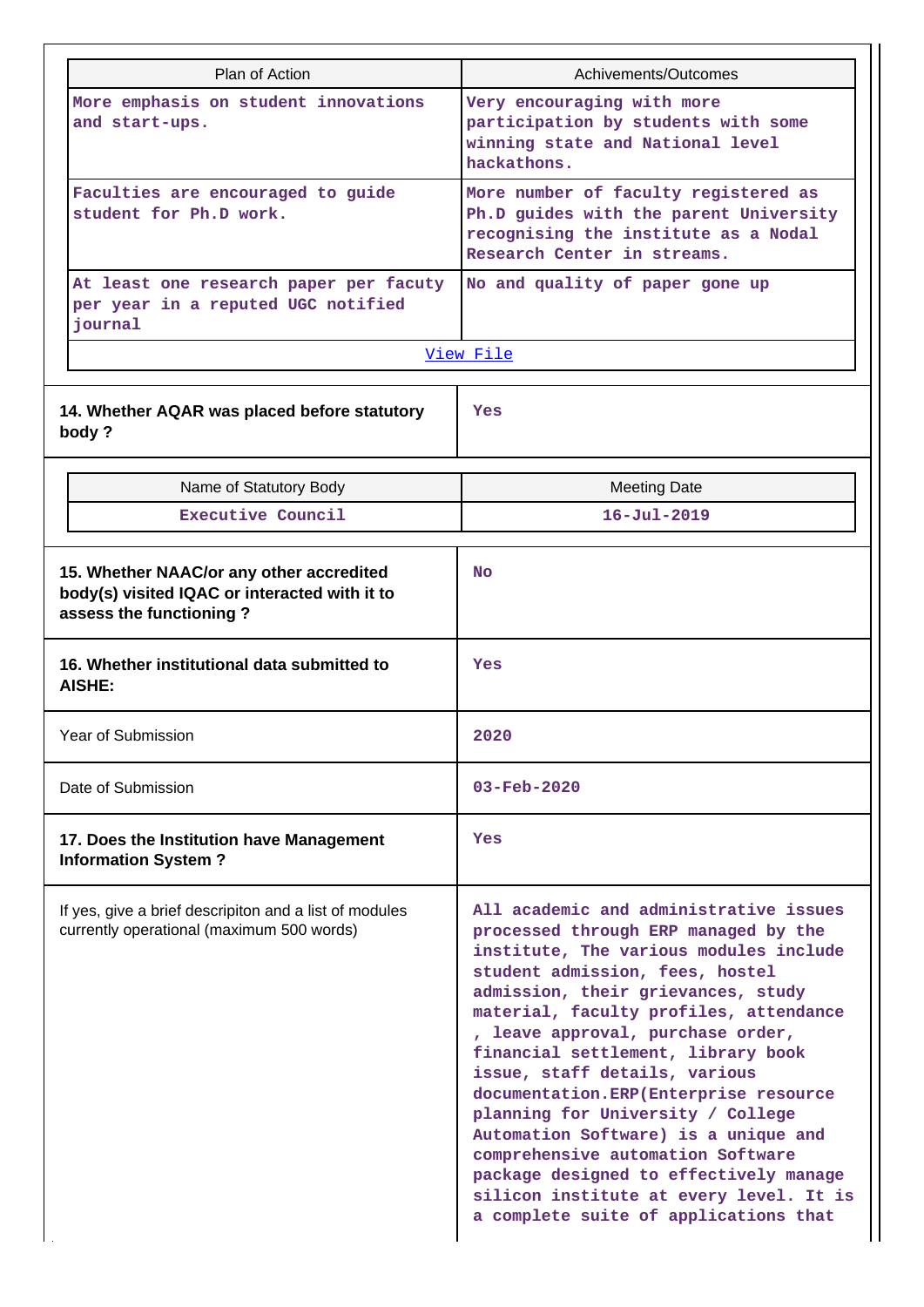**empowers us to automate all aspects of Institute management. User can create, manipulate and view relevant data in an efficient and friendly manner and Manage Multiple institute/department from Single Location. The ERP Software is cloud based software . Operational Modules in the ERP: i) Admission Module (From application of students to the institute to SIC number generation) ii) Students profile management( Detail profile of students) iii) Academic Module( Subject registration ,Time Tables, Attendance, Feedback) iv) Exam Module(Exam conduction, Evaluation, Result Publication, Grade sheet Generation) v) Library Management vi) Training Placement vii) Alumni viii) Grievances ix) Finance Management x) Purchase xi) Budget xii) HR Management system xiii) Hostel xiv) Canteen xv) Transport Management**

# **Part B**

| <b>CRITERION I - CURRICULAR ASPECTS</b>                                                 |                                                                                                     |                |                                                 |                                                                                                                                          |                                                                                                                                                                                                                                                                    |  |  |  |
|-----------------------------------------------------------------------------------------|-----------------------------------------------------------------------------------------------------|----------------|-------------------------------------------------|------------------------------------------------------------------------------------------------------------------------------------------|--------------------------------------------------------------------------------------------------------------------------------------------------------------------------------------------------------------------------------------------------------------------|--|--|--|
| 1.1 - Curriculum Design and Development                                                 |                                                                                                     |                |                                                 |                                                                                                                                          |                                                                                                                                                                                                                                                                    |  |  |  |
| 1.1.1 - Programmes for which syllabus revision was carried out during the Academic year |                                                                                                     |                |                                                 |                                                                                                                                          |                                                                                                                                                                                                                                                                    |  |  |  |
|                                                                                         |                                                                                                     |                |                                                 |                                                                                                                                          | Date of Revision                                                                                                                                                                                                                                                   |  |  |  |
| UG                                                                                      |                                                                                                     |                |                                                 |                                                                                                                                          | 01/08/2018                                                                                                                                                                                                                                                         |  |  |  |
| <b>Mtech</b><br>PG<br><b>MCA</b>                                                        |                                                                                                     |                |                                                 |                                                                                                                                          | 01/08/2018                                                                                                                                                                                                                                                         |  |  |  |
|                                                                                         |                                                                                                     |                |                                                 |                                                                                                                                          |                                                                                                                                                                                                                                                                    |  |  |  |
|                                                                                         |                                                                                                     |                |                                                 |                                                                                                                                          |                                                                                                                                                                                                                                                                    |  |  |  |
| Programme<br>Specialization                                                             |                                                                                                     |                |                                                 |                                                                                                                                          | Date of Introduction                                                                                                                                                                                                                                               |  |  |  |
| UG                                                                                      |                                                                                                     |                |                                                 |                                                                                                                                          | 01/08/2018                                                                                                                                                                                                                                                         |  |  |  |
|                                                                                         |                                                                                                     |                |                                                 |                                                                                                                                          |                                                                                                                                                                                                                                                                    |  |  |  |
|                                                                                         |                                                                                                     |                |                                                 |                                                                                                                                          |                                                                                                                                                                                                                                                                    |  |  |  |
|                                                                                         |                                                                                                     |                |                                                 |                                                                                                                                          |                                                                                                                                                                                                                                                                    |  |  |  |
|                                                                                         |                                                                                                     |                |                                                 |                                                                                                                                          | Dates of Introduction                                                                                                                                                                                                                                              |  |  |  |
|                                                                                         | Electronics and<br>Instrumentation Eng in<br>place of Applied<br>Electronics and<br>Instrumentation |                |                                                 |                                                                                                                                          | 01/08/2018                                                                                                                                                                                                                                                         |  |  |  |
|                                                                                         |                                                                                                     | Programme Code | Date of Introduction<br>01/08/2018<br>View File | No file uploaded.<br>1.2.1 - New programmes/courses introduced during the Academic year<br>Programme Specialization<br>No file uploaded. | Programme Specialization<br>Computer science,<br>$ECE$ , , $EEE$ ,<br>EIE, EEE, Eand IE<br>CSE, EEE, ECE,<br>1.1.2 - Programmes/ courses focussed on employability/ entrepreneurship/ skill development during the Academic<br>Course with Code<br><b>18HS1L02</b> |  |  |  |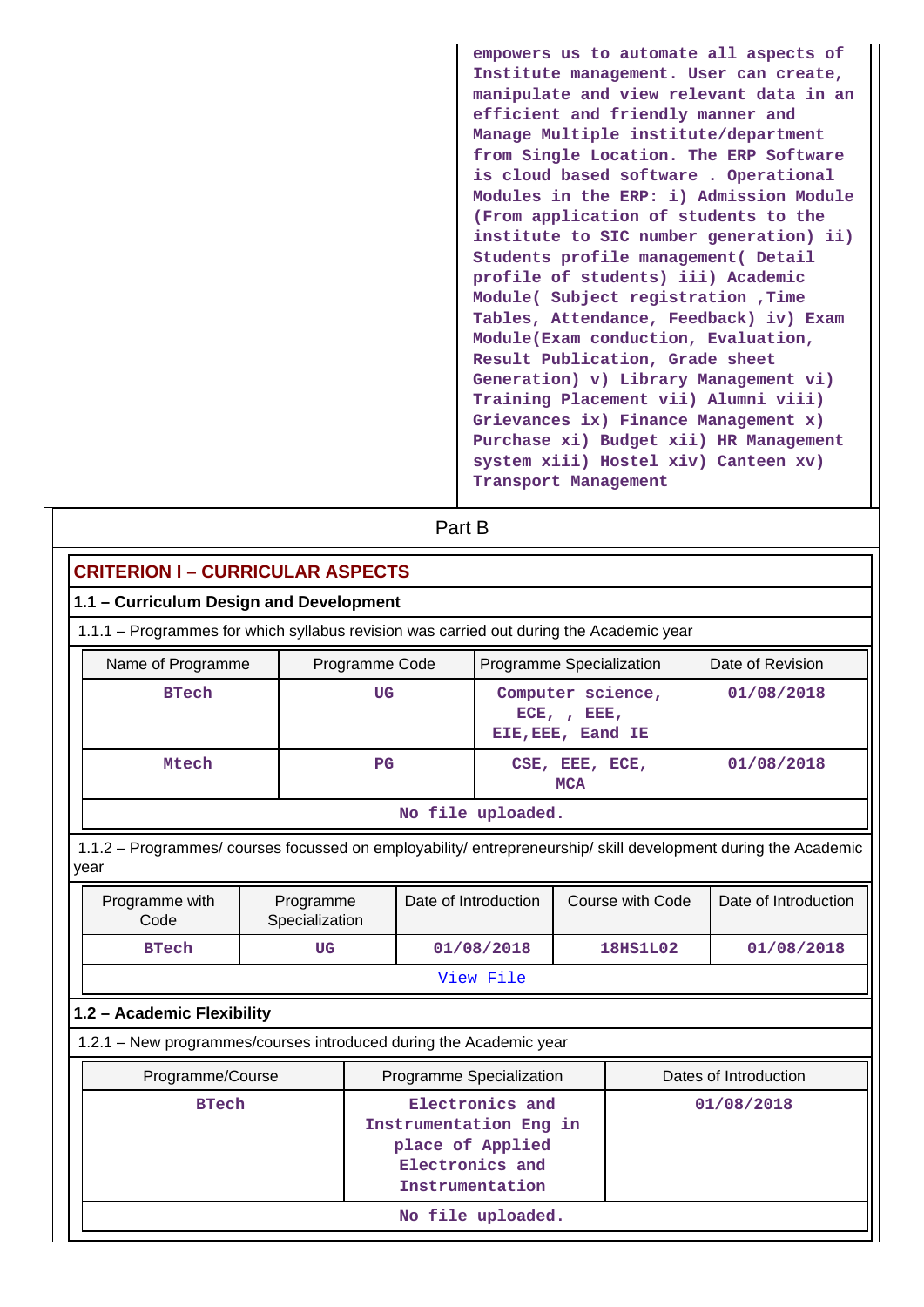1.2.2 – Programmes in which Choice Based Credit System (CBCS)/Elective Course System implemented at the College level during the Academic year.

| $5.15$ $9.01$ $1.01$ $1.01$ $1.00$ $1.00$ $1.00$                                                                                                                                                                                                                                                                       |                                                                                                             |                                                                 |  |  |  |  |  |
|------------------------------------------------------------------------------------------------------------------------------------------------------------------------------------------------------------------------------------------------------------------------------------------------------------------------|-------------------------------------------------------------------------------------------------------------|-----------------------------------------------------------------|--|--|--|--|--|
| Name of programmes adopting<br><b>CBCS</b>                                                                                                                                                                                                                                                                             | Programme Specialization                                                                                    | Date of implementation of<br><b>CBCS/Elective Course System</b> |  |  |  |  |  |
| <b>BTech</b>                                                                                                                                                                                                                                                                                                           | Computer science<br>Engineering, Electronics<br>communication, Electrical<br>Electronics, Electronics<br>Ι. | 01/08/2018                                                      |  |  |  |  |  |
| Mtech                                                                                                                                                                                                                                                                                                                  | Computer science<br>&Engineering, Electrical<br>& Electronics,<br>Electronics &<br>communication,           | 01/08/2018                                                      |  |  |  |  |  |
| <b>MCA</b>                                                                                                                                                                                                                                                                                                             | <b>MCA</b>                                                                                                  | 01/08/2018                                                      |  |  |  |  |  |
| 1.3 - Curriculum Enrichment                                                                                                                                                                                                                                                                                            |                                                                                                             |                                                                 |  |  |  |  |  |
| 1.3.1 – Value-added courses imparting transferable and life skills offered during the year                                                                                                                                                                                                                             |                                                                                                             |                                                                 |  |  |  |  |  |
| <b>Value Added Courses</b>                                                                                                                                                                                                                                                                                             | Date of Introduction                                                                                        | Number of Students Enrolled                                     |  |  |  |  |  |
| Professional Ethics<br><b>Human Values</b>                                                                                                                                                                                                                                                                             | 01/08/2018                                                                                                  | 527                                                             |  |  |  |  |  |
| No file uploaded.                                                                                                                                                                                                                                                                                                      |                                                                                                             |                                                                 |  |  |  |  |  |
| 1.3.2 - Field Projects / Internships under taken during the year                                                                                                                                                                                                                                                       |                                                                                                             |                                                                 |  |  |  |  |  |
| Project/Programme Title                                                                                                                                                                                                                                                                                                | Programme Specialization                                                                                    | No. of students enrolled for Field<br>Projects / Internships    |  |  |  |  |  |
| <b>BTech</b>                                                                                                                                                                                                                                                                                                           | computer science,<br>Electronics, Electrical &<br>Electronics                                               | 215                                                             |  |  |  |  |  |
|                                                                                                                                                                                                                                                                                                                        | View File                                                                                                   |                                                                 |  |  |  |  |  |
| 1.4 - Feedback System                                                                                                                                                                                                                                                                                                  |                                                                                                             |                                                                 |  |  |  |  |  |
| 1.4.1 - Whether structured feedback received from all the stakeholders.                                                                                                                                                                                                                                                |                                                                                                             |                                                                 |  |  |  |  |  |
| <b>Students</b>                                                                                                                                                                                                                                                                                                        |                                                                                                             | Yes                                                             |  |  |  |  |  |
| <b>Teachers</b>                                                                                                                                                                                                                                                                                                        |                                                                                                             | Yes                                                             |  |  |  |  |  |
| <b>Employers</b>                                                                                                                                                                                                                                                                                                       |                                                                                                             | Yes                                                             |  |  |  |  |  |
| Alumni                                                                                                                                                                                                                                                                                                                 |                                                                                                             | Yes                                                             |  |  |  |  |  |
| Parents                                                                                                                                                                                                                                                                                                                |                                                                                                             | Yes                                                             |  |  |  |  |  |
| 1.4.2 – How the feedback obtained is being analyzed and utilized for overall development of the institution?<br>(maximum 500 words)                                                                                                                                                                                    |                                                                                                             |                                                                 |  |  |  |  |  |
| <b>Feedback Obtained</b>                                                                                                                                                                                                                                                                                               |                                                                                                             |                                                                 |  |  |  |  |  |
| Feedback obtained both manually and on line mode. It is analysed with<br>grievances being recorded and discusses in the right forum. Steps are taken for<br>implementation of the recommendations. The institute has a clearly set and<br>defined mechanism of obtaining the feedback from the students to improve the |                                                                                                             |                                                                 |  |  |  |  |  |

**performance and quality of the institutional provisions. Student Feedback is obtained every semester in regard to Faculty, Teaching Learning Process, Course Curriculum. Parent feedback is obtained during the Parents Meet held on second Saturday of September every year. Alumni meet is held every year. Informal**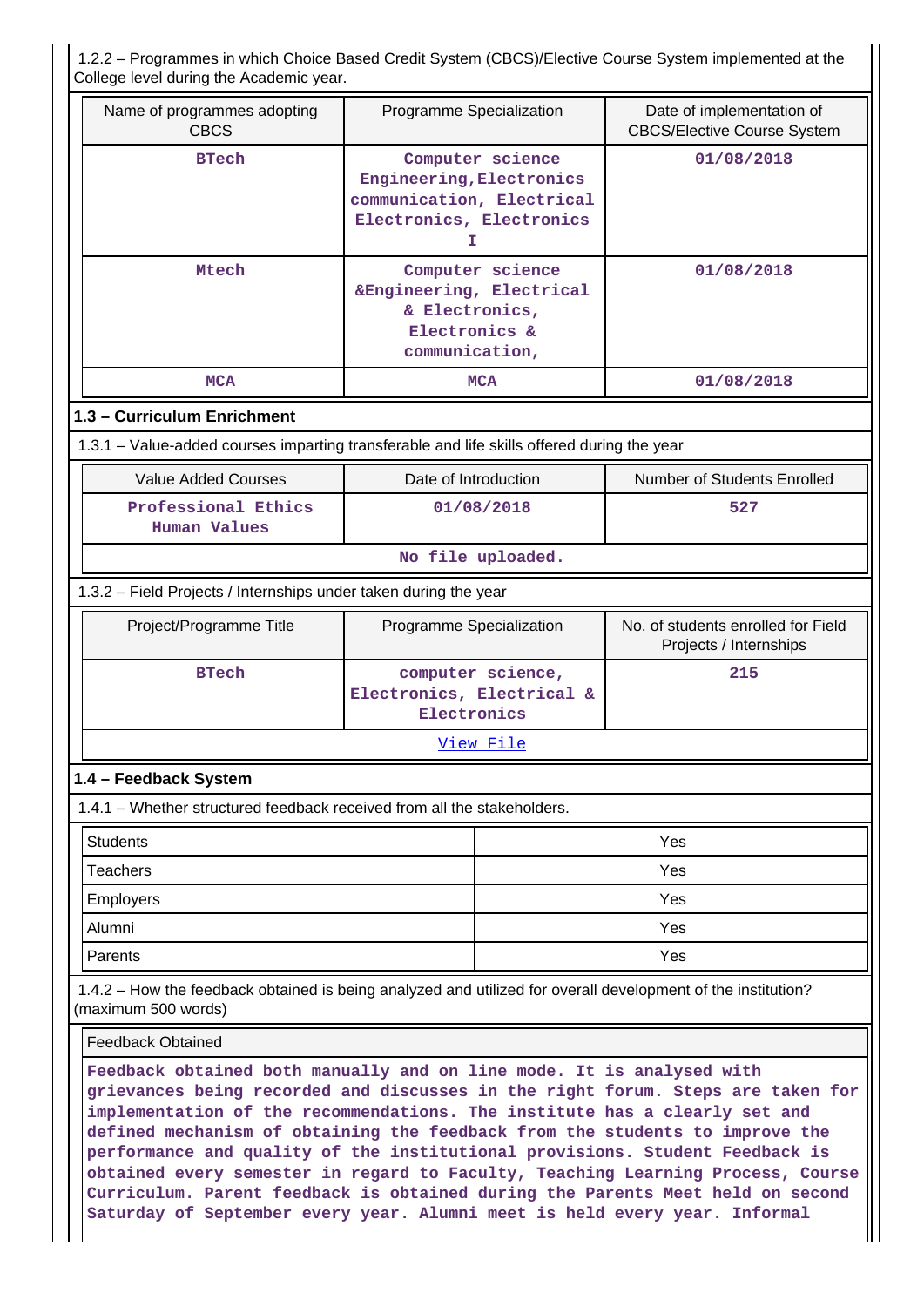**feedback is obtained from peer institutions and community and the outcomes are used for improvement of the curriculum through Principal and HODs, who in turn present the relevant extracts of the feedback / suggestions before the Academic Council / Board of Studies of the University for possible incorporation / modification of syllabi. The IQAC in the planning process considers feedbacks collected from all the stakeholders to prepare perspectives on development. These developmental perspectives are discussed in the respective meetings of Advisory Board, RC, PT and alumni. The reflections of the meetings are incorporated in the plan. The institution has developed evaluation tools for stakeholders to record their opinions, suggestions and objections for constructive developments for future.**

## **CRITERION II – TEACHING- LEARNING AND EVALUATION**

### **2.1 – Student Enrolment and Profile**

2.1.1 – Demand Ratio during the year

| Name of the<br>Programme | Programme<br>Specialization | Number of seats<br>available | Number of<br>Application received | <b>Students Enrolled</b> |
|--------------------------|-----------------------------|------------------------------|-----------------------------------|--------------------------|
| Mtech                    | $_{\rm PG}$                 | 54                           | 12                                | 2                        |
| <b>MCA</b>               | $_{\rm PG}$                 | 60                           | 324                               | 25                       |
| <b>BTech</b>             | EEE                         | 120                          | 384                               | 107                      |
| <b>BTech</b>             | EIE                         | 60                           | 82                                | 21                       |
| <b>BTech</b>             | <b>CSE</b>                  | 180                          | 549                               | 187                      |
| <b>BTech</b>             | <b>ECE</b>                  | 180                          | 452                               | 174                      |

|  | No file uploaded. |
|--|-------------------|
|  |                   |

## **2.2 – Catering to Student Diversity**

2.2.1 – Student - Full time teacher ratio (current year data)

| Year | Number of          | Number of          | Number of         | Number of         | Number of        |
|------|--------------------|--------------------|-------------------|-------------------|------------------|
|      | students enrolled  | students enrolled  | fulltime teachers | fulltime teachers | teachers         |
|      | in the institution | in the institution | available in the  | available in the  | teaching both UG |
|      | (UG)               | (PG)               | institution       | institution       | and PG courses   |
|      |                    |                    | teaching only UG  | teaching only PG  |                  |
|      |                    |                    | courses           | courses           |                  |
| 2018 | 489                | 26                 | 126               |                   | 128              |

### **2.3 – Teaching - Learning Process**

 2.3.1 – Percentage of teachers using ICT for effective teaching with Learning Management Systems (LMS), Elearning resources etc. (current year data)

| Number of<br>Teachers on Roll                | Number of<br>teachers using<br>ICT (LMS, e-<br>Resources) | <b>ICT Tools and</b><br>resources<br>available | Number of ICT<br>enabled<br>Classrooms | Numberof smart<br>classrooms | E-resources and<br>techniques used |  |  |  |
|----------------------------------------------|-----------------------------------------------------------|------------------------------------------------|----------------------------------------|------------------------------|------------------------------------|--|--|--|
| 128                                          | 32                                                        | 32 <sub>1</sub>                                | 38                                     |                              |                                    |  |  |  |
| View File of ICT Tools and resources         |                                                           |                                                |                                        |                              |                                    |  |  |  |
| View File of E-resources and techniques used |                                                           |                                                |                                        |                              |                                    |  |  |  |

2.3.2 – Students mentoring system available in the institution? Give details. (maximum 500 words)

 Yes.A group of 30 students is assigned a teacher as the Faculty Adviser. The FA takes feedback from the students regarding their grievances. FA submits monthly report to the H O Ds and the Dean. Report is discussed and corrective measures are taken.Faculty Advisor (Student Mentoring) Shared Vision: To ensure that all students have access to reliable, truthful, valid and one-to-one advising services for academic success over their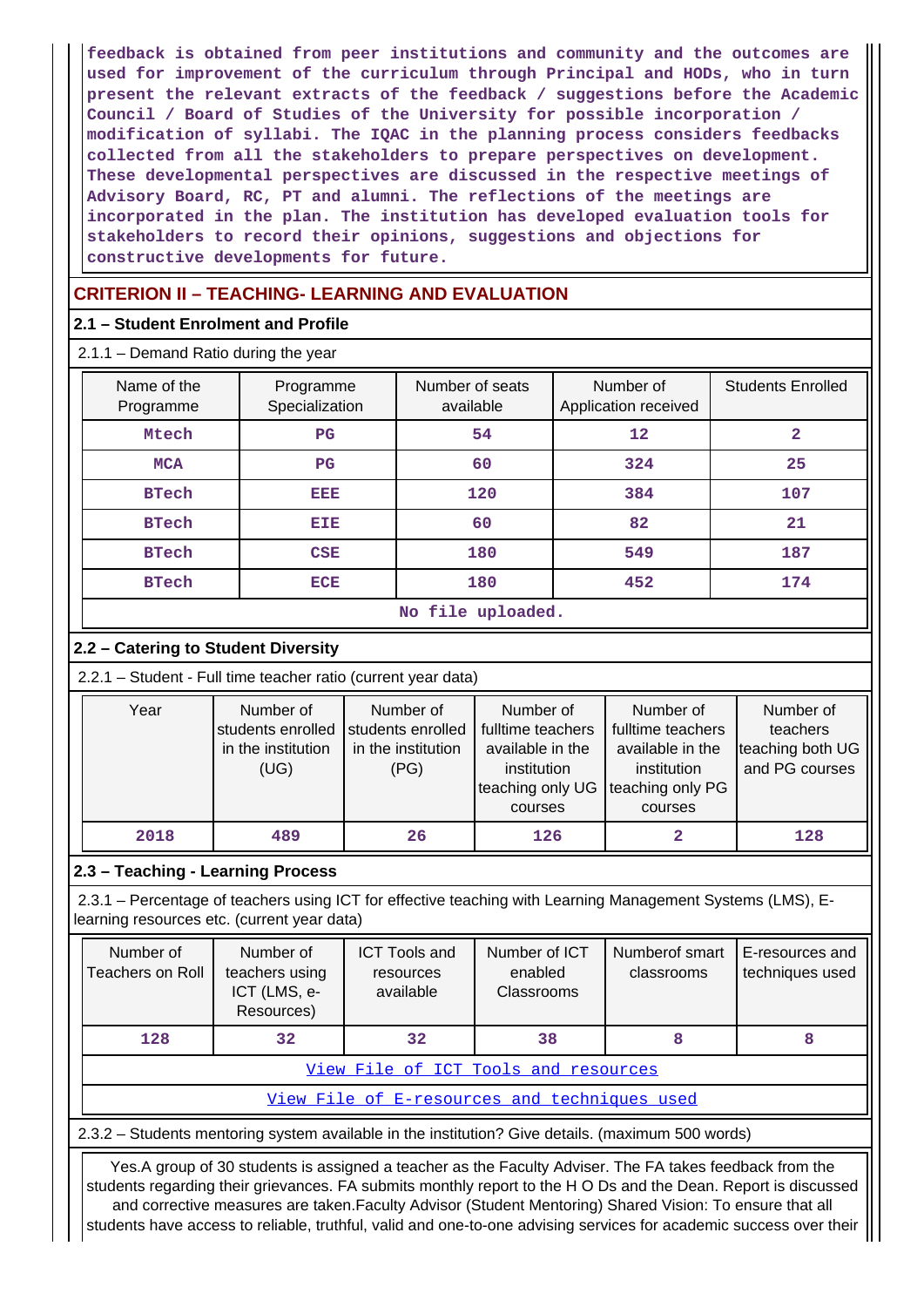period of stay in the Institute. Objectives The primary purpose of academic advising is to assist students in their pursuit of life through the selected educational program, leading them to be well-established in life and prepare them as professionals good human beings in the modern society. Apart from monitoring their academic progress and other related activities, it also includes assisting students: (1) to adopt a healthy and success-oriented academic culture (2) to inculcate a disciplined and professional attitude (3) to understand institutional support services available (4) to understand institutional policies/procedures and abide by the rules regulations (5) to focus on academics and take decisions for academic success career planning, and (6) to overcome their personal problems (if any) and render required support and help. The Faculty Advisor Concept : Conceptually, the role of Faculty Advisor is intended to mentor guide the students for achieving academic success for which they have come to the Institute. In this context, faculty members are required to offer their best efforts in line with the Institute's mission to shape the student's career as well as impart essential life-skills. A group of 15 students are assigned to a selected faculty member, termed as the "Faculty Advisor" of that group, and remains in that role till the student successfully completes his/her course from Silicon. A Faculty Advisor is expected to closely interact with each student in the group primarily in a one-to-one manner, establish a trusting relationship with them and be in touch with their parents. In a way, the Faculty Advisor is envisioned to assume the role of a Social Parent, keep track of their day to day activities (including monitoring, mentoring, and facilitating academic co-curricular progress), extend a helping hand whenever required, and acts as a vital bridge between the parents and the Institute. Furthermore, a Faculty Advisor would also provide necessary motivation, encouragement, moral support, and primary counselling to the students to help them prepare for a successful professional career. Assuming the role of a Social Parent however does not authorize a Faculty Advisor to intentionally or unintentionally invade into their family aspects, religious/cultural values practices, relationships and personal lives in general. However, if anything is of a damaging nature or likely to damage the academic performance of a student as per the observations of the Faculty Advisor, he/she may express concern, discuss personally, advise and sensitize the student and/or bring the same to the knowledge of the parents, if required, depending on the outcomes of the advice.

| Number of students enrolled in the<br>institution | Number of fulltime teachers | Mentor: Mentee Ratio |  |  |  |
|---------------------------------------------------|-----------------------------|----------------------|--|--|--|
| 2208                                              | 128                         | 1:17                 |  |  |  |

### **2.4 – Teacher Profile and Quality**

2.4.1 – Number of full time teachers appointed during the year

| No. of sanctioned<br>positions | No. of filled positions | Vacant positions | Positions filled during<br>the current year | No. of faculty with<br>Ph.D |
|--------------------------------|-------------------------|------------------|---------------------------------------------|-----------------------------|
| 132                            | 128                     |                  |                                             | 35                          |

 2.4.2 – Honours and recognition received by teachers (received awards, recognition, fellowships at State, National, International level from Government, recognised bodies during the year )

| Year of Award | Name of full time teachers<br>receiving awards from<br>state level, national level,<br>international level | Designation            | Name of the award,<br>fellowship, received from<br>Government or recognized<br>bodies |  |  |
|---------------|------------------------------------------------------------------------------------------------------------|------------------------|---------------------------------------------------------------------------------------|--|--|
| 2019          | Mrs. Manorama<br>Swain                                                                                     | Assistant<br>Professor | ISTE State level<br>Best Teacher Award                                                |  |  |
| 2018          | Dr.Bimal Prasad<br>Meher                                                                                   | Associate<br>Professor | Best Thesis Award<br>by CSI                                                           |  |  |
|               |                                                                                                            | No file uploaded.      |                                                                                       |  |  |

### **2.5 – Evaluation Process and Reforms**

 2.5.1 – Number of days from the date of semester-end/ year- end examination till the declaration of results during the year

| Programme Name | Programme Code | Semester/year | semester-end/year-<br>end examination | Last date of the last Date of declaration of<br>results of semester-<br>end/year-end<br>examination |
|----------------|----------------|---------------|---------------------------------------|-----------------------------------------------------------------------------------------------------|
|                |                |               |                                       |                                                                                                     |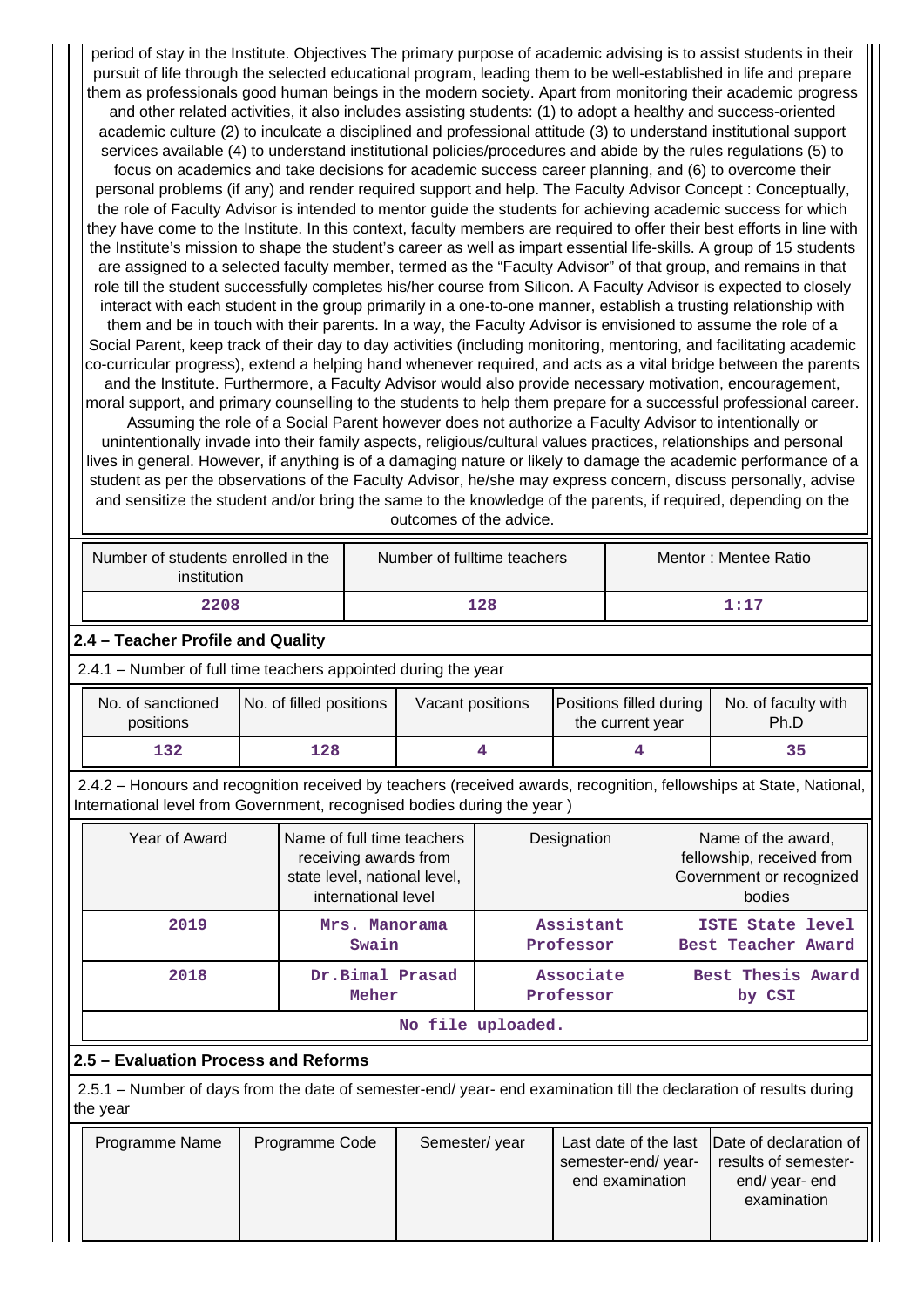| <b>BTech</b>                                                                                                                                                                                           | UG                |                                                                      | 8                                                                     |  | 30/03/2019                                                   | 14/06/2019      |  |  |  |  |  |  |
|--------------------------------------------------------------------------------------------------------------------------------------------------------------------------------------------------------|-------------------|----------------------------------------------------------------------|-----------------------------------------------------------------------|--|--------------------------------------------------------------|-----------------|--|--|--|--|--|--|
| <b>BTech</b>                                                                                                                                                                                           | UG                |                                                                      | 6                                                                     |  | 12/04/2019                                                   | 26/07/2019      |  |  |  |  |  |  |
| <b>BTech</b>                                                                                                                                                                                           | UG                |                                                                      | 4                                                                     |  | 04/05/2019                                                   | 03/08/2019      |  |  |  |  |  |  |
| <b>BTech</b>                                                                                                                                                                                           | UG                |                                                                      | $\overline{a}$                                                        |  | 04/05/2019                                                   | 17/06/2019      |  |  |  |  |  |  |
| <b>MCA</b>                                                                                                                                                                                             | $_{\rm PG}$       |                                                                      | 6                                                                     |  | 12/04/2019                                                   | 26/07/2019      |  |  |  |  |  |  |
| <b>MCA</b>                                                                                                                                                                                             | $_{\rm PG}$       |                                                                      | 4                                                                     |  | 04/05/2019                                                   | 03/08/2019      |  |  |  |  |  |  |
| <b>MCA</b>                                                                                                                                                                                             | $_{\rm PG}$       |                                                                      | 3                                                                     |  | 04/05/2019                                                   | 17/06/2019      |  |  |  |  |  |  |
| No file uploaded.                                                                                                                                                                                      |                   |                                                                      |                                                                       |  |                                                              |                 |  |  |  |  |  |  |
| 2.5.2 - Average percentage of Student complaints/grievances about evaluation against total number appeared in<br>the examinations during the year                                                      |                   |                                                                      |                                                                       |  |                                                              |                 |  |  |  |  |  |  |
| Number of complaints or grievances<br>Total number of students appeared<br>Percentage<br>about evaluation<br>in the examination                                                                        |                   |                                                                      |                                                                       |  |                                                              |                 |  |  |  |  |  |  |
| 7<br>135<br>2100                                                                                                                                                                                       |                   |                                                                      |                                                                       |  |                                                              |                 |  |  |  |  |  |  |
| 2.6 - Student Performance and Learning Outcomes                                                                                                                                                        |                   |                                                                      |                                                                       |  |                                                              |                 |  |  |  |  |  |  |
| 2.6.1 – Program outcomes, program specific outcomes and course outcomes for all programs offered by the<br>institution are stated and displayed in website of the institution (to provide the weblink) |                   |                                                                      |                                                                       |  |                                                              |                 |  |  |  |  |  |  |
|                                                                                                                                                                                                        |                   | https://silicon.ac.in/bbsr-home/b-tech-computer-science-engineering/ |                                                                       |  |                                                              |                 |  |  |  |  |  |  |
| 2.6.2 - Pass percentage of students                                                                                                                                                                    |                   |                                                                      |                                                                       |  |                                                              |                 |  |  |  |  |  |  |
|                                                                                                                                                                                                        |                   |                                                                      |                                                                       |  |                                                              |                 |  |  |  |  |  |  |
| Programme<br>Code                                                                                                                                                                                      | Programme<br>Name | Programme<br>Specialization                                          | Number of<br>students<br>appeared in the<br>final year<br>examination |  | Number of<br>students passed<br>in final year<br>examination | Pass Percentage |  |  |  |  |  |  |
| <b>UG</b>                                                                                                                                                                                              | <b>BTech</b>      | Computer<br>science                                                  | 116                                                                   |  | 111                                                          | 96              |  |  |  |  |  |  |
| UG                                                                                                                                                                                                     | <b>BTech</b>      | Electronics<br>& Communicat<br>ion                                   | 169                                                                   |  | 149                                                          | 89              |  |  |  |  |  |  |
| UG                                                                                                                                                                                                     | <b>BTech</b>      | Electrical&<br>Electronics                                           | 121                                                                   |  | 107                                                          | 89              |  |  |  |  |  |  |
| UG                                                                                                                                                                                                     | <b>BTech</b>      | Applied in<br>strumentatio<br>n                                      | 47                                                                    |  | 40                                                           | 85              |  |  |  |  |  |  |
| $_{\rm PG}$                                                                                                                                                                                            | <b>MCA</b>        | <b>MCA</b>                                                           | 51                                                                    |  | 49                                                           | 96              |  |  |  |  |  |  |
| <b>UG</b>                                                                                                                                                                                              | <b>BTech</b>      | <b>IT</b>                                                            | 53                                                                    |  | 48                                                           | 91              |  |  |  |  |  |  |
|                                                                                                                                                                                                        |                   |                                                                      | No file uploaded.                                                     |  |                                                              |                 |  |  |  |  |  |  |
| 2.7 - Student Satisfaction Survey                                                                                                                                                                      |                   |                                                                      |                                                                       |  |                                                              |                 |  |  |  |  |  |  |

questionnaire) (results and details be provided as weblink)

<http://www.silicon.ac.in>

**CRITERION III – RESEARCH, INNOVATIONS AND EXTENSION**

**3.1 – Promotion of Research and Facilities**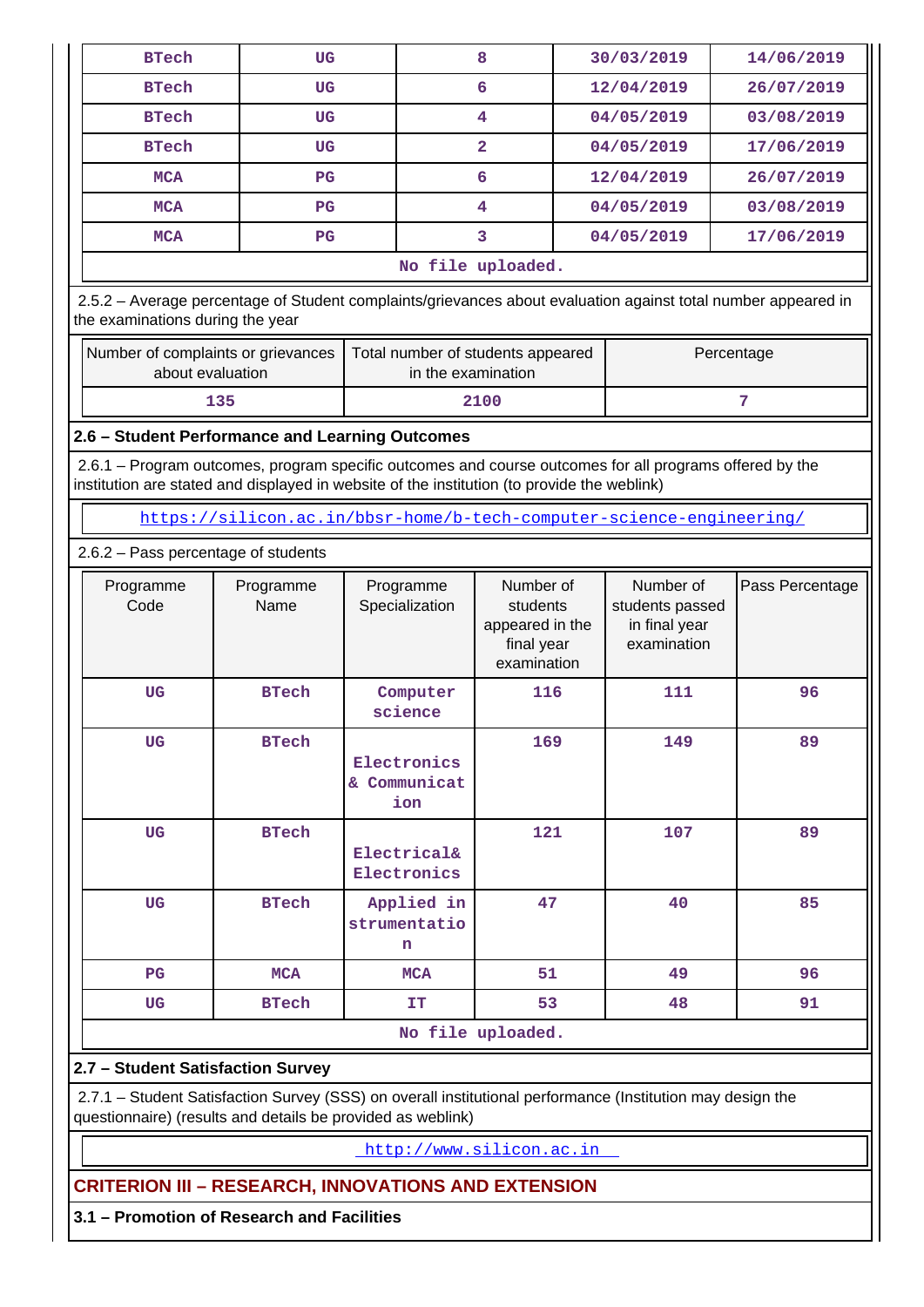| 3.1.1 – The institution provides seed money to its teachers for research                                                 |                                                                                                                                                                                                                        |                                                                                                             |  |               |             |  |  |  |  |  |  |
|--------------------------------------------------------------------------------------------------------------------------|------------------------------------------------------------------------------------------------------------------------------------------------------------------------------------------------------------------------|-------------------------------------------------------------------------------------------------------------|--|---------------|-------------|--|--|--|--|--|--|
|                                                                                                                          |                                                                                                                                                                                                                        | Yes                                                                                                         |  |               |             |  |  |  |  |  |  |
| Name of the teacher getting seed money                                                                                   |                                                                                                                                                                                                                        |                                                                                                             |  |               |             |  |  |  |  |  |  |
|                                                                                                                          |                                                                                                                                                                                                                        |                                                                                                             |  |               |             |  |  |  |  |  |  |
| Dr. A.G Mohapatra                                                                                                        |                                                                                                                                                                                                                        |                                                                                                             |  |               |             |  |  |  |  |  |  |
|                                                                                                                          |                                                                                                                                                                                                                        |                                                                                                             |  |               |             |  |  |  |  |  |  |
|                                                                                                                          |                                                                                                                                                                                                                        | View File                                                                                                   |  |               |             |  |  |  |  |  |  |
|                                                                                                                          |                                                                                                                                                                                                                        | 3.1.2 - Teachers awarded National/International fellowship for advanced studies/ research during the year   |  |               |             |  |  |  |  |  |  |
| Name of the award<br>Name of the teacher<br>Date of award<br>Awarding agency<br><b>Type</b><br>awarded the<br>fellowship |                                                                                                                                                                                                                        |                                                                                                             |  |               |             |  |  |  |  |  |  |
| National                                                                                                                 | <b>Nill</b>                                                                                                                                                                                                            | <b>Nill</b>                                                                                                 |  | <b>Nill</b>   | <b>Nill</b> |  |  |  |  |  |  |
|                                                                                                                          |                                                                                                                                                                                                                        | No file uploaded.                                                                                           |  |               |             |  |  |  |  |  |  |
| 3.2 - Resource Mobilization for Research                                                                                 |                                                                                                                                                                                                                        |                                                                                                             |  |               |             |  |  |  |  |  |  |
|                                                                                                                          |                                                                                                                                                                                                                        |                                                                                                             |  |               |             |  |  |  |  |  |  |
| Nature of the Project                                                                                                    | 3.2.1 - Research funds sanctioned and received from various agencies, industry and other organisations<br>Duration<br>Amount received<br>Name of the funding<br>Total grant<br>sanctioned<br>during the year<br>agency |                                                                                                             |  |               |             |  |  |  |  |  |  |
| Major<br>Projects                                                                                                        | 1095<br>DST, GO I<br>1700000<br>1000000                                                                                                                                                                                |                                                                                                             |  |               |             |  |  |  |  |  |  |
| Major<br>Projects                                                                                                        | 1095                                                                                                                                                                                                                   | <b>SERB</b>                                                                                                 |  | 1000000       | 275000      |  |  |  |  |  |  |
|                                                                                                                          |                                                                                                                                                                                                                        | No file uploaded.                                                                                           |  |               |             |  |  |  |  |  |  |
| during the years                                                                                                         |                                                                                                                                                                                                                        | 3.2.2 - Number of ongoing research projects per teacher funded by government and non-government agencies    |  |               |             |  |  |  |  |  |  |
|                                                                                                                          |                                                                                                                                                                                                                        | $\overline{a}$                                                                                              |  |               |             |  |  |  |  |  |  |
| 3.3 - Innovation Ecosystem                                                                                               |                                                                                                                                                                                                                        |                                                                                                             |  |               |             |  |  |  |  |  |  |
| practices during the year                                                                                                |                                                                                                                                                                                                                        | 3.3.1 – Workshops/Seminars Conducted on Intellectual Property Rights (IPR) and Industry-Academia Innovative |  |               |             |  |  |  |  |  |  |
| Title of workshop/seminar                                                                                                |                                                                                                                                                                                                                        | Name of the Dept.                                                                                           |  |               | Date        |  |  |  |  |  |  |
| IPand technological<br>innovations and transfer<br>under Make in india and<br>start up india                             |                                                                                                                                                                                                                        | <b>IQAC</b>                                                                                                 |  |               | 13/08/2019  |  |  |  |  |  |  |
| IOT Workshop                                                                                                             |                                                                                                                                                                                                                        | CSE with Lecture Notes<br>Ltd                                                                               |  |               | 04/09/2018  |  |  |  |  |  |  |
| IOT with Raspbherry Pi                                                                                                   |                                                                                                                                                                                                                        | ISTE Students chapter                                                                                       |  |               | 02/02/2019  |  |  |  |  |  |  |
| Importance of Patents                                                                                                    |                                                                                                                                                                                                                        | ED Cell                                                                                                     |  |               | 10/01/2019  |  |  |  |  |  |  |
|                                                                                                                          |                                                                                                                                                                                                                        | No file uploaded.                                                                                           |  |               |             |  |  |  |  |  |  |
|                                                                                                                          |                                                                                                                                                                                                                        | 3.3.2 - Awards for Innovation won by Institution/Teachers/Research scholars/Students during the year        |  |               |             |  |  |  |  |  |  |
| Title of the innovation                                                                                                  | Name of Awardee                                                                                                                                                                                                        | Awarding Agency                                                                                             |  | Date of award | Category    |  |  |  |  |  |  |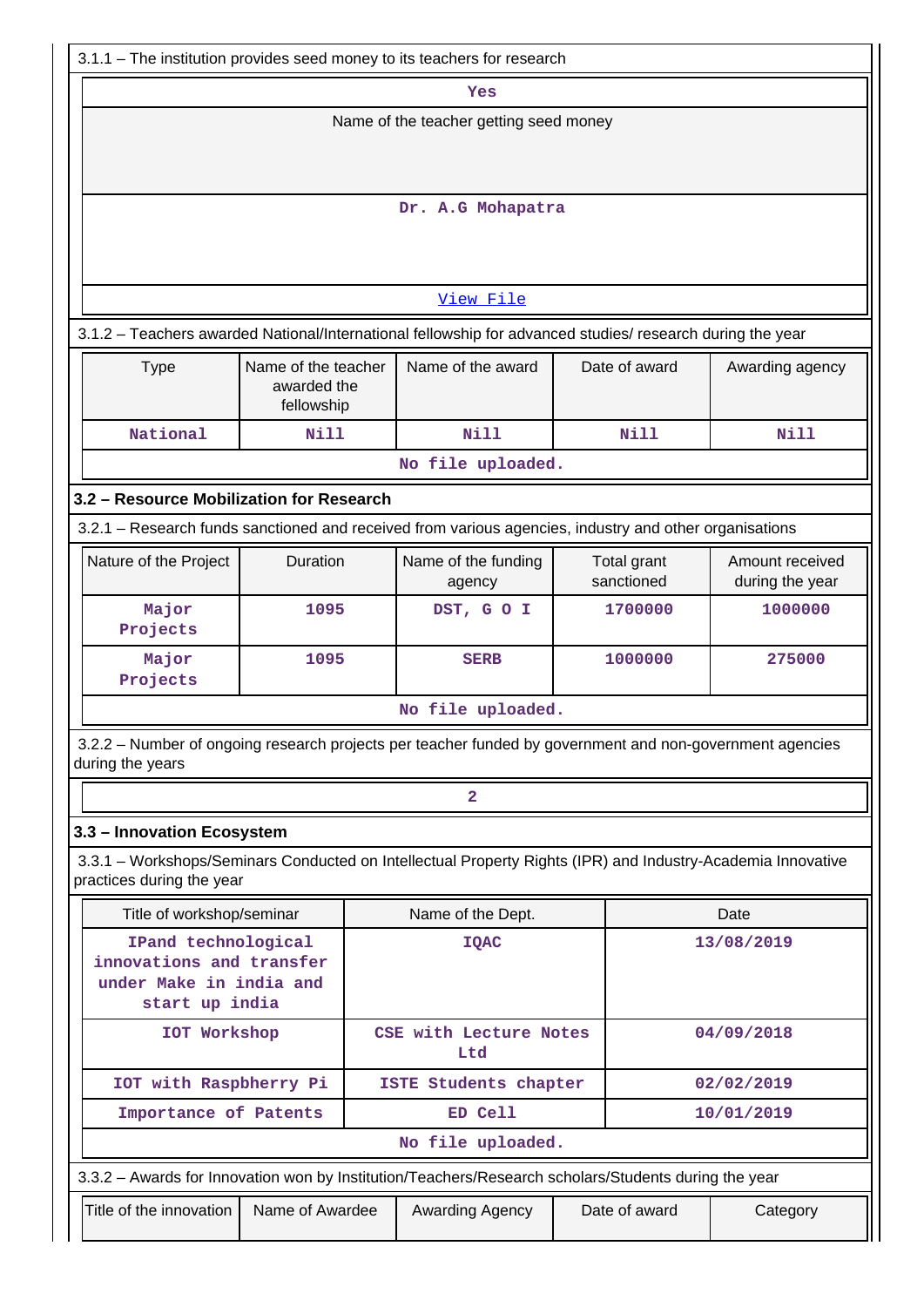| Dev of innova<br>tivesafety<br>measure for two<br>wheelers                              | Ranjan |                                                      |            | Prashant<br>TATA Crucible<br>2019  |                           | 20/02/2019              |                         | <b>INNOVATIONS</b> |                           |
|-----------------------------------------------------------------------------------------|--------|------------------------------------------------------|------------|------------------------------------|---------------------------|-------------------------|-------------------------|--------------------|---------------------------|
| Smart<br>solution for<br>drainage system                                                |        | swagat Kumar<br>Sahu                                 |            | Hackathon 2018                     | Smart Odisha              | 15/11/2018              |                         |                    | Urban<br>planning         |
| Manidipa<br>cost<br>effective<br>Ghosh<br>innovation for<br>agricultural<br>use         |        |                                                      | Hackathon  |                                    | Smart India<br>22/06/2018 |                         |                         |                    | Smart<br>innovation       |
| Idea<br>Generation<br>Competition                                                       |        | Institution<br>Innovation Cell                       |            | Delhi                              | MHRD, New                 |                         | 21/11/2018              |                    | Idea<br>Generation        |
| 3.3.3 - No. of Incubation centre created, start-ups incubated on campus during the year |        |                                                      |            | No file uploaded.                  |                           |                         |                         |                    |                           |
| Incubation<br>Center                                                                    | Name   |                                                      |            | Sponsered By                       | Name of the<br>Start-up   |                         | Nature of Start-<br>up  |                    | Date of<br>Commencement   |
| Incubation                                                                              |        | Silicon<br>Innovation<br>and<br>Incubation<br>center |            | MSME, GO<br>Ι.                     | <b>VLSI</b>               |                         |                         | Smart Chip         | 15/01/2019                |
| Incubation                                                                              | center | Silicon<br>Innovation<br>and<br>Incubation           |            | MSME, G<br>o I                     | I O T                     |                         |                         | Innovation         | 21/12/2018                |
|                                                                                         |        |                                                      |            | No file uploaded.                  |                           |                         |                         |                    |                           |
| 3.4 - Research Publications and Awards                                                  |        |                                                      |            |                                    |                           |                         |                         |                    |                           |
| $3.4.1$ – Ph. Ds awarded during the year                                                |        |                                                      |            |                                    |                           |                         |                         |                    |                           |
| Computer Science and Engineering                                                        |        | Name of the Department                               |            |                                    |                           |                         | Number of PhD's Awarded | 2                  |                           |
| 3.4.2 - Research Publications in the Journals notified on UGC website during the year   |        |                                                      |            |                                    |                           |                         |                         |                    |                           |
| <b>Type</b>                                                                             |        |                                                      | Department |                                    | Number of Publication     |                         |                         |                    | Average Impact Factor (if |
| International                                                                           |        |                                                      | and Eng    | computer science                   |                           | $\overline{\mathbf{2}}$ |                         |                    | any)<br>3.5               |
| International                                                                           |        |                                                      | Comm. Eng  | Electronics and                    |                           | $\overline{2}$          |                         |                    | 3                         |
| National                                                                                |        |                                                      | and Eng    | Computer science                   |                           | 14                      |                         |                    | 2.5                       |
| National                                                                                |        |                                                      |            | Electronics and<br>Instrumentation |                           | 6                       |                         |                    | $\overline{2}$            |
| National                                                                                |        |                                                      | Comm. Eng  | Electronics and                    |                           | 11                      |                         | $\overline{a}$     |                           |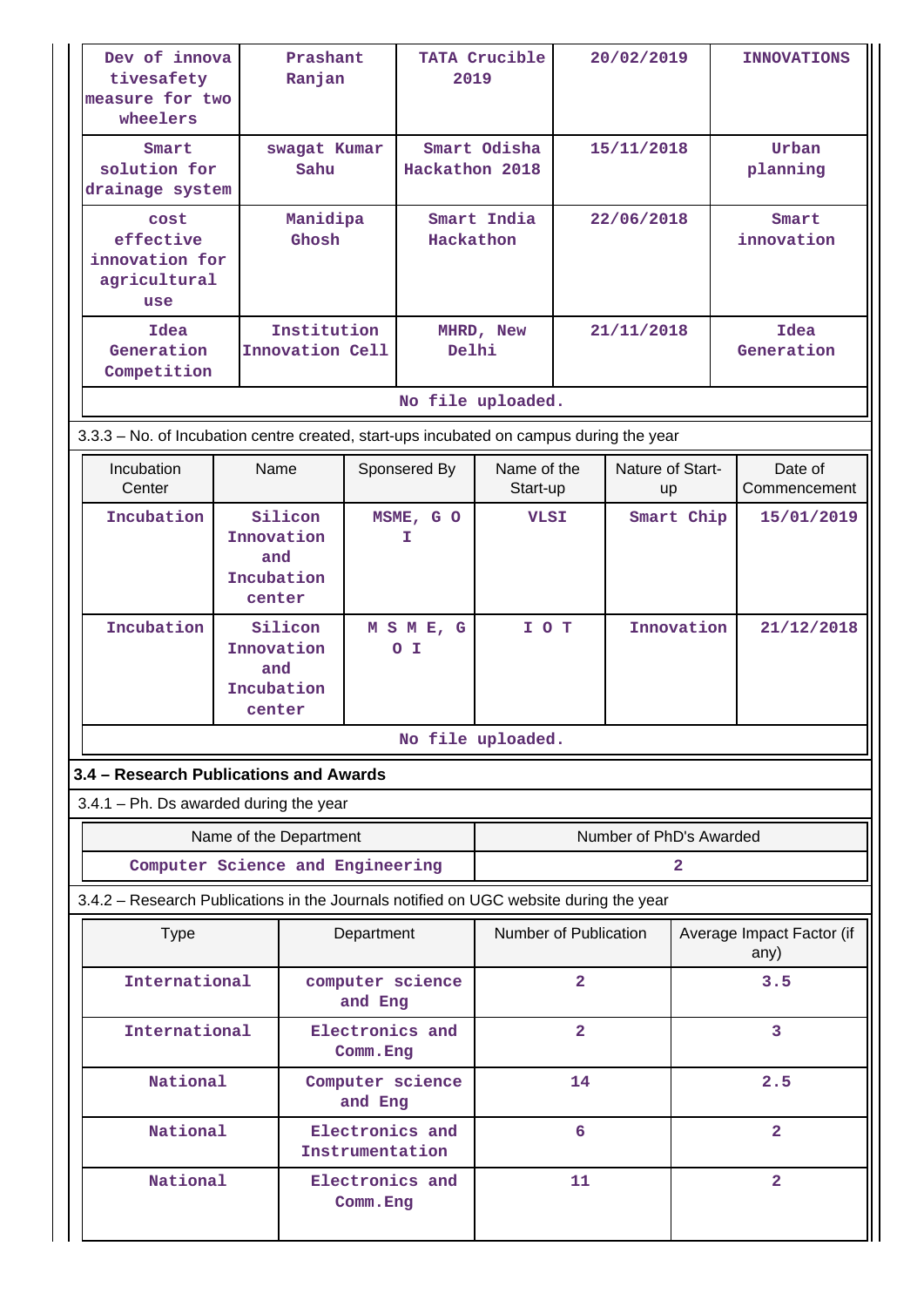| National                                |                                                                                                                                      | Basic science and<br>Humanities                                                                                 |                   |                                                                                                                                         | 12                    |                                 | 1.5                        |  |  |  |  |  |  |
|-----------------------------------------|--------------------------------------------------------------------------------------------------------------------------------------|-----------------------------------------------------------------------------------------------------------------|-------------------|-----------------------------------------------------------------------------------------------------------------------------------------|-----------------------|---------------------------------|----------------------------|--|--|--|--|--|--|
| National                                |                                                                                                                                      | <b>MCA</b>                                                                                                      |                   |                                                                                                                                         | 6                     |                                 | 1                          |  |  |  |  |  |  |
|                                         |                                                                                                                                      |                                                                                                                 | No file uploaded. |                                                                                                                                         |                       |                                 |                            |  |  |  |  |  |  |
|                                         |                                                                                                                                      | 3.4.3 - Books and Chapters in edited Volumes / Books published, and papers in National/International Conference |                   |                                                                                                                                         |                       |                                 |                            |  |  |  |  |  |  |
| Proceedings per Teacher during the year |                                                                                                                                      |                                                                                                                 |                   |                                                                                                                                         |                       |                                 |                            |  |  |  |  |  |  |
|                                         | Department                                                                                                                           |                                                                                                                 |                   | Number of Publication                                                                                                                   |                       |                                 |                            |  |  |  |  |  |  |
|                                         |                                                                                                                                      | Electronics Instrumentation                                                                                     |                   |                                                                                                                                         |                       | 4                               |                            |  |  |  |  |  |  |
|                                         |                                                                                                                                      | Electrical Electronics                                                                                          |                   |                                                                                                                                         |                       | $\overline{a}$                  |                            |  |  |  |  |  |  |
|                                         |                                                                                                                                      | <b>MCA</b>                                                                                                      |                   |                                                                                                                                         |                       | 3                               |                            |  |  |  |  |  |  |
|                                         |                                                                                                                                      | Electronics Comm.                                                                                               |                   |                                                                                                                                         |                       | 9                               |                            |  |  |  |  |  |  |
|                                         |                                                                                                                                      | Basic science Humanities                                                                                        |                   |                                                                                                                                         |                       | 7                               |                            |  |  |  |  |  |  |
|                                         |                                                                                                                                      | Computer science                                                                                                |                   |                                                                                                                                         |                       | 3                               |                            |  |  |  |  |  |  |
|                                         |                                                                                                                                      |                                                                                                                 | No file uploaded. |                                                                                                                                         |                       |                                 |                            |  |  |  |  |  |  |
|                                         |                                                                                                                                      |                                                                                                                 |                   |                                                                                                                                         |                       |                                 |                            |  |  |  |  |  |  |
|                                         | 3.4.4 - Patents published/awarded during the year<br><b>Patent Number</b><br><b>Patent Details</b><br>Patent status<br>Date of Award |                                                                                                                 |                   |                                                                                                                                         |                       |                                 |                            |  |  |  |  |  |  |
| 0 <sub>0</sub>                          |                                                                                                                                      | <b>Nill</b>                                                                                                     |                   |                                                                                                                                         | 0                     |                                 | Nill                       |  |  |  |  |  |  |
|                                         |                                                                                                                                      |                                                                                                                 |                   |                                                                                                                                         |                       |                                 |                            |  |  |  |  |  |  |
|                                         |                                                                                                                                      |                                                                                                                 |                   | No file uploaded.<br>3.4.5 - Bibliometrics of the publications during the last academic year based on average citation index in Scopus/ |                       |                                 |                            |  |  |  |  |  |  |
|                                         |                                                                                                                                      | Web of Science or PubMed/ Indian Citation Index                                                                 |                   |                                                                                                                                         |                       |                                 |                            |  |  |  |  |  |  |
| Title of the                            | Name of                                                                                                                              | Title of journal                                                                                                | Year of           |                                                                                                                                         | <b>Citation Index</b> | Institutional                   | Number of                  |  |  |  |  |  |  |
| Paper                                   | Author                                                                                                                               |                                                                                                                 | publication       |                                                                                                                                         |                       | affiliation as<br>citations     |                            |  |  |  |  |  |  |
|                                         |                                                                                                                                      |                                                                                                                 |                   |                                                                                                                                         |                       | mentioned in<br>the publication | excluding self<br>citation |  |  |  |  |  |  |
| Stress-                                 | S Das                                                                                                                                | Journal                                                                                                         |                   | 2019                                                                                                                                    | 5.                    | SIT, Bhub                       | 1.                         |  |  |  |  |  |  |
| Induced Va                              |                                                                                                                                      | of                                                                                                              |                   |                                                                                                                                         |                       | aneswar                         |                            |  |  |  |  |  |  |
| riability<br>Studies in                 |                                                                                                                                      | Electronic<br>Materials                                                                                         |                   |                                                                                                                                         |                       |                                 |                            |  |  |  |  |  |  |
| Tri-Gate                                |                                                                                                                                      |                                                                                                                 |                   |                                                                                                                                         |                       |                                 |                            |  |  |  |  |  |  |
| <b>FinFETs</b>                          |                                                                                                                                      |                                                                                                                 |                   |                                                                                                                                         |                       |                                 |                            |  |  |  |  |  |  |
| with Sourc<br>e/Drain                   |                                                                                                                                      |                                                                                                                 |                   |                                                                                                                                         |                       |                                 |                            |  |  |  |  |  |  |
| Stressor                                |                                                                                                                                      |                                                                                                                 |                   |                                                                                                                                         |                       |                                 |                            |  |  |  |  |  |  |
| at $7 \text{ nm}$                       |                                                                                                                                      |                                                                                                                 |                   |                                                                                                                                         |                       |                                 |                            |  |  |  |  |  |  |
| Technology                              |                                                                                                                                      |                                                                                                                 |                   |                                                                                                                                         |                       |                                 |                            |  |  |  |  |  |  |
| <b>Nodes</b>                            |                                                                                                                                      |                                                                                                                 |                   |                                                                                                                                         |                       |                                 |                            |  |  |  |  |  |  |
| Estimating                              | B B<br>Mishra                                                                                                                        | Financial                                                                                                       |                   | 2018                                                                                                                                    | 28                    | SIT, Bhu<br>baneswar            | 25                         |  |  |  |  |  |  |
| Stock                                   |                                                                                                                                      | Innovation                                                                                                      |                   |                                                                                                                                         |                       |                                 |                            |  |  |  |  |  |  |
| Closing                                 |                                                                                                                                      |                                                                                                                 |                   |                                                                                                                                         |                       |                                 |                            |  |  |  |  |  |  |
| Indices                                 |                                                                                                                                      |                                                                                                                 |                   |                                                                                                                                         |                       |                                 |                            |  |  |  |  |  |  |
| Using a GA-<br>Weighted                 |                                                                                                                                      |                                                                                                                 |                   |                                                                                                                                         |                       |                                 |                            |  |  |  |  |  |  |
| Condensed                               |                                                                                                                                      |                                                                                                                 |                   |                                                                                                                                         |                       |                                 |                            |  |  |  |  |  |  |
| Polynomial                              |                                                                                                                                      |                                                                                                                 |                   |                                                                                                                                         |                       |                                 |                            |  |  |  |  |  |  |
| Neural                                  |                                                                                                                                      |                                                                                                                 |                   |                                                                                                                                         |                       |                                 |                            |  |  |  |  |  |  |
| Network                                 |                                                                                                                                      |                                                                                                                 |                   |                                                                                                                                         |                       |                                 |                            |  |  |  |  |  |  |
|                                         |                                                                                                                                      |                                                                                                                 |                   | View File                                                                                                                               |                       |                                 |                            |  |  |  |  |  |  |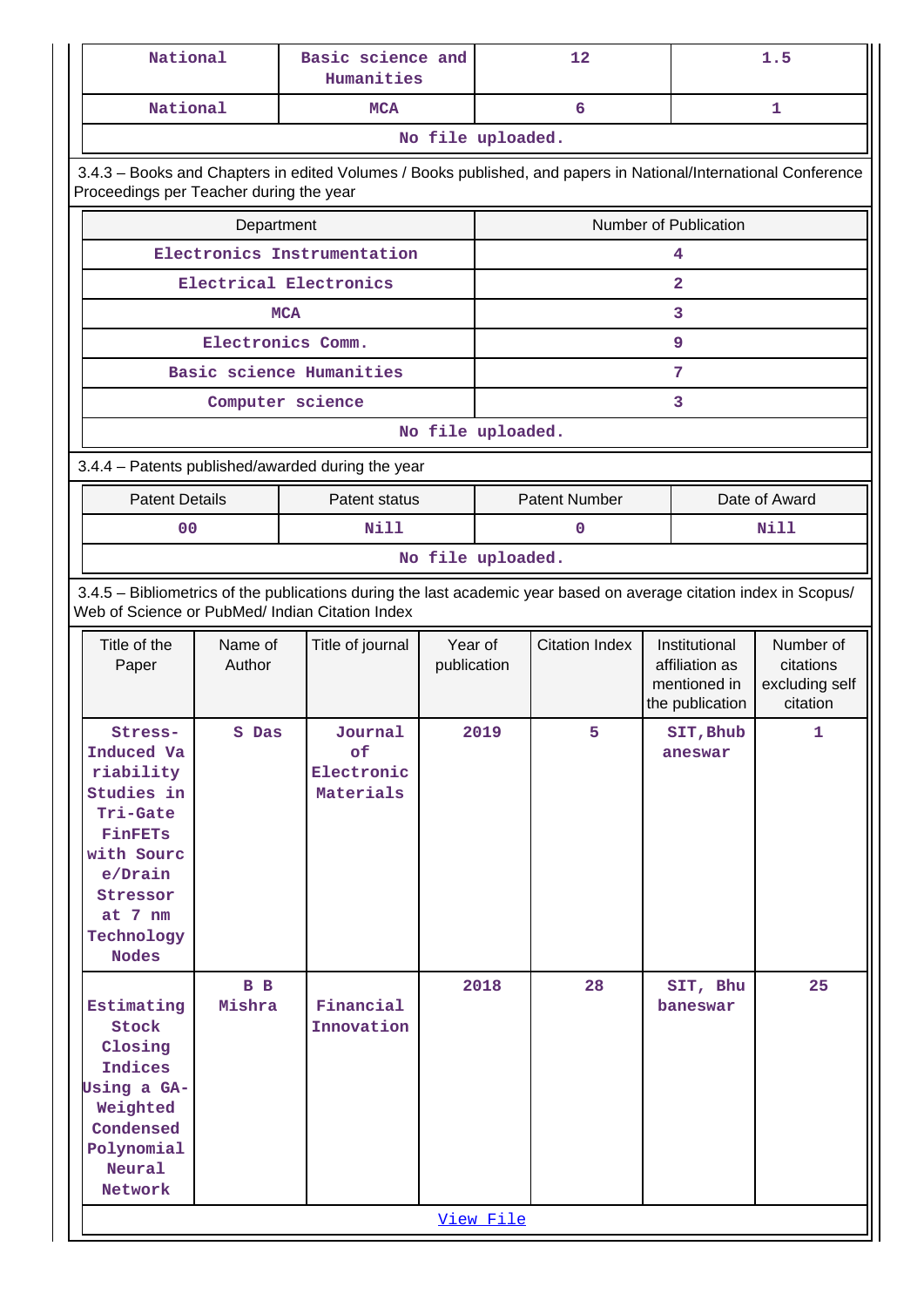| 3.4.6 - h-Index of the Institutional Publications during the year. (based on Scopus/ Web of science)                                       |                        |  |                                            |                                                                                                        |                          |                                         |                                                      |       |                                                                    |
|--------------------------------------------------------------------------------------------------------------------------------------------|------------------------|--|--------------------------------------------|--------------------------------------------------------------------------------------------------------|--------------------------|-----------------------------------------|------------------------------------------------------|-------|--------------------------------------------------------------------|
| Title of the<br>Paper                                                                                                                      | Name of<br>Author      |  | Title of journal                           |                                                                                                        | Year of<br>publication   | h-index                                 | Number of<br>citations<br>excluding self<br>citation |       | Institutional<br>affiliation as<br>mentioned in<br>the publication |
| Automated<br>approach<br>for<br>detection<br>0f<br>ischemic<br>stroke<br>using<br>Delaunay T<br>riangulati<br>on in<br>brain MRI<br>images | M Dash                 |  | Computers<br>in Biology<br>and<br>Medicine |                                                                                                        | 2018                     | 94                                      | 14                                                   |       | SIT, Bhub<br>aneswar                                               |
| Electro-<br>osmotic<br>flow of a<br>third-<br>grade<br>fluid past<br>a channel<br>having<br>stretching<br>walls                            | S Padhi                |  | Nonlinear<br>Engineerin<br>g               |                                                                                                        | 2019                     | 15                                      | 8                                                    |       | SIT, Bhub<br>aneswar                                               |
|                                                                                                                                            |                        |  |                                            |                                                                                                        | View File                |                                         |                                                      |       |                                                                    |
| 3.4.7 - Faculty participation in Seminars/Conferences and Symposia during the year                                                         |                        |  |                                            |                                                                                                        |                          |                                         |                                                      |       |                                                                    |
| Number of Faculty                                                                                                                          |                        |  | International                              |                                                                                                        | National<br><b>State</b> |                                         |                                                      | Local |                                                                    |
| Attended/Semi<br>nars/Workshops                                                                                                            |                        |  | 8                                          |                                                                                                        | 53                       | 22                                      |                                                      |       | 5                                                                  |
| Presented<br>papers                                                                                                                        |                        |  | 24                                         |                                                                                                        | $\overline{2}$           |                                         | $\overline{a}$                                       |       | $\overline{2}$                                                     |
| Resource<br>persons                                                                                                                        |                        |  | <b>Nill</b>                                |                                                                                                        | $\overline{7}$           | 8                                       |                                                      |       | 11                                                                 |
|                                                                                                                                            |                        |  |                                            |                                                                                                        | View File                |                                         |                                                      |       |                                                                    |
| 3.5 - Consultancy                                                                                                                          |                        |  |                                            |                                                                                                        |                          |                                         |                                                      |       |                                                                    |
| 3.5.1 - Revenue generated from Consultancy during the year                                                                                 |                        |  |                                            |                                                                                                        |                          |                                         |                                                      |       |                                                                    |
| Name of the Consultan(s)<br>department                                                                                                     |                        |  | Name of consultancy<br>project             |                                                                                                        |                          | Consulting/Sponsoring<br>Agency         |                                                      |       | Revenue generated<br>(amount in rupees)                            |
|                                                                                                                                            | EEE(Prof.R P<br>Panda) |  |                                            | Integrated<br>Network Planning<br>and system study<br>for Mega Lift<br>Irrigation project<br>cluster X |                          | SaiSanket<br>enterprisers,<br>Hyderabad |                                                      |       | 140000                                                             |
|                                                                                                                                            |                        |  |                                            | No file uploaded.                                                                                      |                          |                                         |                                                      |       |                                                                    |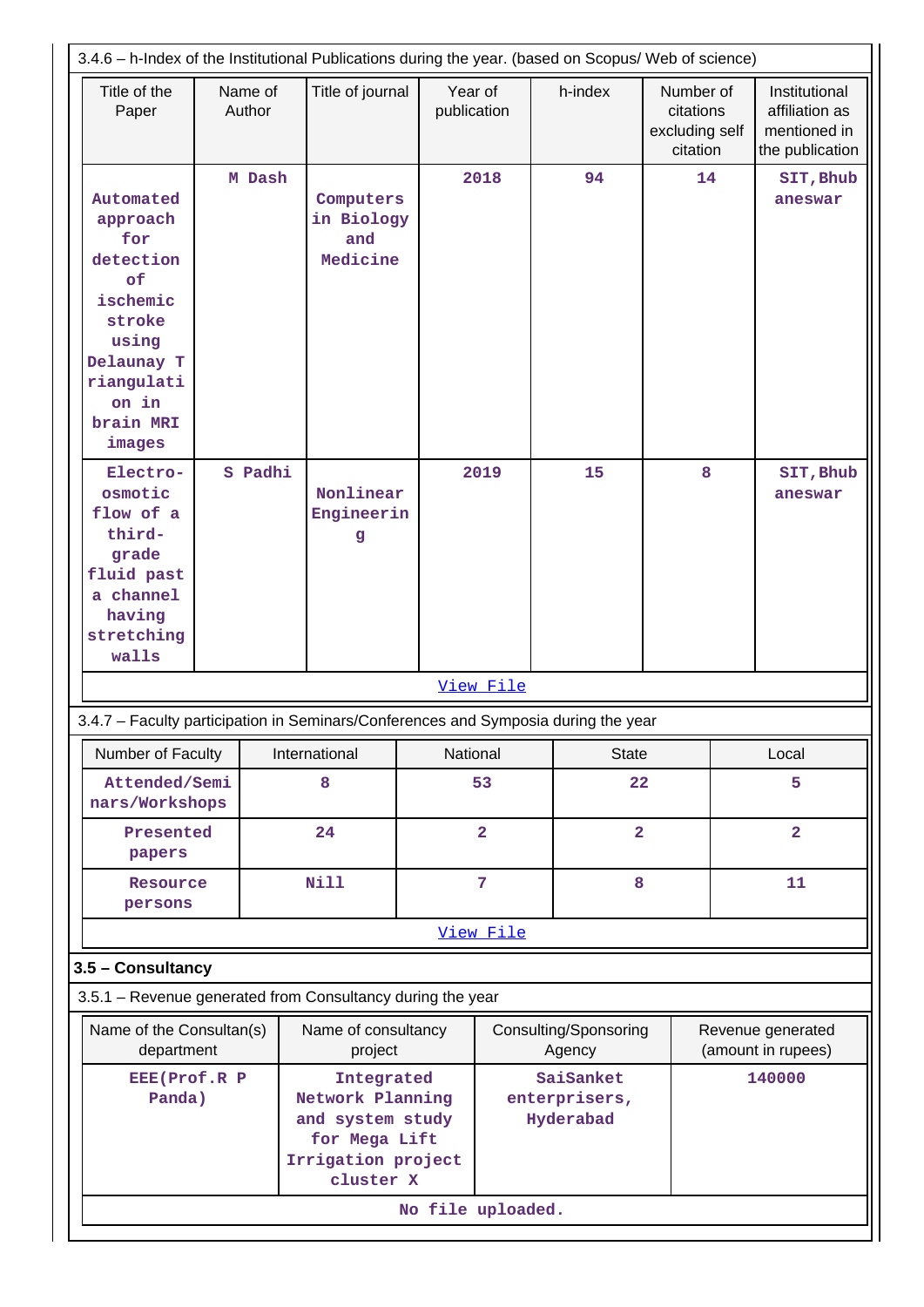| 3.5.2 - Revenue generated from Corporate Training by the institution during the year                                                                                                                               |  |                                                                                             |                              |                   |                                                          |    |                                                          |  |  |
|--------------------------------------------------------------------------------------------------------------------------------------------------------------------------------------------------------------------|--|---------------------------------------------------------------------------------------------|------------------------------|-------------------|----------------------------------------------------------|----|----------------------------------------------------------|--|--|
| Name of the<br>Consultan(s)<br>department                                                                                                                                                                          |  | Title of the<br>programme                                                                   | Agency seeking /<br>training |                   | Revenue generated<br>(amount in rupees)                  |    | Number of trainees                                       |  |  |
| 00                                                                                                                                                                                                                 |  | $\mathbf 0$                                                                                 |                              | $\mathbf 0$       | $\mathbf 0$                                              |    | $\mathbf 0$                                              |  |  |
|                                                                                                                                                                                                                    |  |                                                                                             |                              | No file uploaded. |                                                          |    |                                                          |  |  |
| 3.6 - Extension Activities                                                                                                                                                                                         |  |                                                                                             |                              |                   |                                                          |    |                                                          |  |  |
| 3.6.1 – Number of extension and outreach programmes conducted in collaboration with industry, community and<br>Non- Government Organisations through NSS/NCC/Red cross/Youth Red Cross (YRC) etc., during the year |  |                                                                                             |                              |                   |                                                          |    |                                                          |  |  |
| Title of the activities                                                                                                                                                                                            |  | Organising unit/agency/<br>collaborating agency                                             |                              |                   | Number of teachers<br>participated in such<br>activities |    | Number of students<br>participated in such<br>activities |  |  |
| 11th Odisha Deaf<br>senior sports<br>championship                                                                                                                                                                  |  | Sports cell, SIT                                                                            |                              |                   | 11                                                       |    | 200                                                      |  |  |
| Cleaning Drive                                                                                                                                                                                                     |  | Bhubaneswar<br>Municipal corp.                                                              |                              |                   | 14                                                       |    | 287                                                      |  |  |
| <b>Blood Donation</b>                                                                                                                                                                                              |  | <b>Red Cross</b>                                                                            |                              |                   | 12                                                       |    | 45                                                       |  |  |
|                                                                                                                                                                                                                    |  |                                                                                             |                              | No file uploaded. |                                                          |    |                                                          |  |  |
| 3.6.2 - Awards and recognition received for extension activities from Government and other recognized bodies<br>during the year                                                                                    |  |                                                                                             |                              |                   |                                                          |    |                                                          |  |  |
| Name of the activity                                                                                                                                                                                               |  | Award/Recognition                                                                           |                              |                   | <b>Awarding Bodies</b>                                   |    | Number of students<br><b>Benefited</b>                   |  |  |
| 0                                                                                                                                                                                                                  |  | 0 <sub>0</sub>                                                                              |                              |                   | $\mathbf 0$                                              |    | Nill                                                     |  |  |
|                                                                                                                                                                                                                    |  |                                                                                             |                              | No file uploaded. |                                                          |    |                                                          |  |  |
| 3.6.3 - Students participating in extension activities with Government Organisations, Non-Government<br>Organisations and programmes such as Swachh Bharat, Aids Awareness, Gender Issue, etc. during the year     |  |                                                                                             |                              |                   |                                                          |    |                                                          |  |  |
| Name of the scheme                                                                                                                                                                                                 |  | Organising unit/Agen<br>cy/collaborating<br>agency                                          | Name of the activity         |                   | Number of teachers<br>participated in such<br>activites  |    | Number of students<br>participated in such<br>activites  |  |  |
| <b>Awareness</b>                                                                                                                                                                                                   |  | <b>BMC</b>                                                                                  | tyAwareness                  | Gender Equali     | 8                                                        |    | 49                                                       |  |  |
| Swachhta<br>Pakhwada                                                                                                                                                                                               |  | Silicon<br>Students<br>Council and<br>Campus-life<br>Coordination<br>Committee<br>$(CCC)$ . |                              | Cleanliness12     | 12                                                       |    | 122                                                      |  |  |
|                                                                                                                                                                                                                    |  |                                                                                             |                              | No file uploaded. |                                                          |    |                                                          |  |  |
| 3.7 - Collaborations                                                                                                                                                                                               |  |                                                                                             |                              |                   |                                                          |    |                                                          |  |  |
| 3.7.1 – Number of Collaborative activities for research, faculty exchange, student exchange during the year                                                                                                        |  |                                                                                             |                              |                   |                                                          |    |                                                          |  |  |
| Nature of activity                                                                                                                                                                                                 |  | Participant                                                                                 |                              |                   | Source of financial support                              |    | Duration                                                 |  |  |
| Research                                                                                                                                                                                                           |  | 01                                                                                          |                              |                   | <b>SERB</b>                                              | 60 |                                                          |  |  |
|                                                                                                                                                                                                                    |  |                                                                                             |                              | No file uploaded. |                                                          |    |                                                          |  |  |
|                                                                                                                                                                                                                    |  |                                                                                             |                              |                   |                                                          |    |                                                          |  |  |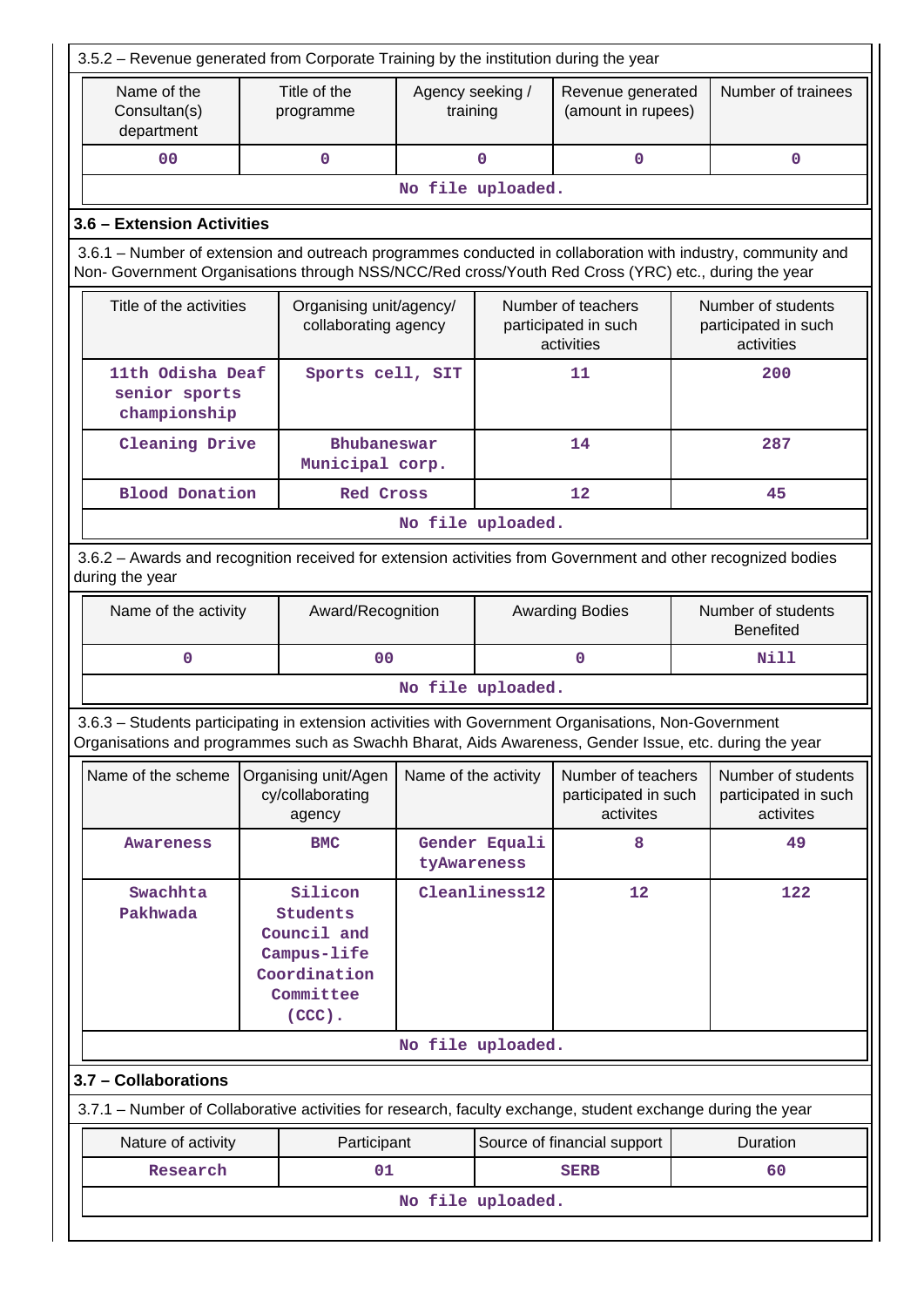| 3.7.2 - Linkages with institutions/industries for internship, on-the- job training, project work, sharing of research<br>facilities etc. during the year |                                                                                                                                                       |                         |                                                                                                   |            |                   |                                              |                    |                         |                                                           |  |  |
|----------------------------------------------------------------------------------------------------------------------------------------------------------|-------------------------------------------------------------------------------------------------------------------------------------------------------|-------------------------|---------------------------------------------------------------------------------------------------|------------|-------------------|----------------------------------------------|--------------------|-------------------------|-----------------------------------------------------------|--|--|
| Nature of linkage                                                                                                                                        |                                                                                                                                                       | Title of the<br>linkage | Name of the<br>partnering<br>institution/<br>industry<br>/research lab<br>with contact<br>details |            |                   | <b>Duration From</b>                         | <b>Duration To</b> |                         | Participant                                               |  |  |
| 0 <sub>0</sub>                                                                                                                                           |                                                                                                                                                       | $\mathbf 0$             | 0                                                                                                 |            |                   | Nill                                         |                    | Nill                    | 0                                                         |  |  |
|                                                                                                                                                          |                                                                                                                                                       |                         |                                                                                                   |            | No file uploaded. |                                              |                    |                         |                                                           |  |  |
|                                                                                                                                                          | 3.7.3 – MoUs signed with institutions of national, international importance, other institutions, industries, corporate<br>houses etc. during the year |                         |                                                                                                   |            |                   |                                              |                    |                         |                                                           |  |  |
|                                                                                                                                                          | Organisation<br>Date of MoU signed                                                                                                                    |                         |                                                                                                   |            |                   | Purpose/Activities                           |                    |                         | Number of<br>students/teachers<br>participated under MoUs |  |  |
|                                                                                                                                                          | Institute of<br>Engineers                                                                                                                             |                         |                                                                                                   | 25/06/2019 |                   | collaboration in<br>training and<br>research |                    |                         | 5                                                         |  |  |
|                                                                                                                                                          |                                                                                                                                                       |                         |                                                                                                   |            |                   |                                              |                    |                         |                                                           |  |  |
| <b>CRITERION IV - INFRASTRUCTURE AND LEARNING RESOURCES</b>                                                                                              |                                                                                                                                                       |                         |                                                                                                   |            |                   |                                              |                    |                         |                                                           |  |  |
| 4.1 - Physical Facilities                                                                                                                                |                                                                                                                                                       |                         |                                                                                                   |            |                   |                                              |                    |                         |                                                           |  |  |
| 4.1.1 - Budget allocation, excluding salary for infrastructure augmentation during the year                                                              |                                                                                                                                                       |                         |                                                                                                   |            |                   |                                              |                    |                         |                                                           |  |  |
|                                                                                                                                                          | Budget allocated for infrastructure augmentation                                                                                                      |                         |                                                                                                   |            |                   |                                              |                    |                         | Budget utilized for infrastructure development            |  |  |
|                                                                                                                                                          |                                                                                                                                                       | 1553.84                 |                                                                                                   |            | 459.19            |                                              |                    |                         |                                                           |  |  |
| 4.1.2 - Details of augmentation in infrastructure facilities during the year                                                                             |                                                                                                                                                       |                         |                                                                                                   |            |                   |                                              |                    |                         |                                                           |  |  |
|                                                                                                                                                          |                                                                                                                                                       | <b>Facilities</b>       |                                                                                                   |            |                   |                                              |                    | Existing or Newly Added |                                                           |  |  |
|                                                                                                                                                          |                                                                                                                                                       | Others                  |                                                                                                   |            | Newly Added       |                                              |                    |                         |                                                           |  |  |
|                                                                                                                                                          |                                                                                                                                                       | Video Centre            |                                                                                                   |            | Newly Added       |                                              |                    |                         |                                                           |  |  |
|                                                                                                                                                          | Seminar halls with ICT facilities                                                                                                                     |                         |                                                                                                   |            |                   |                                              |                    | Newly Added             |                                                           |  |  |
|                                                                                                                                                          | Classrooms with LCD facilities                                                                                                                        |                         |                                                                                                   |            |                   |                                              |                    | Newly Added             |                                                           |  |  |
|                                                                                                                                                          |                                                                                                                                                       | Laboratories            |                                                                                                   |            |                   |                                              |                    | Existing                |                                                           |  |  |
|                                                                                                                                                          |                                                                                                                                                       |                         |                                                                                                   |            | No file uploaded. |                                              |                    |                         |                                                           |  |  |
| 4.2 - Library as a Learning Resource                                                                                                                     |                                                                                                                                                       |                         |                                                                                                   |            |                   |                                              |                    |                         |                                                           |  |  |
| 4.2.1 - Library is automated {Integrated Library Management System (ILMS)}                                                                               |                                                                                                                                                       |                         |                                                                                                   |            |                   |                                              |                    |                         |                                                           |  |  |
|                                                                                                                                                          | Name of the ILMS<br>software                                                                                                                          |                         | Nature of automation (fully<br>or patially)                                                       |            |                   | Version                                      |                    |                         | Year of automation                                        |  |  |
|                                                                                                                                                          | <b>SILICON ERP</b>                                                                                                                                    |                         | Fully                                                                                             |            |                   | 2.0                                          |                    |                         | 2014                                                      |  |  |
| 4.2.2 - Library Services                                                                                                                                 |                                                                                                                                                       |                         |                                                                                                   |            |                   |                                              |                    |                         |                                                           |  |  |
| Library                                                                                                                                                  | Existing<br>Service Type                                                                                                                              |                         |                                                                                                   |            | Newly Added       |                                              |                    | Total                   |                                                           |  |  |
| Text<br><b>Books</b>                                                                                                                                     | 8841                                                                                                                                                  |                         | 37722                                                                                             |            | 455               | 665                                          |                    | 9296                    | 38387                                                     |  |  |
|                                                                                                                                                          |                                                                                                                                                       |                         |                                                                                                   |            | View File         |                                              |                    |                         |                                                           |  |  |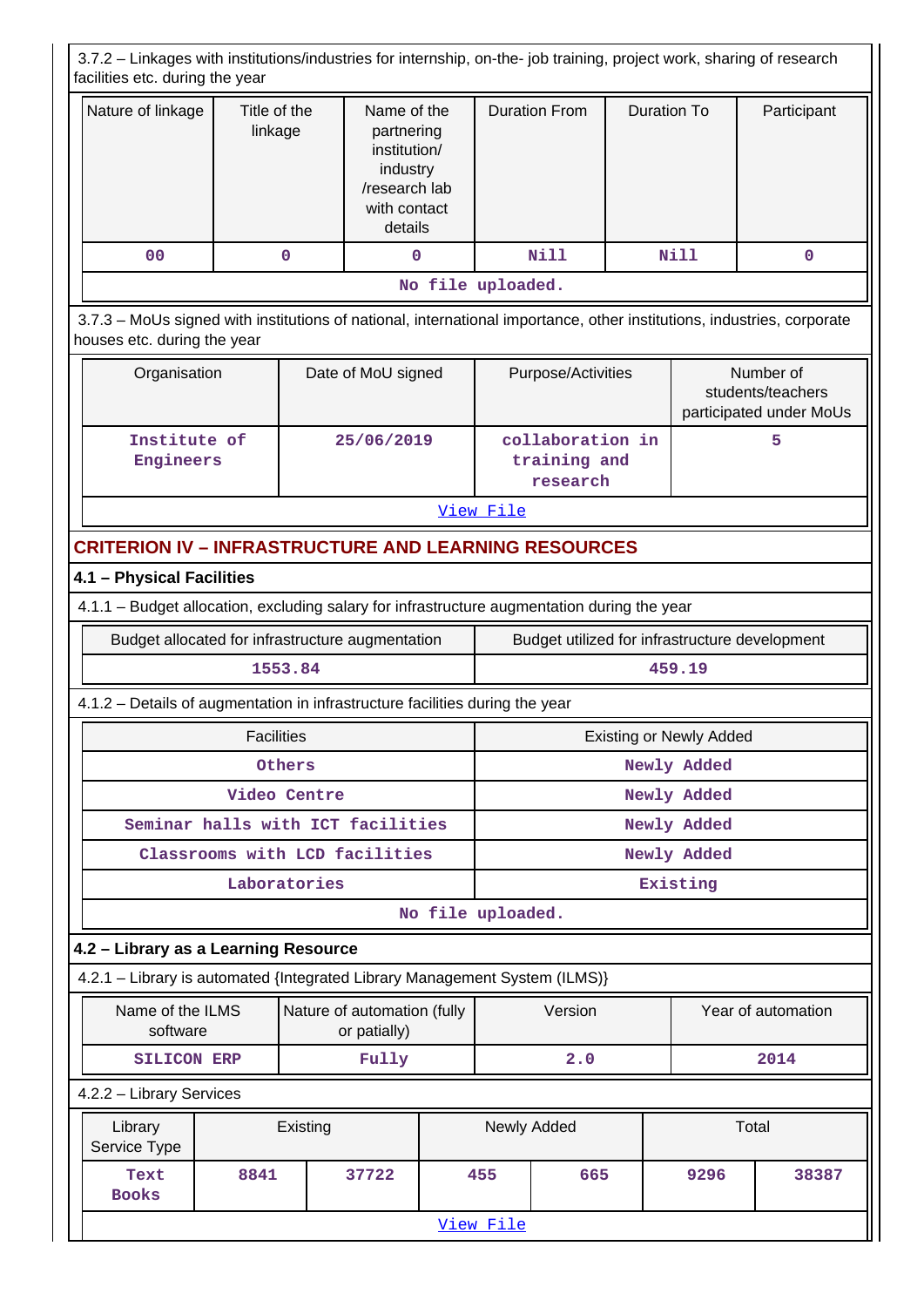4.2.3 – E-content developed by teachers such as: e-PG- Pathshala, CEC (under e-PG- Pathshala CEC (Under Graduate) SWAYAM other MOOCs platform NPTEL/NMEICT/any other Government initiatives & institutional (Learning Management System (LMS) etc

| (Learning ividitagement Oystem (Livio) etc                                                                                                                                                                                                                 |                                           |                 |                                        |                                                                  |              |                                                                                                             |                   |                    |            |                                                     |               |  |
|------------------------------------------------------------------------------------------------------------------------------------------------------------------------------------------------------------------------------------------------------------|-------------------------------------------|-----------------|----------------------------------------|------------------------------------------------------------------|--------------|-------------------------------------------------------------------------------------------------------------|-------------------|--------------------|------------|-----------------------------------------------------|---------------|--|
|                                                                                                                                                                                                                                                            | Name of the Teacher                       |                 |                                        | Name of the Module                                               |              | Platform on which module<br>Date of launching e-<br>is developed<br>content                                 |                   |                    |            |                                                     |               |  |
|                                                                                                                                                                                                                                                            | Dr. J.P.Mohanti                           |                 |                                        | Automata Theory,<br>Algorithm, DBMS,<br>OOPS, Graphics           |              |                                                                                                             | LMS, Lecturenotes |                    |            | 12/08/2019                                          |               |  |
|                                                                                                                                                                                                                                                            | Dr. J. Senapati                           |                 |                                        | E DP                                                             |              | 14/03/2019<br>LMS,                                                                                          |                   |                    |            |                                                     |               |  |
|                                                                                                                                                                                                                                                            | Dr. B. Padhi                              |                 | Costing                                | Accounting and                                                   |              | LMS                                                                                                         |                   |                    | 11/12/2018 |                                                     |               |  |
|                                                                                                                                                                                                                                                            | Dr. P.K Tripathy                          | CAO             |                                        |                                                                  | Lecturenotes |                                                                                                             |                   | 24/04/2019         |            |                                                     |               |  |
|                                                                                                                                                                                                                                                            | Mr. G.R.Biswal                            |                 |                                        | Electrical<br><b>Machines</b>                                    |              | Youtube                                                                                                     |                   |                    |            | 17/06/2019                                          |               |  |
|                                                                                                                                                                                                                                                            | Dr. S.S.Rout                              |                 |                                        | Software<br>Engineering                                          |              |                                                                                                             | Lecturenotes      |                    |            | 21/01/2019                                          |               |  |
| No file uploaded.                                                                                                                                                                                                                                          |                                           |                 |                                        |                                                                  |              |                                                                                                             |                   |                    |            |                                                     |               |  |
| 4.3 - IT Infrastructure                                                                                                                                                                                                                                    |                                           |                 |                                        |                                                                  |              |                                                                                                             |                   |                    |            |                                                     |               |  |
| 4.3.1 - Technology Upgradation (overall)                                                                                                                                                                                                                   |                                           |                 |                                        |                                                                  |              |                                                                                                             |                   |                    |            |                                                     |               |  |
| <b>Type</b>                                                                                                                                                                                                                                                | <b>Total Co</b><br>mputers                | Computer<br>Lab | Internet<br><b>Browsing</b><br>centers |                                                                  |              | Computer<br>Centers                                                                                         | Office            | Departme<br>nts    |            | Available<br><b>Bandwidt</b><br>h (MBPS/<br>GBPS)   | <b>Others</b> |  |
| Existin<br>g                                                                                                                                                                                                                                               | 798                                       | 435             |                                        | 54                                                               | 0            | 10                                                                                                          | 54                | 245                |            | 150                                                 | 0             |  |
| Added                                                                                                                                                                                                                                                      | 42                                        | 22              |                                        | 5                                                                | $\mathbf 0$  | $\mathbf 0$                                                                                                 | 5                 | 10                 |            | 55                                                  | $\mathbf 0$   |  |
| Total                                                                                                                                                                                                                                                      | 840                                       | 457             |                                        | 59                                                               | $\mathbf{0}$ | 10                                                                                                          | 59                | 255<br>205<br>0    |            |                                                     |               |  |
| 4.3.2 - Bandwidth available of internet connection in the Institution (Leased line)                                                                                                                                                                        |                                           |                 |                                        |                                                                  |              |                                                                                                             |                   |                    |            |                                                     |               |  |
|                                                                                                                                                                                                                                                            |                                           |                 |                                        |                                                                  |              | 205 MBPS/ GBPS                                                                                              |                   |                    |            |                                                     |               |  |
| 4.3.3 - Facility for e-content                                                                                                                                                                                                                             |                                           |                 |                                        |                                                                  |              |                                                                                                             |                   |                    |            |                                                     |               |  |
|                                                                                                                                                                                                                                                            |                                           |                 |                                        | Name of the e-content development facility                       |              |                                                                                                             |                   | recording facility |            | Provide the link of the videos and media centre and |               |  |
|                                                                                                                                                                                                                                                            |                                           |                 |                                        | <b>Study Materials</b>                                           |              |                                                                                                             |                   |                    |            | https://www.silicon.ac.in                           |               |  |
| 4.4 - Maintenance of Campus Infrastructure                                                                                                                                                                                                                 |                                           |                 |                                        |                                                                  |              |                                                                                                             |                   |                    |            |                                                     |               |  |
| 4.4.1 – Expenditure incurred on maintenance of physical facilities and academic support facilities, excluding salary<br>component, during the year                                                                                                         |                                           |                 |                                        |                                                                  |              |                                                                                                             |                   |                    |            |                                                     |               |  |
|                                                                                                                                                                                                                                                            | Assigned Budget on<br>academic facilities |                 |                                        | Expenditure incurred on<br>maintenance of academic<br>facilities |              | Assigned budget on<br>Expenditure incurredon<br>physical facilities<br>maintenance of physical<br>facilites |                   |                    |            |                                                     |               |  |
|                                                                                                                                                                                                                                                            | 451.17                                    |                 |                                        | 333.94                                                           |              |                                                                                                             | 495.97            |                    |            | 302.63                                              |               |  |
| 4.4.2 - Procedures and policies for maintaining and utilizing physical, academic and support facilities - laboratory,<br>library, sports complex, computers, classrooms etc. (maximum 500 words) (information to be available in<br>institutional Website) |                                           |                 |                                        |                                                                  |              |                                                                                                             |                   |                    |            |                                                     |               |  |

 **An administrative set up is in place with a senior faculty as the H O D establishment. He is the budgetary and monitoring head of the maintenance part**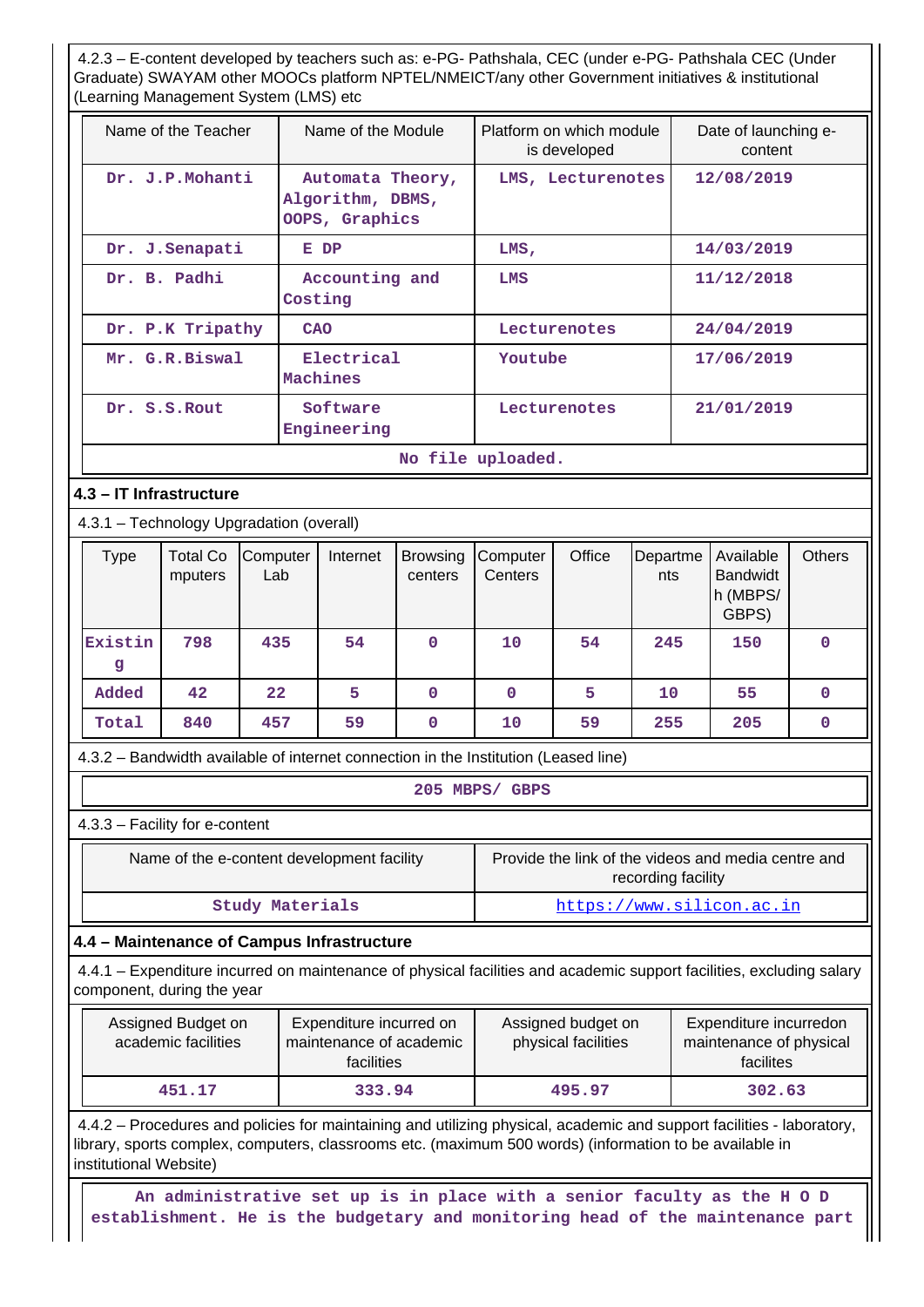**supported by a civil engineer, an electrical engineer along with a no of supporting staffs. Construction part is fully looked after by a site engineer with a lot of ground staffs and supervisors. There is a Dean( Administration) looking after the general academic and general administration. Our system is having a senior faculty in charge of sports/ music clubs. Enough lab staffs are there for lab maintenance with a faculty as Lab coordinator. Various support facilities are well maintained with regular supervision and up gradation.Hostel administration is well maintained by a good no of support staffs with a warden . A hostel committee is in place for both boys and girls with faculty and student members.The entire functioning of the Institute is divided into three areas, viz., teaching, research and nonteaching, for administrative purposes. Accordingly, to facilitate smooth administration of the Institution following authorities help Principal carry out the responsibilities 1. Dean (Academics) will co-ordinate between the teaching departments and all activities involving teaching, viz., teaching, examinations, timetable etc. 2. Dean (Research) will co-ordinate all research and research related activities. 3. Dean (Administration) will co-ordinate all other activities. 4. Each department shall have a Head who shall be designated from among Its members, on the recommendation of the Director. 5. The Deans and the departmental Heads shall be responsible to the Director for the proper working of their respective Departments. The system of governance makes provision for the consideration of faculty, student, and employee views and judgments in those matters In which these constituencies have a direct and reasonable Interest. The System's policies, regulations, and procedures concerning the Institute are clearly defined and equitably administered. In addition to the principal bodies stated earlier, the college has the following support Committees/Cells to facilitate smooth functioning of the college: 1. Internal Quality Assurance Cell (IQAC) 2. Cell for Statutory Bodies 3. Disciplinary Committee 4. Grievance Committee 5. Committee Against Sexual Harassment (CASH) 6. Anti ragging committee 7. Anti ragging Squad 8. Examination Cell 9. Establishment Cell 10. Library Cell 11. Cell for ERP Academics 12. Staff Welfare Cell 13. Residence Cell 14. Student Council Cell 15. Sports Culture Cell 16. Accounts Cell 17. Purchase Cell 18. Transport Cell 19. Publication Cell 20. Industry Interface Cell The aforesaid Committees / Cells help in decentralised smooth functioning of the Institution. Rules, Regulations and Policies: Silicon Institute of Technology has well defined Rules, Regulations and Policies governing academic administrative functioning of the Institution that includes Student Handbook, Service Rules, Recruitment Policies, Staff Appraisal and Development Pi Promotional Policies etc. These Rules, Regulations and Policies are available online in the Institutional ERP system for awareness of Student and Staff. Decentralization in working and grlevance redressal mechanism .**

<http://www.silicon.ac.in>

### **CRITERION V – STUDENT SUPPORT AND PROGRESSION**

### **5.1 – Student Support**

5.1.1 – Scholarships and Financial Support

|                                         | Name/Title of the scheme           | Number of students | Amount in Rupees |  |
|-----------------------------------------|------------------------------------|--------------------|------------------|--|
| Financial Support<br>from institution   | Silicon merit,<br>Silicon Employee | 28                 | 336000           |  |
| Financial Support<br>from Other Sources |                                    |                    |                  |  |
| a) National                             | Govt merit,<br>Medhabruti          | 227                | 4592000          |  |
| b)International                         | Nill                               | Nill               | Nill             |  |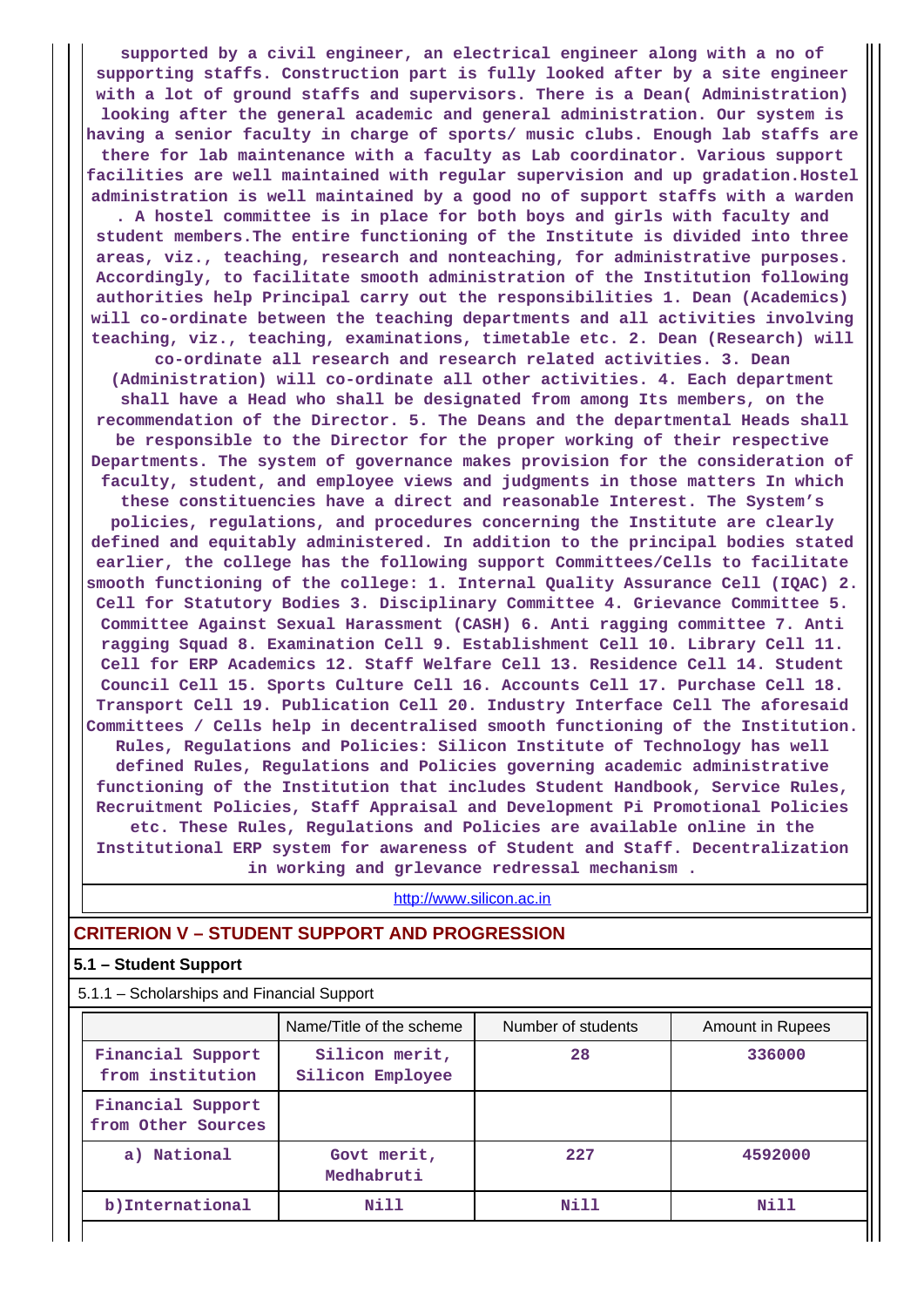#### [View File](https://assessmentonline.naac.gov.in/public/Postacc/Scholarships/4869_Scholarships_1584266705.xlsx)

 5.1.2 – Number of capability enhancement and development schemes such as Soft skill development, Remedial coaching, Language lab, Bridge courses, Yoga, Meditation, Personal Counselling and Mentoring etc., Name of the capability enhancement scheme Date of implemetation | Number of students enrolled Agencies involved  **Entrepreneurship Awareness Camp 11/01/2019 125 NSTEDB, Govt of India Entrepreneurship Awreness Camp 24/09/2018 150 NSTEDB, Govt of India IoT with Raspberry pi 02/02/2019 40 IEEE Meditation 17/01/2019 120 Yoga Club Language Lab 22/03/2019 219 Globarena** [View File](https://assessmentonline.naac.gov.in/public/Postacc/Development_Schemes/4869_Development_Schemes_1644161318.xlsx) 5.1.3 – Students benefited by guidance for competitive examinations and career counselling offered by the institution during the year Year **Name of the** scheme Number of benefited students for competitive examination Number of benefited students by career counseling activities Number of students who have passedin the comp. exam Number of studentsp placed  **2018 Pre placement Training, Career counselling 21 124 11 432 2019 Pre placement Training, Career counselling 12 120 17 452 No file uploaded.** 5.1.4 – Institutional mechanism for transparency, timely redressal of student grievances, Prevention of sexual harassment and ragging cases during the year Total grievances received | Number of grievances redressed | Avg. number of days for grievance redressal **4** 12 **5.2 – Student Progression** 5.2.1 – Details of campus placement during the year **On campus On campus On campus Deficiency Off campus** Nameof organizations Number of students Number of stduents placed Nameof organizations Number of students Number of stduents placed

**21 | 562 | 338 | 9 | 124 | 98** [View File](https://assessmentonline.naac.gov.in/public/Postacc/Placement/4869_Placement_1644167755.xlsx)

visited

participated

visited

participated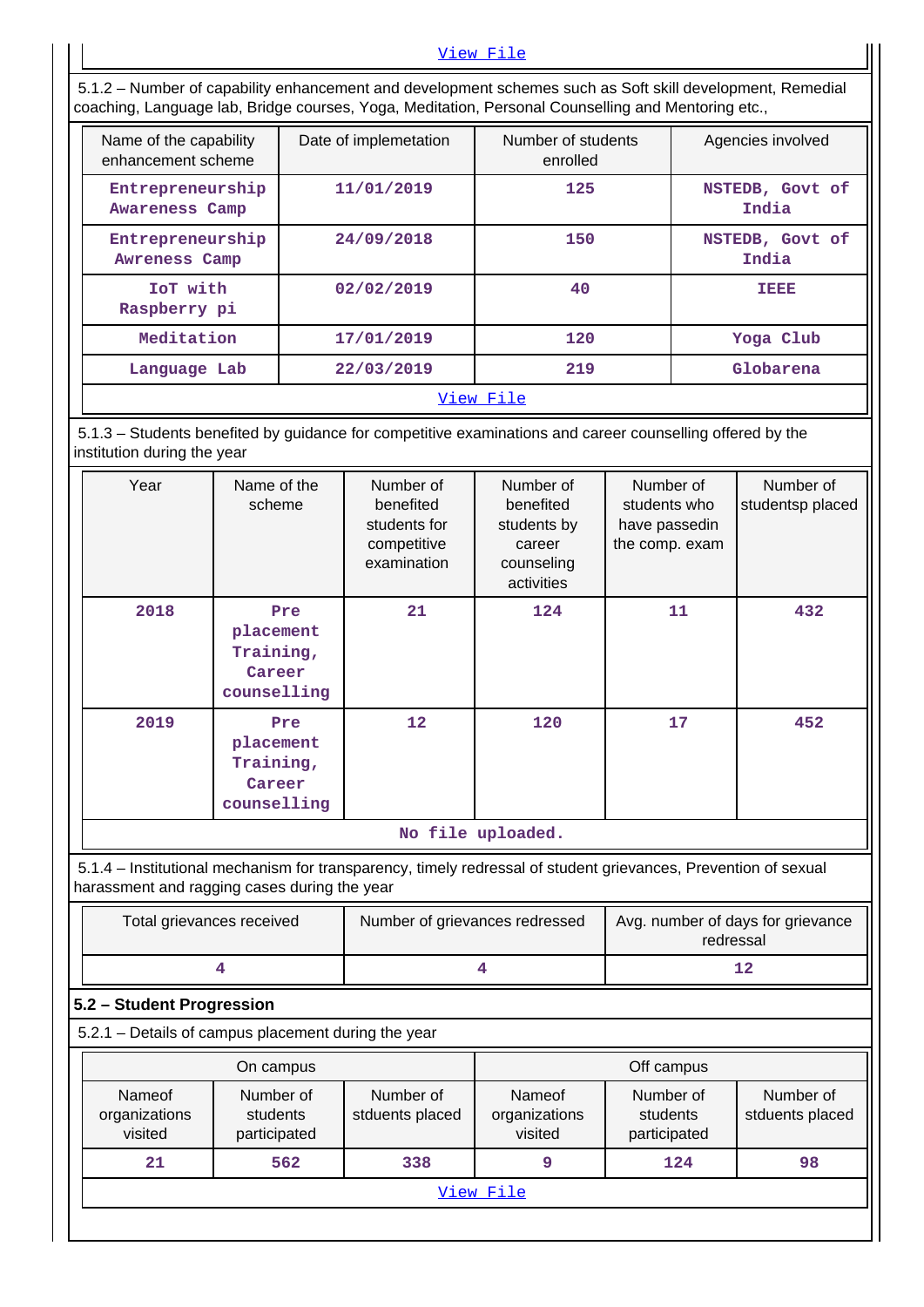| 5.2.2 - Student progression to higher education in percentage during the year |                                                                                                                                                                                        |                             |                                   |                              |                                     |                                                      |                        |                                     |  |  |  |
|-------------------------------------------------------------------------------|----------------------------------------------------------------------------------------------------------------------------------------------------------------------------------------|-----------------------------|-----------------------------------|------------------------------|-------------------------------------|------------------------------------------------------|------------------------|-------------------------------------|--|--|--|
| Year                                                                          | Number of<br>students<br>enrolling into<br>higher education                                                                                                                            | Programme<br>graduated from |                                   | Depratment<br>graduated from |                                     | Name of<br>institution joined                        |                        | Name of<br>programme<br>admitted to |  |  |  |
| 2019                                                                          | $\overline{2}$                                                                                                                                                                         | <b>B</b> tech               |                                   |                              | CSE, ECE                            | NIT,<br>Rourlela                                     |                        | Mtech                               |  |  |  |
| 2019                                                                          | 3                                                                                                                                                                                      | <b>B</b> Tech               |                                   |                              | CSE, EEE                            | KIIT                                                 |                        | Mtech                               |  |  |  |
| 2018                                                                          | 5                                                                                                                                                                                      | <b>B</b> Tech               |                                   |                              | ECE, CSE                            | Xavier<br>Institute Of<br>Management,<br><b>BBSR</b> |                        | <b>MBA</b>                          |  |  |  |
|                                                                               | No file uploaded.                                                                                                                                                                      |                             |                                   |                              |                                     |                                                      |                        |                                     |  |  |  |
|                                                                               | 5.2.3 - Students qualifying in state/ national/ international level examinations during the year<br>(eg:NET/SET/SLET/GATE/GMAT/CAT/GRE/TOFEL/Civil Services/State Government Services) |                             |                                   |                              |                                     |                                                      |                        |                                     |  |  |  |
|                                                                               | <b>Items</b>                                                                                                                                                                           |                             |                                   |                              |                                     | Number of students selected/ qualifying              |                        |                                     |  |  |  |
|                                                                               | <b>GATE</b>                                                                                                                                                                            |                             |                                   |                              |                                     | 12                                                   |                        |                                     |  |  |  |
|                                                                               | <b>CAT</b>                                                                                                                                                                             |                             |                                   |                              |                                     | 10                                                   |                        |                                     |  |  |  |
|                                                                               | Any Other<br>8                                                                                                                                                                         |                             |                                   |                              |                                     |                                                      |                        |                                     |  |  |  |
|                                                                               |                                                                                                                                                                                        |                             |                                   | No file uploaded.            |                                     |                                                      |                        |                                     |  |  |  |
|                                                                               | 5.2.4 – Sports and cultural activities / competitions organised at the institution level during the year                                                                               |                             |                                   |                              |                                     |                                                      |                        |                                     |  |  |  |
|                                                                               | Activity                                                                                                                                                                               |                             | Level                             |                              |                                     |                                                      | Number of Participants |                                     |  |  |  |
|                                                                               | Cricket Tournament                                                                                                                                                                     |                             |                                   | University<br>28             |                                     |                                                      |                        |                                     |  |  |  |
|                                                                               | Inter college<br>volleyball                                                                                                                                                            |                             |                                   | University<br>30             |                                     |                                                      |                        |                                     |  |  |  |
|                                                                               | Inter college Table<br>Tennis                                                                                                                                                          |                             |                                   | University                   |                                     |                                                      | 11                     |                                     |  |  |  |
|                                                                               |                                                                                                                                                                                        |                             |                                   | No file uploaded.            |                                     |                                                      |                        |                                     |  |  |  |
|                                                                               | 5.3 - Student Participation and Activities                                                                                                                                             |                             |                                   |                              |                                     |                                                      |                        |                                     |  |  |  |
|                                                                               | 5.3.1 – Number of awards/medals for outstanding performance in sports/cultural activities at national/international<br>level (award for a team event should be counted as one)         |                             |                                   |                              |                                     |                                                      |                        |                                     |  |  |  |
| Year                                                                          | Name of the<br>award/medal                                                                                                                                                             | National/<br>Internaional   | Number of<br>awards for<br>Sports |                              | Number of<br>awards for<br>Cultural |                                                      | Student ID<br>number   | Name of the<br>student              |  |  |  |
| 2018                                                                          | English<br>Elocution                                                                                                                                                                   | National                    |                                   | Nill                         | 1                                   |                                                      | <b>2017 EEE</b>        | Sanath<br>Kumar<br>Swain            |  |  |  |
| 2018                                                                          | English<br>Elocution                                                                                                                                                                   | National                    | <b>Nill</b>                       |                              | 1                                   |                                                      | <b>2018 CSE</b>        | Swaraj<br><b>Baral</b>              |  |  |  |
| 2018                                                                          | Hindi<br>Elocution                                                                                                                                                                     | National                    |                                   | Nill                         | 1                                   |                                                      | <b>2017 ECE</b>        | Shweta<br>Santoshi                  |  |  |  |
|                                                                               |                                                                                                                                                                                        |                             |                                   | No file uploaded.            |                                     |                                                      |                        |                                     |  |  |  |
|                                                                               | 5.3.2 - Activity of Student Council & representation of students on academic & administrative bodies/committees of                                                                     |                             |                                   |                              |                                     |                                                      |                        |                                     |  |  |  |
| the institution (maximum 500 words)                                           |                                                                                                                                                                                        |                             |                                   |                              |                                     |                                                      |                        |                                     |  |  |  |

**Student council is an elected body of students drawn from each section or**

 $\parallel \parallel$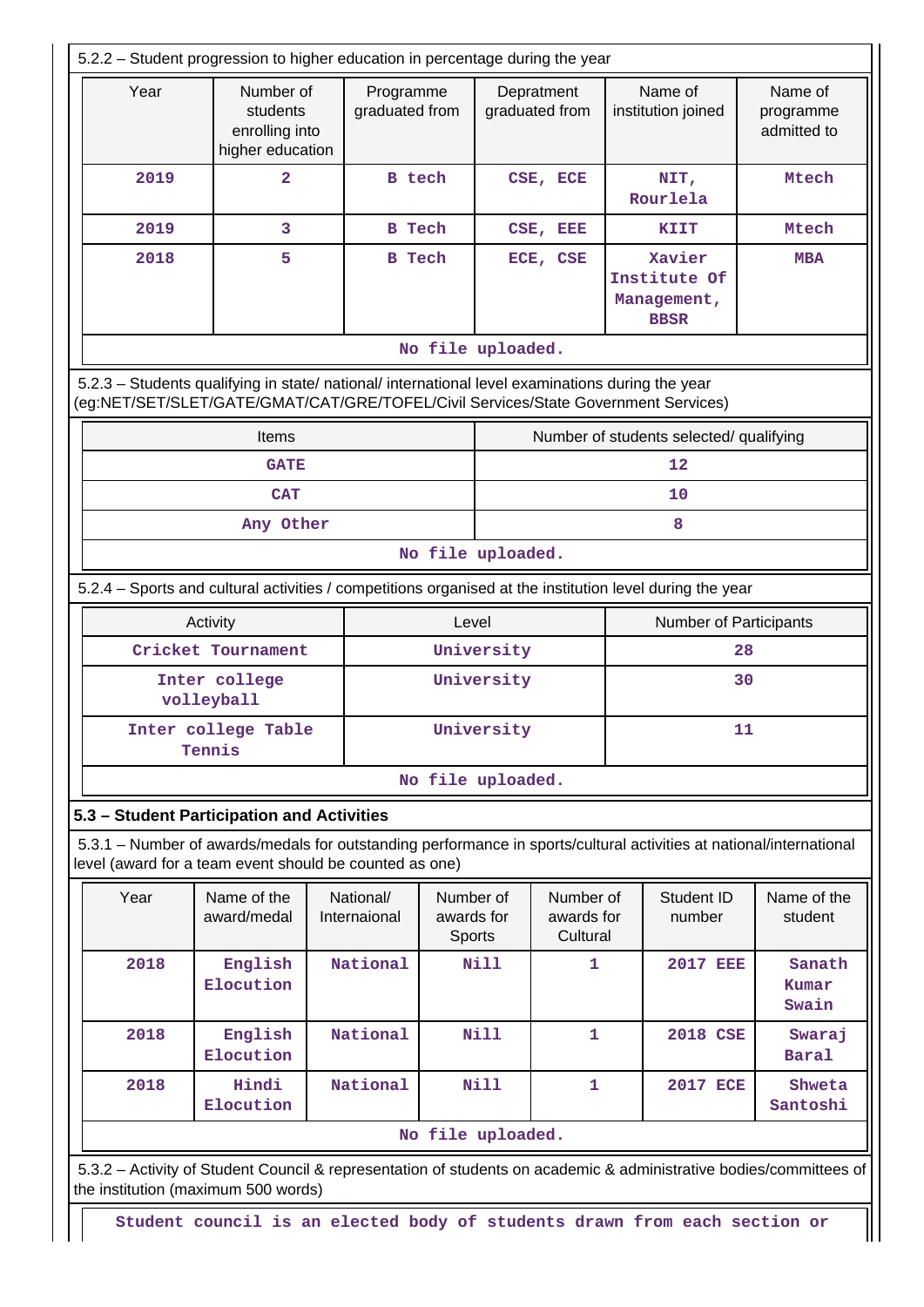**group, Only students with good attendance, performance is eligible for standing as a member. The selected representatives choose one as the Secretary General.Silicon student council takes the charge of maintaining good atmosphere, discipline of the institute. The SG is the member of the disciplinary committee, IQAC,and some other decision making body. Student representatives from student council are the members of Canteen committee, Residence committee, Cultural and sports committee. The annual function is fully organised by the council.It conducts the Annual Tech Fest, Cultural Night, various other meets such as Induction Programme for new students, The anti ragging committee, anti ragging squad , do have active student members. The grievance readdressal committee is having student members.Charter of Silicon Students' Council OVERVIEW: Silicon Students' Council (SSC) is the student body representing students' interest and engagement in achieving a common goal of becoming a leading center of excellence. It was established in 2005 and has been actively involved itself in building student leadership in pursuit of technical events and humanitarian causes. The council is a representative structure, led by the Secretary General and its eminent office bearers which comprise of Core Team, Secretary Academics and Amenities. OBJECTIVES: SSC supports students in getting them involved in various activities, brainstorming for improved solutions for concerns, involving them in leadership and team activities to learn all aspects of a professional and promote holistic development in students. They assist and facilitate in the affairs of the Institute, working in partnership with various Clubs, Cells and Committees. SPECIFIC GOALS: To encourage democracy, team work, ideas and innovation, education and leadership COUNCIL FORMATION: The formation of the Council is an annual process of nominations and election from the present student base of the Institution. Selection of the Secretary General, their Core Team, Joint Secretaries and Activity Coordinators are done during the annual process. The tenure of each council is limited to one academic session, after which the term automatically stands concluded. THE ADVISORY COMMITTEE: The Advisory Committee comprises the Director and Dean (estb.) with the overall process being reviewed by Faculty in Charge (FIC). The committee is further assisted by Faculty coordinators and SPOCs of different Clubs, Cells and Committees functional in the Institute. POSTS IN THE COUNCIL: • Secretary General• Core Team Members• Secretary Academics • Secretary Amenities• Joint Secretary Academics • Joint Secretary Amenities• Activity Coordinators The Silicon Students' Council is committed to deliver their responsibility towards the students' interests in the Academics and Co? Curricular Activities. The major activities taken up by the Council are as follows: • Annual Function • Annual Sports • Annual Technical Fest • Blood donation Camp • Green Campus Besides the main events, the Council supports in organizing the events of the other departments including, Academics, Placement, Music Club, Residence Committee, and Admission Office as and when scheduled, through the help of the Activity Coordinators for the respective Department of the Institution.**

### **5.4 – Alumni Engagement**

5.4.1 – Whether the institution has registered Alumni Association?

 **Yes**

 **Our first Alumni Meet was held at Mumbai on the 25th March 2006. A proud set of 30 members joined hands to share their views and dreams of thinking big and beyond. Registered in the year 2008 Silicon Alumni Association (SAA) is now a body, keen to take charge as Office Bearers and bring Academics closer to Industry and Research and build a family prosperous and humane, noble and contributing to the humankind in a larger way!Vision: To become a center of excellence in the fields of technical education research and create responsible citizens. Mission: To provide the best of technical skills, professional ethics, and human values in enriching the disciplines of Science, Engineering**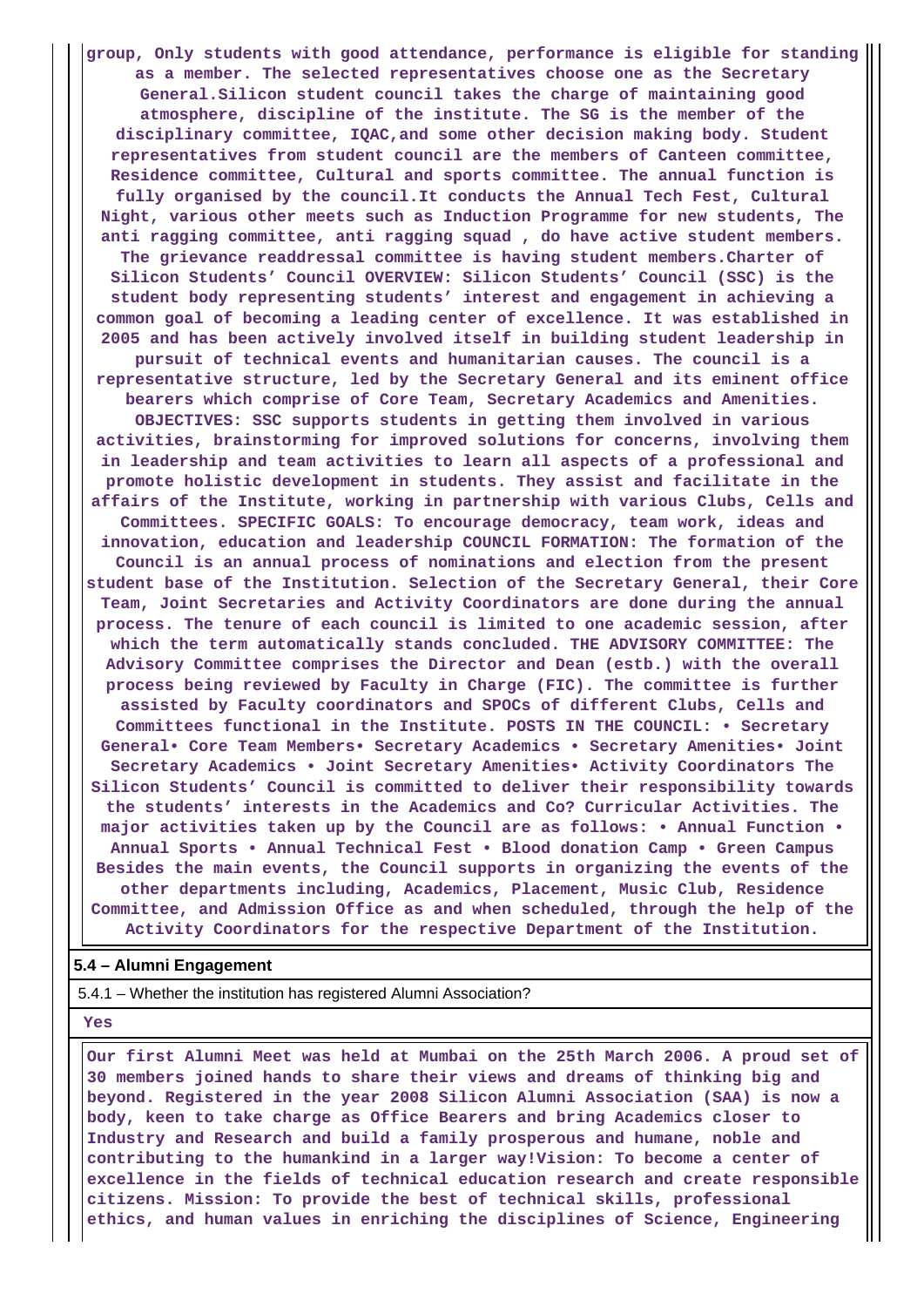**and Technology for social development and Nation building.**

5.4.2 – No. of registered Alumni:

**1018**

5.4.3 – Alumni contribution during the year (in Rupees) :

**200000** 

5.4.4 – Meetings/activities organized by Alumni Association :

 **Annual meet, Organised talk, Participation in various extensive activities, The 10th Alumni Meet was organized on 28th December 2017 inside the campus. There were 214 alumni members from different passing out batches attended the meet. Dr. Jaideep Talukdar (Principal) delivered the welcome address. A small cultural program and other entertainment programs were organized in the evening**

#### **CRITERION VI – GOVERNANCE, LEADERSHIP AND MANAGEMENT**

#### **6.1 – Institutional Vision and Leadership**

 6.1.1 – Mention two practices of decentralization and participative management during the last year (maximum 500 words)

 **1-Participation of members and staffs of a department in the decision making process. 2-Discussion on various staff grievance and other issues in the monthly quality circle meeting and the decisions conveyed to the institutional decision making bodies.The quest for good technical education with a social look and human value 2- Participatory management and work culture Over a period of 18 years, Silicon has evolved a series of best practices that has helped it to emerge as a centre of excellence. Some of them are: 1. Effective pedagogy and student-centric learning by self and ICT based learning. 2. Secular campus with no religious bias. 3. Seminars by senior faculty members and industry experts. 4. Training of students for placement examination and interview. 5. Institution e-mail ID for every staff student. 6. Special classes for academically slow learners. 7. Chamber consultancy/assistance available to students. 8. Standard guidelines for faculty members to prepare lesson plans, model answers and course handouts. 9. In-house projects under the guidance of faculty members. Many of these projects have won prizes in various competitions. 10. Infosys "Campus Connect" programme for selected students 11. The annual function and tech fest for all round development of the students 12. A student council works for the social cause and betterment of students 13. Best Student award of the year 14. Communicative English programme to strengthen the communication skills of the student. 15. Heads conduct regular monitoring of the syllabi coverage by the faculty members. 16. Detailed supplementary courseware files prepared to augment the course syllabus. 17. Thrust given to ICT enabled courses and ICT competency. 18. Knowledge communication centre to provide research and learning. 19. Open House Science programme. 20. In-house documentation centre. 21. Industry-Silicon interaction activities are promoted. 22. Innovation and Incubation facilities for students. 23. Entrepreneurship awareness and development programmes for students on regular basis 24. Efficient ERP system manages all academic and administrative activities. 25. Top-ranked Institute Innovation Cell (IIC) encourages and monitors Institute research and entrepreneurship activities. 26. Seed money given to faculty members to encourage inter-disciplinary research, culminating in external funding 27. Several active MoUs in place with with leading government and private organizations, in both academia and industry. Silicon Incubation Centre Silicon's incubation center is a place to build future entrepreneurs mainly from Silicon faculties and students and see them realize their dreams. The focus areas are: • Entrepreneurship Development • Building Industry-Student and Industry-Faculty Relationships • Building Industry Focused**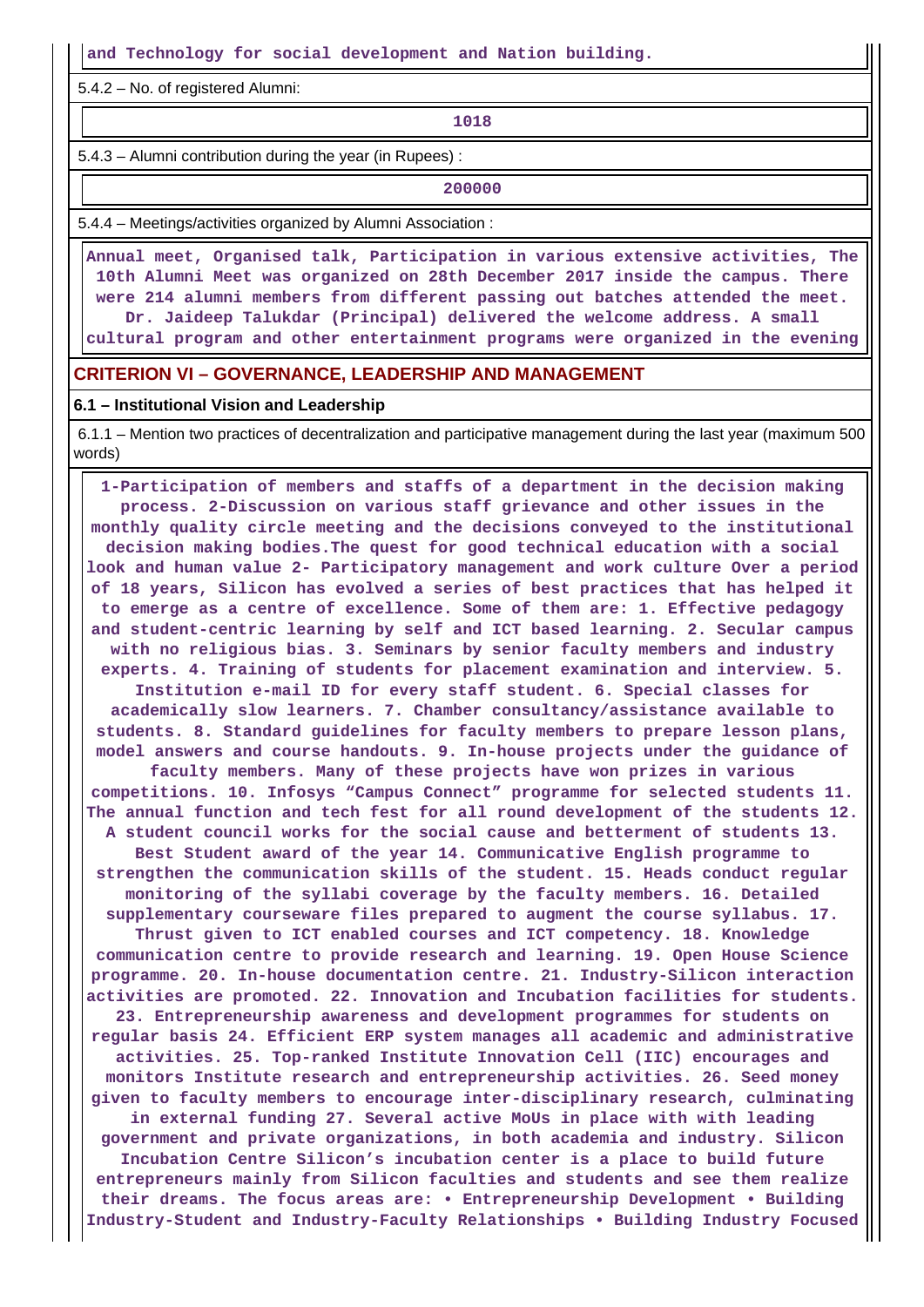**Technology Value Stream • Employment Generation • Enable Automation in the Local Market Examination Process in Silicon • Dedicated examination halls with CCTV surveillance • Fair, strict, and streamlined Examination • Transparent and continuous evaluation • ERP enabled question setting, Quiz, Exam Scheduling and Processing • Online evaluation, mark submission and result processing • Most trusted examination centre of BPUT • Facilities for National level competitive examinations (both online and offline The Approach to Curriculum for UG Degree Programs needs to lay special emphasis on educating.**

6.1.2 – Does the institution have a Management Information System (MIS)?

*Yes* 

### **6.2 – Strategy Development and Deployment**

6.2.1 – Quality improvement strategies adopted by the institution for each of the following (with in 100 words each):

| <b>Strategy Type</b>                                          | Details                                                                                                                                               |
|---------------------------------------------------------------|-------------------------------------------------------------------------------------------------------------------------------------------------------|
| Admission of Students                                         | Transparent process of admission                                                                                                                      |
| Industry Interaction / Collaboration                          | Proper utilization of various<br>collaboration and industrial linkage                                                                                 |
| Human Resource Management                                     | Proper use of human resources in<br>various strategic role                                                                                            |
| Library, ICT and Physical<br>Infrastructure / Instrumentation | Emphasis on e resources and effective<br>use of ICT and other facilities.                                                                             |
| Research and Development                                      | Thrust on interdisciplinary research<br>and focus on emerging areas.                                                                                  |
| Examination and Evaluation                                    | Transparency in examination and<br>evaluation process which is mostly done<br>on line with various level of<br>moderation, change in question set up. |
| Teaching and Learning                                         | Use of ICT and other e resources for<br>improving class room teaching and<br>learning.                                                                |
| Curriculum Development                                        | Participation of all faculty in the<br>curriculum revision once in 2 years<br>under the Autonomous system.                                            |

6.2.2 – Implementation of e-governance in areas of operations:

| E-governace area              | <b>Details</b>                                                                                                                                             |
|-------------------------------|------------------------------------------------------------------------------------------------------------------------------------------------------------|
| Administration                | Administration fully managed by the<br>ERP system with help of various modules<br>designed in an effective way                                             |
| Finance and Accounts          | ERP modules include budget making,<br>approval, execution of various work<br>order, order execution, auditing,<br>salary disburshment                      |
| Student Admission and Support | Admission, unique id creation, hostel<br>admission, fee collection, recording of<br>grievance, leave approval                                              |
| Examination                   | Examination erp module includes<br>notification of schedule, question set<br>up, moderation, answer sheet , admit<br>card, seating arrangement generation, |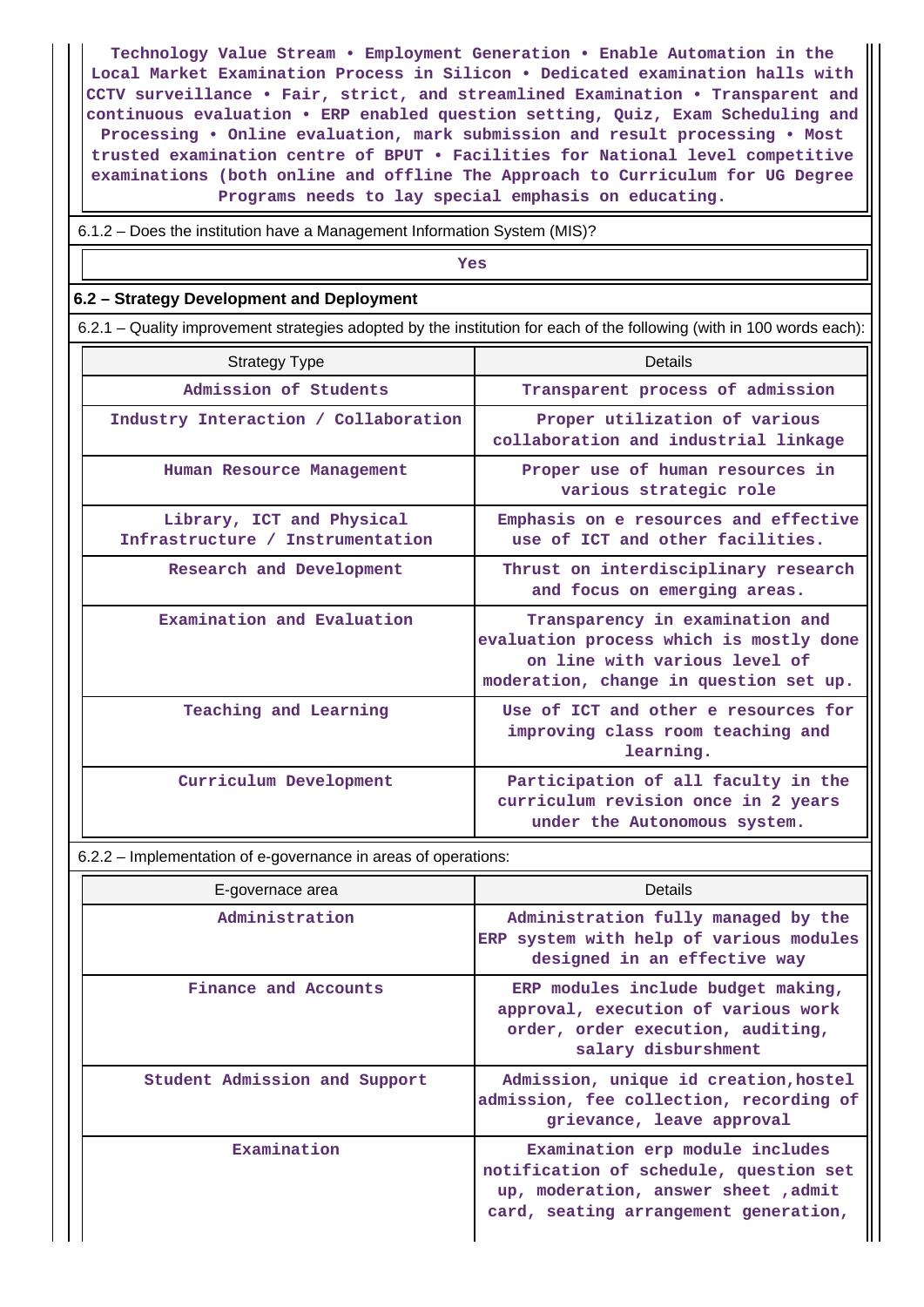|                                                                                                                                                         | evaluation.result publish, re<br>examination, grade sheet generation     |
|---------------------------------------------------------------------------------------------------------------------------------------------------------|--------------------------------------------------------------------------|
| Planning and Development                                                                                                                                | mostly executed by the ERP system in<br>a systematic and transparent way |
| 6.3 – Faculty Empowerment Strategies                                                                                                                    |                                                                          |
| 6.3.1 – Teachers provided with financial support to attend conferences / workshops and towards membership fee<br>of professional bodies during the year |                                                                          |

| Year      | Name of Teacher      | Name of conference/<br>workshop attended<br>for which financial<br>support provided | Name of the<br>professional body for<br>which membership<br>fee is provided | Amount of support |  |  |  |
|-----------|----------------------|-------------------------------------------------------------------------------------|-----------------------------------------------------------------------------|-------------------|--|--|--|
| 2018      | Siba Sankar<br>Nayak | National<br>seminar on<br>Future India,<br>Science<br>Technology                    | Association<br>of Chemistry<br>Teachers                                     | 1000              |  |  |  |
| View File |                      |                                                                                     |                                                                             |                   |  |  |  |

 6.3.2 – Number of professional development / administrative training programmes organized by the Colleges for teaching and non teaching staff during the year

| Year | Title of the<br>professional<br>development<br>programme<br>organised for<br>teaching staff | Title of the<br>administrative<br>training<br>programme<br>organised for<br>non-teaching<br>staff | From date  | To Date    | Number of<br>participants<br>(Teaching<br>staff) | Number of<br>participants<br>(non-teaching<br>staff) |
|------|---------------------------------------------------------------------------------------------|---------------------------------------------------------------------------------------------------|------------|------------|--------------------------------------------------|------------------------------------------------------|
| 2019 | Language<br>skill for<br>Leadership<br>Management                                           | Language<br>Training                                                                              | 26/04/2019 | 27/04/2019 | 24                                               | 8                                                    |
| 2018 | Leadership<br>Quality En<br>hancement                                                       | Leadership<br>Quality En<br>hancement                                                             | 21/12/2018 | 22/12/2018 | 21                                               | 4                                                    |

**No file uploaded.**

 6.3.3 – No. of teachers attending professional development programmes, viz., Orientation Programme, Refresher Course, Short Term Course, Faculty Development Programmes during the year

| Title of the<br>professional<br>development<br>programme | Number of teachers<br>who attended | From Date  | To date    | Duration |
|----------------------------------------------------------|------------------------------------|------------|------------|----------|
| Web<br>Application<br>Deveplopment                       | 28                                 |            | 08/09/2018 | 8        |
| Imtroduction<br>to Robotics                              | 35                                 | 18/01/2019 | 19/01/2019 | 02       |
| Internet of<br>Things                                    | 56                                 | 26/10/2018 | 03/11/2018 | 8        |
| Public policy<br>Research                                | 23                                 | 27/06/2019 | 27/06/2019 | 01       |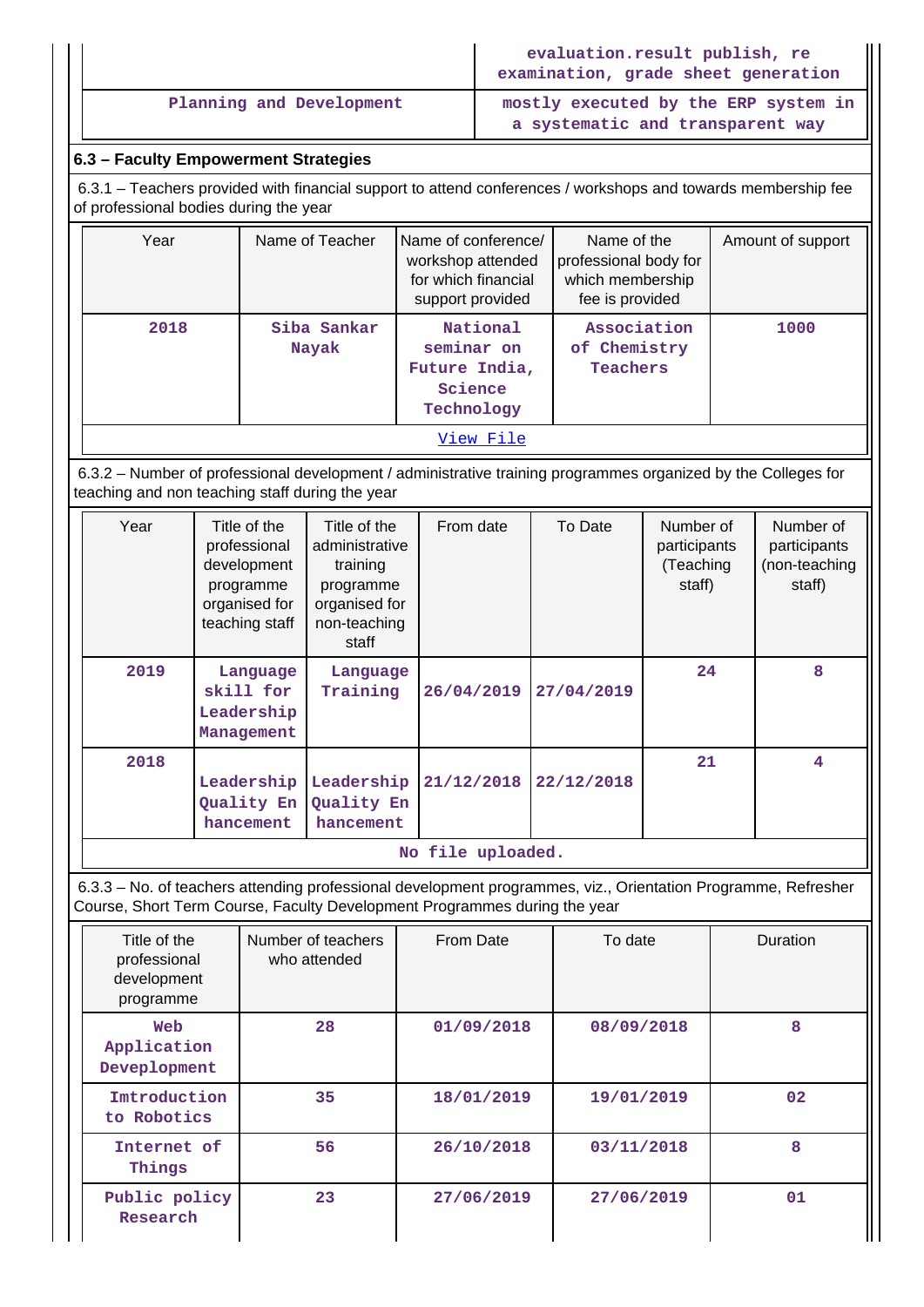| Importance of<br>42<br>18/12/2018<br>18/12/2018<br>01<br>thinking big in<br>life<br>$\overline{2}$<br>Induction<br>06/07/2018<br>08/07/2018<br>03<br>programme for<br>students<br>Faculty<br>47<br>08/07/2019<br>13/07/2019<br>06<br>Developement<br>programme<br>No file uploaded.<br>6.3.4 - Faculty and Staff recruitment (no. for permanent recruitment):<br>Teaching<br>Non-teaching<br><b>Full Time</b><br><b>Full Time</b><br>Permanent<br>Permanent<br>6<br>6<br>11<br>11<br>$6.3.5$ – Welfare schemes for<br>Non-teaching<br><b>Students</b><br>Teaching<br>ESI, Own your Vehicle<br>scholarship( Silicon<br>GHI, EPF, Own your<br>vehicle, home<br>Merit, Silicon Employee)<br>scheme, Own your Home,<br><b>EPF</b><br>6.4 - Financial Management and Resource Mobilization<br>6.4.1 – Institution conducts internal and external financial audits regularly (with in 100 words each)<br>Mostly conducted by a firm which is submitted to various agencies like I T<br>dept, banks. Internal audit is mostly done by the finance committee as per UGC<br>notification. It is conducted in a transparent way and submitted to various<br>approval and accreditating agencies. It is uploaded in the institution website<br>for transparency.<br>6.4.2 – Funds / Grants received from management, non-government bodies, individuals, philanthropies during the<br>year(not covered in Criterion III)<br>Funds/ Grnats received in Rs.<br>Name of the non government<br>Purpose<br>funding agencies /individuals<br>00<br>0<br>00<br>No file uploaded.<br>6.4.3 - Total corpus fund generated<br>70000000<br>6.5 - Internal Quality Assurance System<br>6.5.1 - Whether Academic and Administrative Audit (AAA) has been done?<br>External<br><b>Audit Type</b><br>Internal<br>Yes/No<br>Yes/No<br>Authority<br>Agency<br>Academic<br>Internal<br>Yes<br>Parent<br>Yes<br>Audit Team<br>University,<br>appointed by<br>IQAC( BY AN<br><b>EXTERNAL</b><br><b>IQAC</b><br>EXPERT)T) | Initiaves |  |  |  |  |  |  |  |  |
|-------------------------------------------------------------------------------------------------------------------------------------------------------------------------------------------------------------------------------------------------------------------------------------------------------------------------------------------------------------------------------------------------------------------------------------------------------------------------------------------------------------------------------------------------------------------------------------------------------------------------------------------------------------------------------------------------------------------------------------------------------------------------------------------------------------------------------------------------------------------------------------------------------------------------------------------------------------------------------------------------------------------------------------------------------------------------------------------------------------------------------------------------------------------------------------------------------------------------------------------------------------------------------------------------------------------------------------------------------------------------------------------------------------------------------------------------------------------------------------------------------------------------------------------------------------------------------------------------------------------------------------------------------------------------------------------------------------------------------------------------------------------------------------------------------------------------------------------------------------------------------------------------------------------------------------------------------------------------------------------|-----------|--|--|--|--|--|--|--|--|
|                                                                                                                                                                                                                                                                                                                                                                                                                                                                                                                                                                                                                                                                                                                                                                                                                                                                                                                                                                                                                                                                                                                                                                                                                                                                                                                                                                                                                                                                                                                                                                                                                                                                                                                                                                                                                                                                                                                                                                                           |           |  |  |  |  |  |  |  |  |
|                                                                                                                                                                                                                                                                                                                                                                                                                                                                                                                                                                                                                                                                                                                                                                                                                                                                                                                                                                                                                                                                                                                                                                                                                                                                                                                                                                                                                                                                                                                                                                                                                                                                                                                                                                                                                                                                                                                                                                                           |           |  |  |  |  |  |  |  |  |
|                                                                                                                                                                                                                                                                                                                                                                                                                                                                                                                                                                                                                                                                                                                                                                                                                                                                                                                                                                                                                                                                                                                                                                                                                                                                                                                                                                                                                                                                                                                                                                                                                                                                                                                                                                                                                                                                                                                                                                                           |           |  |  |  |  |  |  |  |  |
|                                                                                                                                                                                                                                                                                                                                                                                                                                                                                                                                                                                                                                                                                                                                                                                                                                                                                                                                                                                                                                                                                                                                                                                                                                                                                                                                                                                                                                                                                                                                                                                                                                                                                                                                                                                                                                                                                                                                                                                           |           |  |  |  |  |  |  |  |  |
|                                                                                                                                                                                                                                                                                                                                                                                                                                                                                                                                                                                                                                                                                                                                                                                                                                                                                                                                                                                                                                                                                                                                                                                                                                                                                                                                                                                                                                                                                                                                                                                                                                                                                                                                                                                                                                                                                                                                                                                           |           |  |  |  |  |  |  |  |  |
|                                                                                                                                                                                                                                                                                                                                                                                                                                                                                                                                                                                                                                                                                                                                                                                                                                                                                                                                                                                                                                                                                                                                                                                                                                                                                                                                                                                                                                                                                                                                                                                                                                                                                                                                                                                                                                                                                                                                                                                           |           |  |  |  |  |  |  |  |  |
|                                                                                                                                                                                                                                                                                                                                                                                                                                                                                                                                                                                                                                                                                                                                                                                                                                                                                                                                                                                                                                                                                                                                                                                                                                                                                                                                                                                                                                                                                                                                                                                                                                                                                                                                                                                                                                                                                                                                                                                           |           |  |  |  |  |  |  |  |  |
|                                                                                                                                                                                                                                                                                                                                                                                                                                                                                                                                                                                                                                                                                                                                                                                                                                                                                                                                                                                                                                                                                                                                                                                                                                                                                                                                                                                                                                                                                                                                                                                                                                                                                                                                                                                                                                                                                                                                                                                           |           |  |  |  |  |  |  |  |  |
|                                                                                                                                                                                                                                                                                                                                                                                                                                                                                                                                                                                                                                                                                                                                                                                                                                                                                                                                                                                                                                                                                                                                                                                                                                                                                                                                                                                                                                                                                                                                                                                                                                                                                                                                                                                                                                                                                                                                                                                           |           |  |  |  |  |  |  |  |  |
|                                                                                                                                                                                                                                                                                                                                                                                                                                                                                                                                                                                                                                                                                                                                                                                                                                                                                                                                                                                                                                                                                                                                                                                                                                                                                                                                                                                                                                                                                                                                                                                                                                                                                                                                                                                                                                                                                                                                                                                           |           |  |  |  |  |  |  |  |  |
|                                                                                                                                                                                                                                                                                                                                                                                                                                                                                                                                                                                                                                                                                                                                                                                                                                                                                                                                                                                                                                                                                                                                                                                                                                                                                                                                                                                                                                                                                                                                                                                                                                                                                                                                                                                                                                                                                                                                                                                           |           |  |  |  |  |  |  |  |  |
|                                                                                                                                                                                                                                                                                                                                                                                                                                                                                                                                                                                                                                                                                                                                                                                                                                                                                                                                                                                                                                                                                                                                                                                                                                                                                                                                                                                                                                                                                                                                                                                                                                                                                                                                                                                                                                                                                                                                                                                           |           |  |  |  |  |  |  |  |  |
|                                                                                                                                                                                                                                                                                                                                                                                                                                                                                                                                                                                                                                                                                                                                                                                                                                                                                                                                                                                                                                                                                                                                                                                                                                                                                                                                                                                                                                                                                                                                                                                                                                                                                                                                                                                                                                                                                                                                                                                           |           |  |  |  |  |  |  |  |  |
|                                                                                                                                                                                                                                                                                                                                                                                                                                                                                                                                                                                                                                                                                                                                                                                                                                                                                                                                                                                                                                                                                                                                                                                                                                                                                                                                                                                                                                                                                                                                                                                                                                                                                                                                                                                                                                                                                                                                                                                           |           |  |  |  |  |  |  |  |  |
|                                                                                                                                                                                                                                                                                                                                                                                                                                                                                                                                                                                                                                                                                                                                                                                                                                                                                                                                                                                                                                                                                                                                                                                                                                                                                                                                                                                                                                                                                                                                                                                                                                                                                                                                                                                                                                                                                                                                                                                           |           |  |  |  |  |  |  |  |  |
|                                                                                                                                                                                                                                                                                                                                                                                                                                                                                                                                                                                                                                                                                                                                                                                                                                                                                                                                                                                                                                                                                                                                                                                                                                                                                                                                                                                                                                                                                                                                                                                                                                                                                                                                                                                                                                                                                                                                                                                           |           |  |  |  |  |  |  |  |  |
|                                                                                                                                                                                                                                                                                                                                                                                                                                                                                                                                                                                                                                                                                                                                                                                                                                                                                                                                                                                                                                                                                                                                                                                                                                                                                                                                                                                                                                                                                                                                                                                                                                                                                                                                                                                                                                                                                                                                                                                           |           |  |  |  |  |  |  |  |  |
|                                                                                                                                                                                                                                                                                                                                                                                                                                                                                                                                                                                                                                                                                                                                                                                                                                                                                                                                                                                                                                                                                                                                                                                                                                                                                                                                                                                                                                                                                                                                                                                                                                                                                                                                                                                                                                                                                                                                                                                           |           |  |  |  |  |  |  |  |  |
|                                                                                                                                                                                                                                                                                                                                                                                                                                                                                                                                                                                                                                                                                                                                                                                                                                                                                                                                                                                                                                                                                                                                                                                                                                                                                                                                                                                                                                                                                                                                                                                                                                                                                                                                                                                                                                                                                                                                                                                           |           |  |  |  |  |  |  |  |  |
|                                                                                                                                                                                                                                                                                                                                                                                                                                                                                                                                                                                                                                                                                                                                                                                                                                                                                                                                                                                                                                                                                                                                                                                                                                                                                                                                                                                                                                                                                                                                                                                                                                                                                                                                                                                                                                                                                                                                                                                           |           |  |  |  |  |  |  |  |  |
|                                                                                                                                                                                                                                                                                                                                                                                                                                                                                                                                                                                                                                                                                                                                                                                                                                                                                                                                                                                                                                                                                                                                                                                                                                                                                                                                                                                                                                                                                                                                                                                                                                                                                                                                                                                                                                                                                                                                                                                           |           |  |  |  |  |  |  |  |  |
|                                                                                                                                                                                                                                                                                                                                                                                                                                                                                                                                                                                                                                                                                                                                                                                                                                                                                                                                                                                                                                                                                                                                                                                                                                                                                                                                                                                                                                                                                                                                                                                                                                                                                                                                                                                                                                                                                                                                                                                           |           |  |  |  |  |  |  |  |  |
|                                                                                                                                                                                                                                                                                                                                                                                                                                                                                                                                                                                                                                                                                                                                                                                                                                                                                                                                                                                                                                                                                                                                                                                                                                                                                                                                                                                                                                                                                                                                                                                                                                                                                                                                                                                                                                                                                                                                                                                           |           |  |  |  |  |  |  |  |  |
|                                                                                                                                                                                                                                                                                                                                                                                                                                                                                                                                                                                                                                                                                                                                                                                                                                                                                                                                                                                                                                                                                                                                                                                                                                                                                                                                                                                                                                                                                                                                                                                                                                                                                                                                                                                                                                                                                                                                                                                           |           |  |  |  |  |  |  |  |  |
|                                                                                                                                                                                                                                                                                                                                                                                                                                                                                                                                                                                                                                                                                                                                                                                                                                                                                                                                                                                                                                                                                                                                                                                                                                                                                                                                                                                                                                                                                                                                                                                                                                                                                                                                                                                                                                                                                                                                                                                           |           |  |  |  |  |  |  |  |  |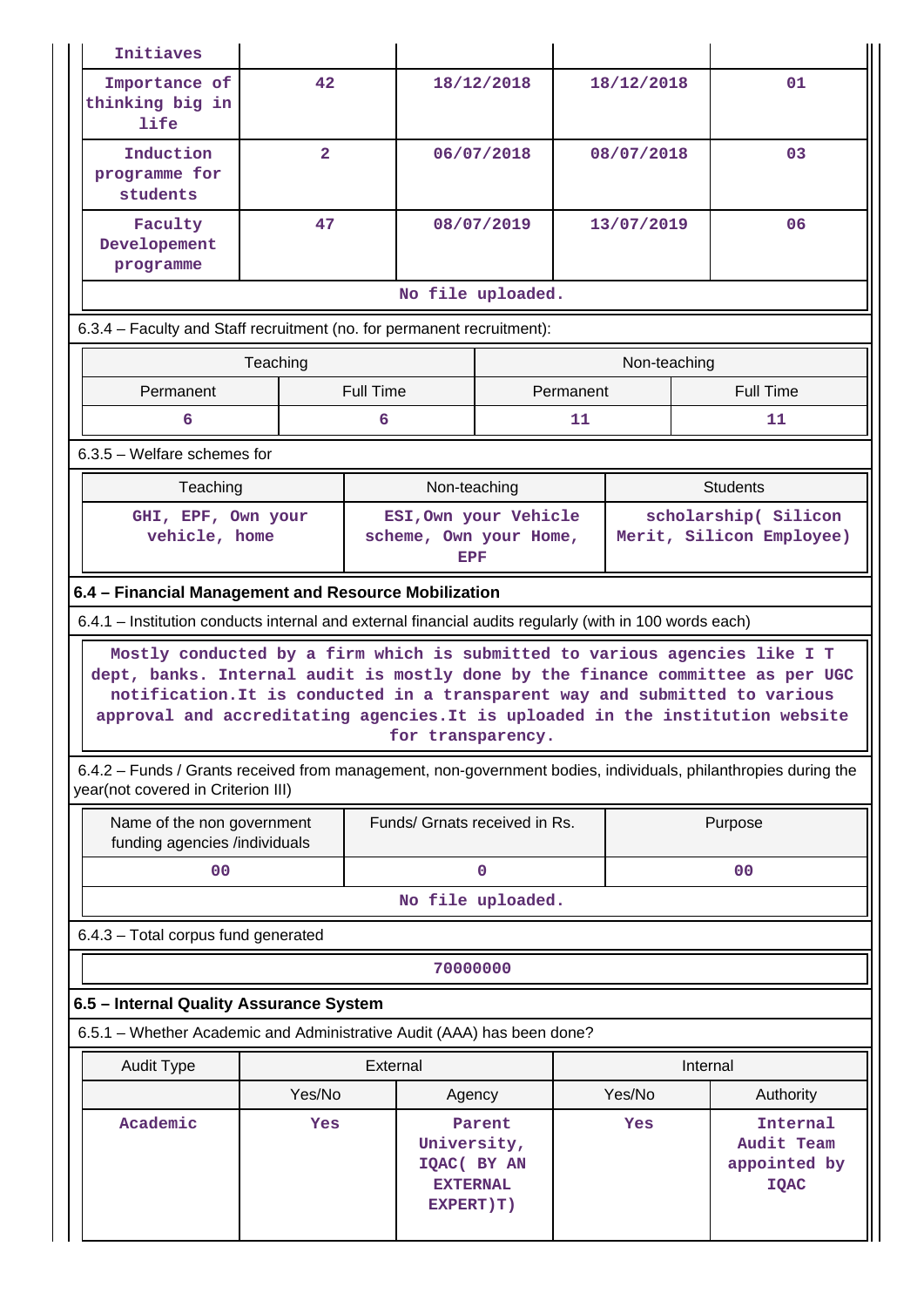| Administrative                                                                                                                                                                                                                                                                                                        | Yes                                                                                                         |  | University,<br>IQAC( By an<br>external<br>expert) | Parent               |  | Yes                    | Internal<br>Audit Team<br>appointed by<br><b>IQAC</b> |  |  |
|-----------------------------------------------------------------------------------------------------------------------------------------------------------------------------------------------------------------------------------------------------------------------------------------------------------------------|-------------------------------------------------------------------------------------------------------------|--|---------------------------------------------------|----------------------|--|------------------------|-------------------------------------------------------|--|--|
|                                                                                                                                                                                                                                                                                                                       | 6.5.2 – Activities and support from the Parent – Teacher Association (at least three)                       |  |                                                   |                      |  |                        |                                                       |  |  |
| .1- Suggestions from parents are given top priority while implementing policy<br>2-Constructive suggestions are considered and put before IQAC and other<br>committee meetings. 3- Efforts are taken to get active support from parents<br>from their field of expertise.                                             |                                                                                                             |  |                                                   |                      |  |                        |                                                       |  |  |
|                                                                                                                                                                                                                                                                                                                       | 6.5.3 – Development programmes for support staff (at least three)                                           |  |                                                   |                      |  |                        |                                                       |  |  |
| 1- More coverage under ESI scheme 2-Proposal under active consideration for<br>some retirement benefit like gratuity 3- Focus on some work related incentives<br>during service                                                                                                                                       |                                                                                                             |  |                                                   |                      |  |                        |                                                       |  |  |
|                                                                                                                                                                                                                                                                                                                       | 6.5.4 – Post Accreditation initiative(s) (mention at least three)                                           |  |                                                   |                      |  |                        |                                                       |  |  |
| 1- Improvement in teaching learning by adopting different methodology looking<br>at the intake of students. 2- Upgrade various quality parameters for getting<br>NBA accreditation for 6 yrs. 3- Attracting students for the PG program with<br>more thrust on research based curriculum and their placement aspects. |                                                                                                             |  |                                                   |                      |  |                        |                                                       |  |  |
|                                                                                                                                                                                                                                                                                                                       | 6.5.5 - Internal Quality Assurance System Details                                                           |  |                                                   |                      |  |                        |                                                       |  |  |
|                                                                                                                                                                                                                                                                                                                       | a) Submission of Data for AISHE portal                                                                      |  |                                                   | Yes                  |  |                        |                                                       |  |  |
|                                                                                                                                                                                                                                                                                                                       | b) Participation in NIRF                                                                                    |  |                                                   | Yes                  |  |                        |                                                       |  |  |
|                                                                                                                                                                                                                                                                                                                       | c)ISO certification                                                                                         |  |                                                   | <b>No</b>            |  |                        |                                                       |  |  |
|                                                                                                                                                                                                                                                                                                                       | d)NBA or any other quality audit                                                                            |  |                                                   | Yes                  |  |                        |                                                       |  |  |
|                                                                                                                                                                                                                                                                                                                       | 6.5.6 – Number of Quality Initiatives undertaken during the year                                            |  |                                                   |                      |  |                        |                                                       |  |  |
| Year                                                                                                                                                                                                                                                                                                                  | Name of quality<br>initiative by IQAC                                                                       |  | Date of<br>conducting IQAC                        | <b>Duration From</b> |  | Duration To            | Number of<br>participants                             |  |  |
| 2018                                                                                                                                                                                                                                                                                                                  | Process of<br>Accreditatio<br>n and<br><b>Assessment</b>                                                    |  | 05/02/2018                                        | 05/02/2018           |  | 06/02/2018             | 42                                                    |  |  |
| 2019                                                                                                                                                                                                                                                                                                                  | Role of<br>Teachers<br>towards<br>Autonomy                                                                  |  | 14/05/2019                                        | 14/05/2019           |  | 15/05/2019             | 32                                                    |  |  |
|                                                                                                                                                                                                                                                                                                                       |                                                                                                             |  |                                                   | No file uploaded.    |  |                        |                                                       |  |  |
|                                                                                                                                                                                                                                                                                                                       | <b>CRITERION VII - INSTITUTIONAL VALUES AND BEST PRACTICES</b>                                              |  |                                                   |                      |  |                        |                                                       |  |  |
|                                                                                                                                                                                                                                                                                                                       | 7.1 - Institutional Values and Social Responsibilities                                                      |  |                                                   |                      |  |                        |                                                       |  |  |
| year)                                                                                                                                                                                                                                                                                                                 | 7.1.1 – Gender Equity (Number of gender equity promotion programmes organized by the institution during the |  |                                                   |                      |  |                        |                                                       |  |  |
| Title of the<br>programme                                                                                                                                                                                                                                                                                             | Period from                                                                                                 |  | Period To                                         |                      |  | Number of Participants |                                                       |  |  |
|                                                                                                                                                                                                                                                                                                                       |                                                                                                             |  |                                                   |                      |  | Female                 | Male                                                  |  |  |
| Gender<br>Equality                                                                                                                                                                                                                                                                                                    | 08/03/2019                                                                                                  |  |                                                   | 08/03/2019           |  | 47                     | 25                                                    |  |  |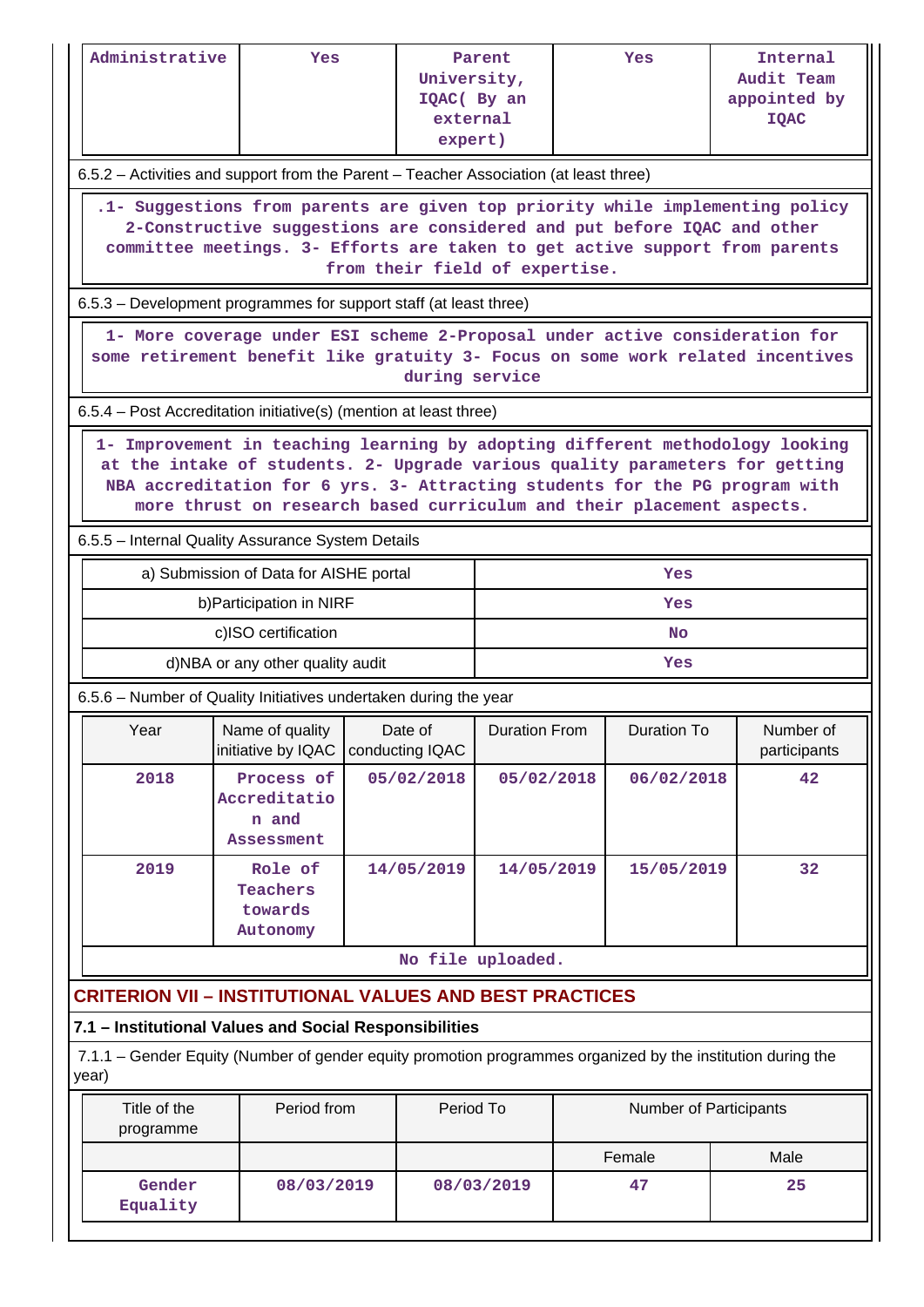| 7.1.2 - Environmental Consciousness and Sustainability/Alternate Energy initiatives such as:                                                                |                                                                                             |                                                                                                   |                |                                                                                                                                                                  |                    |                          |                       |                            |                                                     |
|-------------------------------------------------------------------------------------------------------------------------------------------------------------|---------------------------------------------------------------------------------------------|---------------------------------------------------------------------------------------------------|----------------|------------------------------------------------------------------------------------------------------------------------------------------------------------------|--------------------|--------------------------|-----------------------|----------------------------|-----------------------------------------------------|
|                                                                                                                                                             | Percentage of power requirement of the University met by the renewable energy sources       |                                                                                                   |                |                                                                                                                                                                  |                    |                          |                       |                            |                                                     |
| Use of alternative source of energy like solar power, cleanliness drive, campus<br>connect programme, plantation drive, Energy audit annually by Green Club |                                                                                             |                                                                                                   |                |                                                                                                                                                                  |                    |                          |                       |                            |                                                     |
| 7.1.3 - Differently abled (Divyangjan) friendliness                                                                                                         |                                                                                             |                                                                                                   |                |                                                                                                                                                                  |                    |                          |                       |                            |                                                     |
|                                                                                                                                                             | Item facilities                                                                             |                                                                                                   |                | Yes/No                                                                                                                                                           |                    |                          |                       | Number of beneficiaries    |                                                     |
|                                                                                                                                                             | Physical facilities                                                                         |                                                                                                   |                |                                                                                                                                                                  | Yes                |                          |                       | $\overline{2}$             |                                                     |
|                                                                                                                                                             | Provision for lift                                                                          |                                                                                                   |                |                                                                                                                                                                  | Yes                |                          |                       | 4                          |                                                     |
|                                                                                                                                                             | <b>Rest Rooms</b>                                                                           |                                                                                                   |                |                                                                                                                                                                  | Yes                |                          |                       | 11                         |                                                     |
|                                                                                                                                                             | Special skill<br>development for<br>differently abled<br>students                           |                                                                                                   |                |                                                                                                                                                                  | Yes                |                          |                       | $\overline{2}$             |                                                     |
| 7.1.4 - Inclusion and Situatedness                                                                                                                          |                                                                                             |                                                                                                   |                |                                                                                                                                                                  |                    |                          |                       |                            |                                                     |
| Year                                                                                                                                                        | Number of<br>initiatives to<br>address<br>locational<br>advantages<br>and disadva<br>ntages | Number of<br>initiatives<br>taken to<br>engage with<br>and<br>contribute to<br>local<br>community |                | Date                                                                                                                                                             | Duration           |                          | Name of<br>initiative | <b>Issues</b><br>addressed | Number of<br>participating<br>students<br>and staff |
| 2018                                                                                                                                                        | $\mathbf{1}$                                                                                | 1                                                                                                 |                | 22/11/2<br>018                                                                                                                                                   | 01                 | Cleanli<br>ness<br>drive |                       | <b>Awareness</b>           | 24                                                  |
| 2019                                                                                                                                                        | 1                                                                                           | 1                                                                                                 | 17/10/2<br>019 |                                                                                                                                                                  | 01                 | computer<br>literacy     |                       | Education                  | 35                                                  |
|                                                                                                                                                             |                                                                                             |                                                                                                   |                |                                                                                                                                                                  | No file uploaded.  |                          |                       |                            |                                                     |
| 7.1.5 - Human Values and Professional Ethics                                                                                                                |                                                                                             |                                                                                                   |                |                                                                                                                                                                  |                    |                          |                       |                            |                                                     |
|                                                                                                                                                             | Title                                                                                       |                                                                                                   |                | Date of publication                                                                                                                                              |                    |                          |                       | Follow up(max 100 words)   |                                                     |
|                                                                                                                                                             |                                                                                             |                                                                                                   |                | No Data Entered/Not Applicable !!!                                                                                                                               |                    |                          |                       |                            |                                                     |
| 7.1.6 - Activities conducted for promotion of universal Values and Ethics                                                                                   |                                                                                             |                                                                                                   |                |                                                                                                                                                                  |                    |                          |                       |                            |                                                     |
| Activity                                                                                                                                                    |                                                                                             |                                                                                                   |                | <b>Duration From</b>                                                                                                                                             | <b>Duration To</b> |                          |                       | Number of participants     |                                                     |
| culture                                                                                                                                                     | Ethics in work                                                                              |                                                                                                   |                | 10/05/2019                                                                                                                                                       | 10/05/2019         |                          |                       |                            | 125                                                 |
| professionals                                                                                                                                               | Life skill for                                                                              |                                                                                                   |                | 05/01/2020                                                                                                                                                       | 05/01/2020         |                          |                       |                            | 52                                                  |
|                                                                                                                                                             |                                                                                             |                                                                                                   |                |                                                                                                                                                                  | No file uploaded.  |                          |                       |                            |                                                     |
| 7.1.7 - Initiatives taken by the institution to make the campus eco-friendly (at least five)                                                                |                                                                                             |                                                                                                   |                |                                                                                                                                                                  |                    |                          |                       |                            |                                                     |
|                                                                                                                                                             |                                                                                             |                                                                                                   |                | LED lights, plantation drive, waste management, Green club with environmental<br>awareness campaign, regular energy audits, installation of roof top solar cells |                    |                          |                       |                            |                                                     |
| 7.2 - Best Practices                                                                                                                                        |                                                                                             |                                                                                                   |                |                                                                                                                                                                  |                    |                          |                       |                            |                                                     |
| 7.2.1 – Describe at least two institutional best practices                                                                                                  |                                                                                             |                                                                                                   |                |                                                                                                                                                                  |                    |                          |                       |                            |                                                     |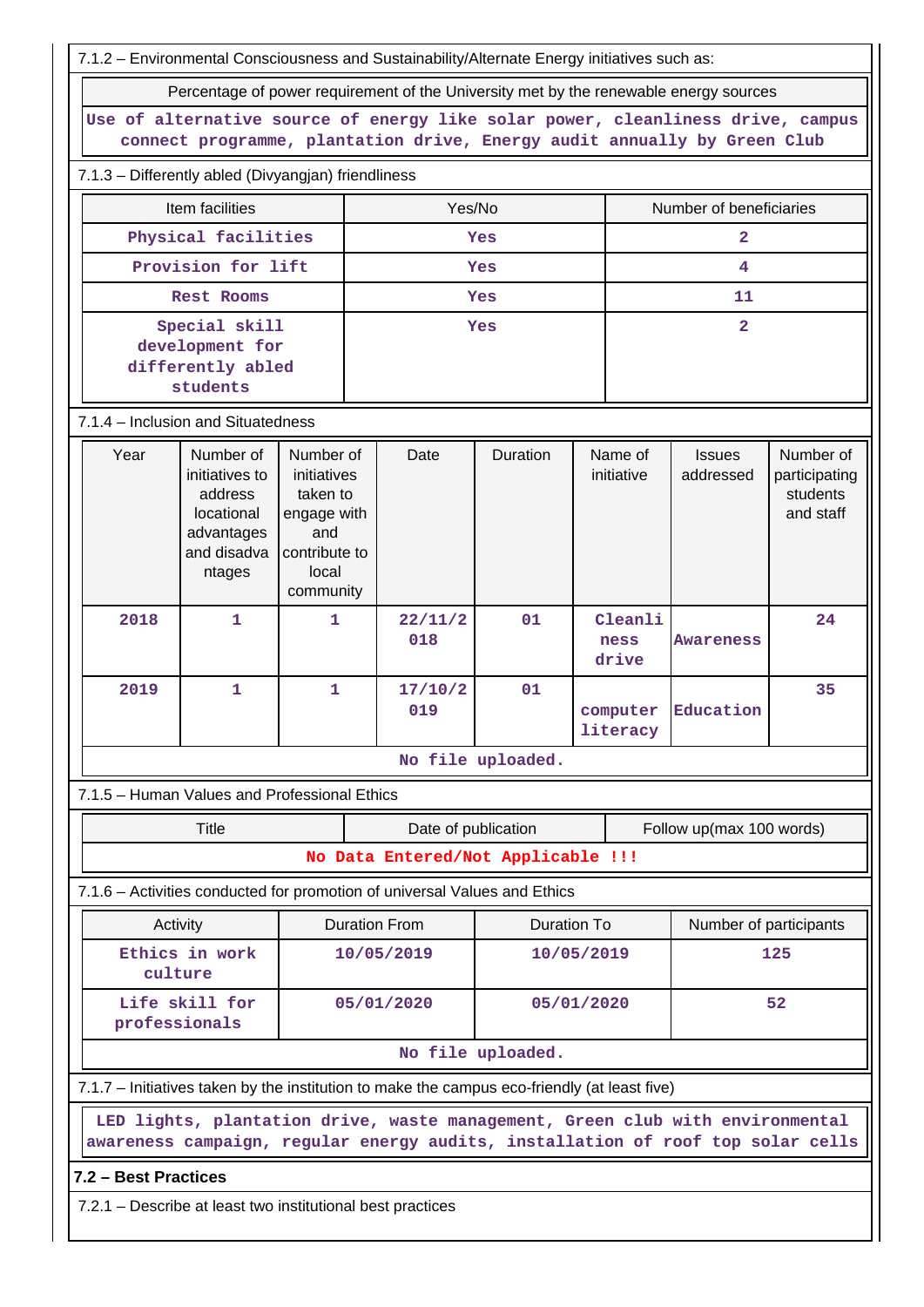**1-The quest for good technical education with a social look and human value 2- Participatory management and work culture Over a period of 18 years, Silicon has evolved a series of best practices that has helped it to emerge as a centre of excellence. Some of them are: 1. Effective pedagogy and student-centric learning by self and ICT based learning. 2. Secular campus with no religious bias. 3. Seminars by senior faculty members and industry experts. 4. Training of students for placement examination and interview. 5. Institution e-mail ID for every staff student. 6. Special classes for academically slow learners. 7. Chamber consultancy/assistance available to students. 8. Standard guidelines for faculty members to prepare lesson plans, model answers and course handouts. 9. In-house projects under the guidance of faculty members. Many of these projects have won prizes in various competitions. 10. Infosys "Campus Connect" programme for selected students 11. The annual function and tech fest for all round development of the students 12. A student council works for the social cause and betterment of students 13. Best Student award of the year 14. Communicative English programme to strengthen the communication skills of the student. 15. Heads conduct regular monitoring of the syllabi coverage by the faculty members. 16. Detailed supplementary courseware files prepared to augment the course syllabus. 17. Thrust given to ICT enabled courses and ICT competency. 18. Knowledge communication centre to provide research and learning. 19. Open House Science programme. 20. In-house documentation centre. 21. Industry-Silicon interaction activities are promoted. 22. Innovation and Incubation facilities for students. 23. Entrepreneurship awareness and development programmes for students on regular basis 24. Efficient ERP system manages all academic and administrative activities. 25. Top-ranked Institute Innovation Cell (IIC) encourages and monitors Institute research and entrepreneurship activities. 26. Seed money given to faculty members to encourage inter-disciplinary research, culminating in external funding 27. Several active MoUs in place with with leading government and private organizations, in both academia and industry. Silicon Incubation Centre Silicon's incubation center is a place to build future entrepreneurs mainly from Silicon faculties and students and see them realize their dreams. The focus areas are: • Entrepreneurship Development • Building Industry-Student and Industry-Faculty Relationships • Building Industry Focused Technology Value Stream • Employment Generation • Enable Automation in the Local Market Examination Process in Silicon • Dedicated examination halls with CCTV surveillance • Fair, strict, and streamlined Examination • Transparent and continuous evaluation • ERP enabled question setting, Quiz, Exam Scheduling and Processing • Online evaluation, mark submission and result processing • Most trusted examination centre of BPUT • Facilities for National level competitive examinations (both online and offline The Approach to Curriculum for UG Degree Programs needs to lay special emphasis on educating/preparing the students well for being able to demonstrate the following abilities: (a) Effective application of knowledge of mathematics, science and technical subjects (b) Planning and design to conduct scientific and technical experiments (c) Analysis and interpretation of scientific, technical and economic data collected (d) Design of parts, subsystems, systems and/or processes to meet specific needs (e) Identification, formulation and solving of problems using simulation or otherwise (f) Use of techniques/tools including software in all disciplines, as may be required (g) Effective communication skills and leadership/participation in team work (h) Fulfillment of professional, social and ethical responsibilities (i) Sensitivity to environmental and energy issues and concerns (j) Planning, development and implementation of strategies for life-long learning. 2. Preparation: To prepare the students to excel in various educational programs or to succeed in industry / technical profession through further education/training 3. Core Competence: To provide the students with a solid foundation in mathematical, scientific and fundamentals required to solve related problems, keeping in line with the global emphasis on STEM (Science,**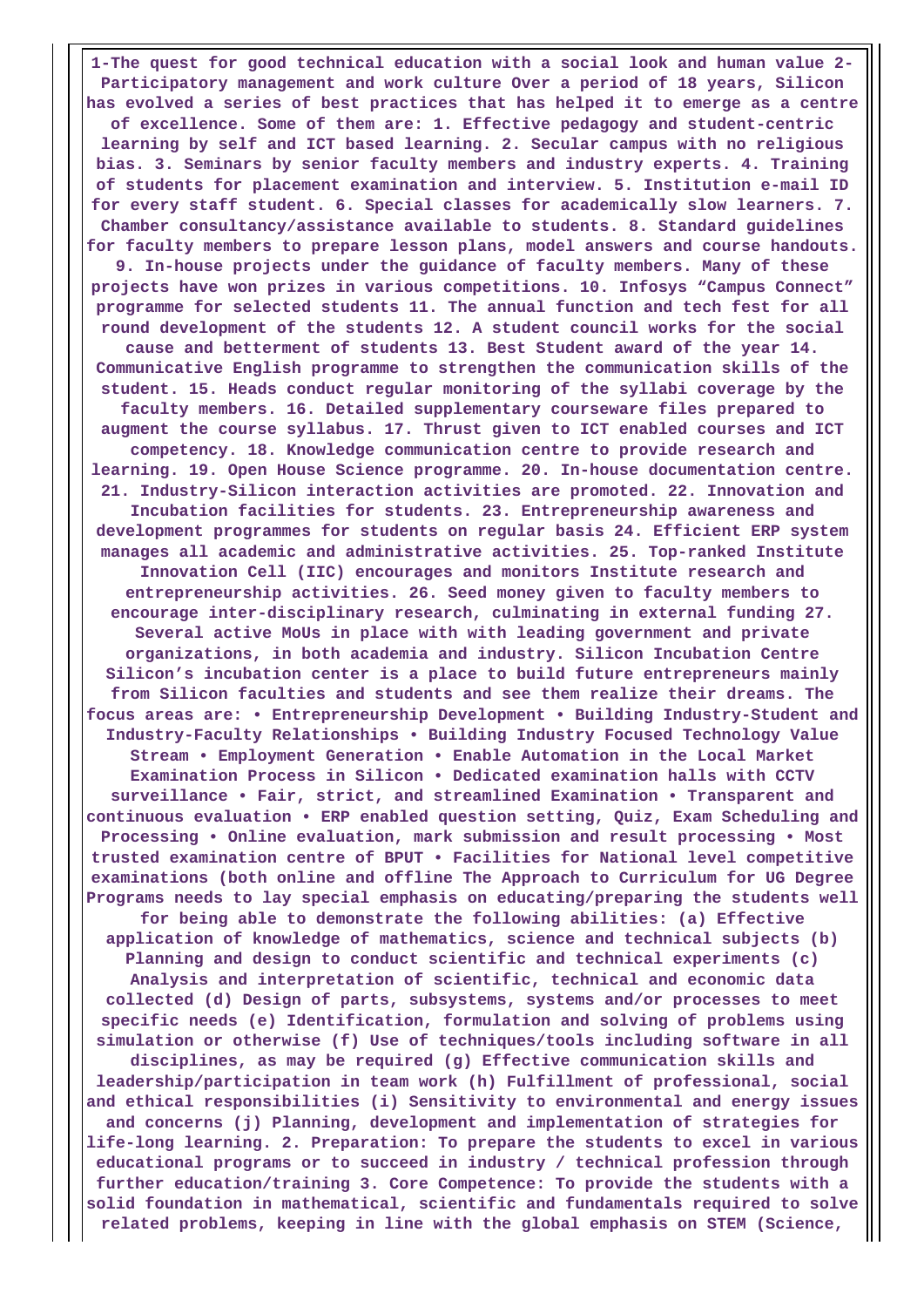**Technology, Engineering, and Mathematics). 4. Breadth: To train the students with a breadth of scientific and knowledge to comprehend, analyze, design and create novel products and solutions for real life problems. 5. Professionalism: To inculcate in the students professional/ethical attitude, effective team work skills, multidisciplinary approach and to relate issues to a broader context. 6. Learning Environment: To provide the students with academic environment of excellence, leadership, ethical guidelines and life-long learning needed for a long/productive career. Curriculum Structure • The college has a well-developed action plan for effective implementation of curriculum by making mandatory provision of developing and upgrading the Course File and Lesson Plan. The curriculum is geared to facilitate entry to further higher education as well as employment and self-employment. • Though all the programmes of study at both UG PG are self-financing, the Institution is conducting value added / add-on programmes for the benefit of students. • ICT enabled teaching learning methods are in implementation in the institution with more courses added every year. Guest faculty members / Experts from Industry in relevant subjects are invited to the institution for better teaching learning process. • There is a continuous assessment of teachers by the students as per the prescribed guideline of the institution. There is a feedback mechanism to get information from employers about the quality of graduates and desired attributes of the student graduates. • The final year students of the undergraduate courses in engineering are allowed to take up project work in different industries/organization to have hands on training on Industrial practices, which also help them in campus placement. • Institution has introduced needbased courses for preparing students for Industrial requirements.**

 Upload details of two best practices successfully implemented by the institution as per NAAC format in your institution website, provide the link

#### <http://www.silicon.ac.in>

#### **7.3 – Institutional Distinctiveness**

 7.3.1 – Provide the details of the performance of the institution in one area distinctive to its vision, priority and thrust in not more than 500 words

 **To provide best of technical education with a human look. Teaching-Learning Process • Well-planned and pre-defined process for effective teaching-learning process • Academic Committee meeting – 4 times a year • Non-negotiable Academic Calendar for each semester • Academic Planning (ERP) : 3 months before upcoming semester • Academic Process – Implemented in ERP (start to finish) • Class Feedback taken by HODs between 2nd to 4th week of start of teaching • Attendance Course Progress Monitoring by HODs • Faculty Advisor Interaction – once every week • Moderation for maintaining quality of Internal Questions • Internal Exams and Quiz – centralized, conducted by CoE (strict, fair, disciplined) • Project groups guide allocation – completed in 1st month of 6th semester • Emphasis on interdisciplinary research oriented projects • Adherence to Academic Calendar • Maintenance of Course Files • Learning Objectives of the Course and Pre-Requisites • Course Policies and Procedures, BPUT Syllabus, Evaluation Criteria • Detailed Lesson Plan, Question Banks, supplementary materials • Attendance and Course Progress Monitoring • Fair timely evaluation, showing answer script to students and discussion • Use of ICT, NPTEL Videos, Notes and Video lectures by faculty members • Encourage class interaction for effective learning experience • Additional / remedial classes for slow learners, Chamber consultancy • Surprise Tests and Assignments, regular viva in Lab by Co-Faculty • Faculty feedback by Students – collected in last week of semester Teaching Methods Silicon practices a combination of traditional and modern methods of teaching and the faculty members are exposed and trained on these different methods and are adequately knowledgeable to choose the suitable method or methods for the topics to be taught in the class. The followings are**